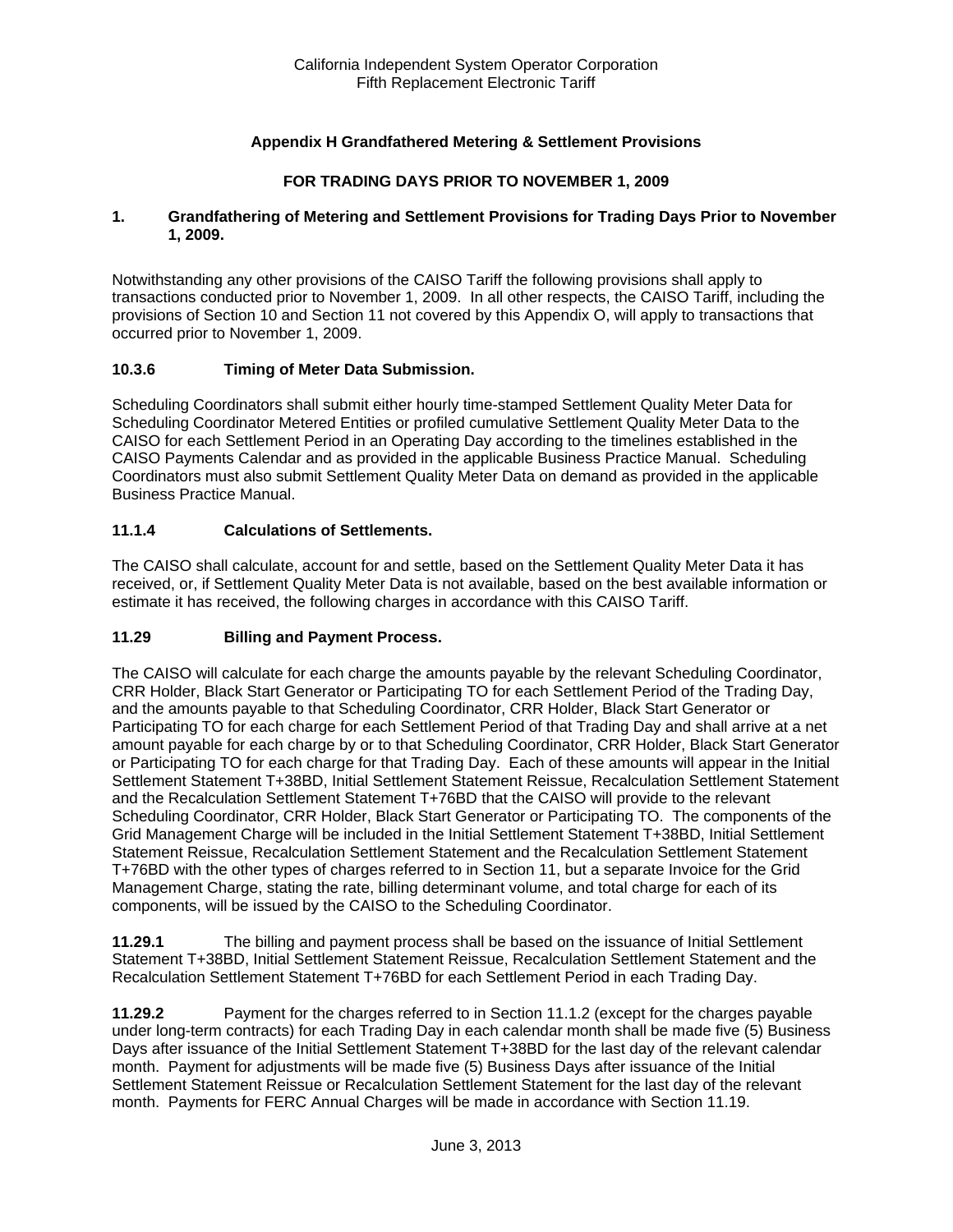# **11.29.5 General Principles for Production of Settlement Statements.**

## **11.29.5.1 Basis of Settlement.**

The basis of each Settlement Statement shall be the debiting or crediting of an account in the name of the relevant Scheduling Coordinator, CRR Holder, Black Start Generator or Participating TO in the general ledger set up by the CAISO to reflect all transactions, charges or payments settled by the CAISO.

#### **11.29.5.2 Right to Dispute.**

All Scheduling Coordinators, CRR Holders, Black Start Generators or Participating TOs shall have the right to dispute any item or calculation set forth in any Initial Settlement Statement in accordance with this CAISO Tariff.

#### **11.29.7 Settlements Cycle.**

## **11.29.7.1 Timing of the Settlements Process.**

## **11.29.7.1.1 Initial Settlement Statement T+38BD.**

The CAISO shall provide to each Scheduling Coordinator, CRR Holder, Black Start Generator or Participating TO for validation an Initial Settlement Statement for each Trading Day within thirty-eight (38) Business Days of the relevant Trading Day, covering all Settlement Periods in that Trading Day. Each Initial Settlement Statement will include a statement of:

(a) the amount payable or receivable by the Scheduling Coordinator, CRR Holder, Black Start Generator or Participating TO for each charge referred to in Section 11 for each Settlement Period in the relevant Trading Day;

(b) the total amount payable or receivable by that Scheduling Coordinator, CRR Holder, Black Start Generator or Participating TO for each charge for all Settlement Periods in that Trading Day after the amounts payable and the amounts receivable under (a) have been netted off pursuant to Section 11.29; and

(c) the components of each charge in each Settlement Period except for information contained in the Imbalance Energy report referred to in this Section 11.29.7.1.1.

Each Initial Settlement Statement shall also be accompanied by a breakdown of the components of the Imbalance Energy Charge (the Imbalance Energy report).

**11.29.7.1.2** Each Scheduling Coordinator, CRR Holder, Black Start Generator or Participating TO shall have a period of eight (8) Business Days from the issuance of an Initial Settlement Statement during which it may review the Initial Settlement Statement T+38BD and notify the CAISO of any errors. No later than fifty-one (51) Business Days after the Trading Day to which it relates, the CAISO shall issue an Initial Settlement Statement Reissue or a Recalculation Settlement Statement to each Scheduling Coordinator or CRR Holder for that Trading Day.

#### **11.29.7.1.3 Initial Settlement Statement Reissues and Recalculation Settlement Statements.**

The CAISO shall provide to each Scheduling Coordinator, CRR Holder, Black Start Generator or Participating TO an Initial Settlement Statement Reissue or a Recalculation Settlement Statement in accordance with the CAISO Tariff and the CAISO Payments Calendar. The Initial Settlement Statement Reissue or Recalculation Settlement Statement shall be in a format similar to that of the Initial Settlement Statement and shall include the same granularity of information provided in the Initial Settlement Statement as amended following the validation procedure.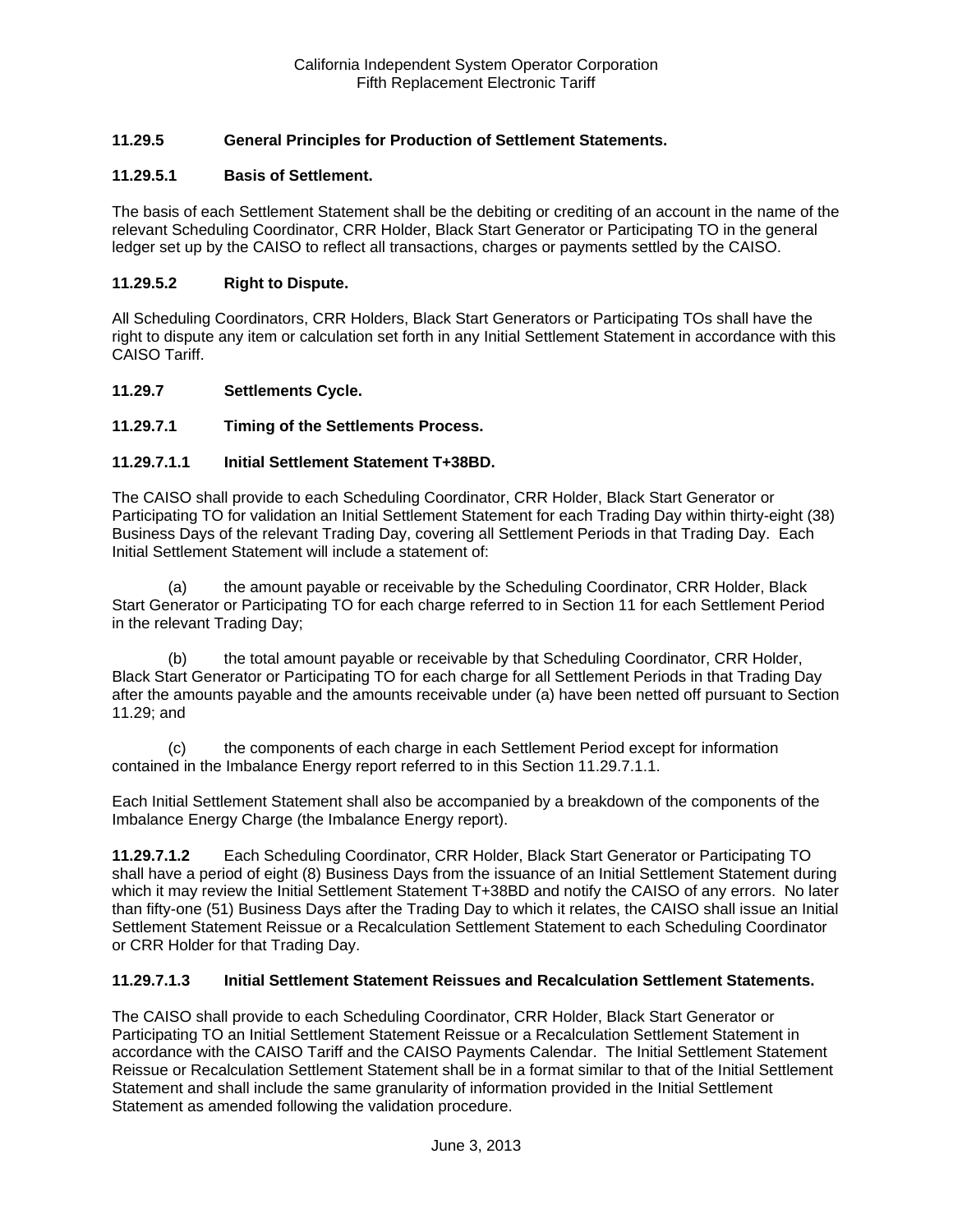**11.29.7.1.4** Each Scheduling Coordinator, CRR Holder, Black Start Generator or Participating TO shall have a period of ten (10) Business Days from the issuance of the Initial Settlement Statement Reissue or Recalculation Settlement Statement during which it may review the Incremental Changes on the Initial Settlement Statement Reissue or Recalculation Settlement Statement and notify the CAISO of any errors. No later than twenty-five (25) Business Days from the date of issuance of the Initial Settlement Statement Reissue or Recalculation Settlement Statement, the CAISO shall issue the 76th Day Recalculation Settlement Statement and shall incorporate any required corrections in a subsequent Initial Settlement Statement.

## **11.29.7.2 Basis for Billing and Payment.**

The Initial Settlement Statement T+38BD, Initial Settlement Statement Reissue, Recalculation Settlement Statement and the Recalculation Settlement Statement T+76BD shall constitute the basis for billing and associated automatic funds transfers in accordance with this CAISO Tariff. The Initial Settlement Statement T+38BD shall constitute the basis for billing and associated automatic funds transfers for all charges in the first instance. The Initial Settlement Statement Reissue and Recalculation Settlement Statement shall constitute the basis for billing and associated automatic funds transfers for adjustments to charges set forth in the Initial Settlement Statement T+38BD. Each Scheduling Coordinator, CRR Holder, Black Start Generator, and Participating TO shall pay any net debit and shall be entitled to receive any net credit shown in an Invoice or Payment Advice on the Payment Date, whether or not there is any dispute regarding the amount of the debit or credit.

# **11.29.7.2.1 Elimination of Invoices under \$10.00.**

Preliminary and final Invoices and Payment Advices due to or from any Market Participant for amounts less than \$10.00 will be adjusted to \$0.00 and no amount will be due to or from that Market Participant for that Invoice or Payment Advice.

## **11.29.7.3 Settlement Statement Re-runs and Post Final Adjustments.**

The CAISO is authorized to perform Settlement Statement Re-runs following approval of the CAISO Governing Board. A request to perform a Settlement Statement Re-run may be made at any time by a Scheduling Coordinator, CRR Holder, Black Start Generator, or Participating TO by notice in writing to the CAISO Governing Board. The CAISO Governing Board shall, in considering whether to approve a request for a Settlement Statement Re-run, determine in its reasonable discretion whether there is good cause to justify the performance of a Settlement Statement Re-run.

**11.29.7.3.1** If a Settlement Statement Re-run is ordered by the CAISO Governing Board, the CAISO shall arrange to have the Settlement Statement Re-run carried out as soon as is reasonably practicable following the CAISO Governing Board's order, subject to the availability of staff and computer time, compatible software, appropriate data and other resources.

**11.29.7.3.2** The cost of a Settlement Statement Re-run shall be borne by the Scheduling Coordinator, CRR Holder, Black Start Generator, or Participating TO requesting it, unless the Settlement Statement Re-run was needed due to a clerical oversight or error on the part of the CAISO staff.

**11.29.7.3.3** Where a Settlement Statement Re-run indicates that the accounts of Scheduling Coordinators, CRR Holders, Black Start Generators, or Participating TOs should be debited or credited to reflect alterations to Settlements previously made under this CAISO Tariff, for those Scheduling Coordinators, CRR Holders, Black Start Generators, or Participating TOs affected by the statement rerun, the CAISO shall reflect the amounts to be debited or credited in the next subsequent Recalculation Settlement Statement that it issues following the Settlement Statement Re-run to which the provisions of this Section 11 apply.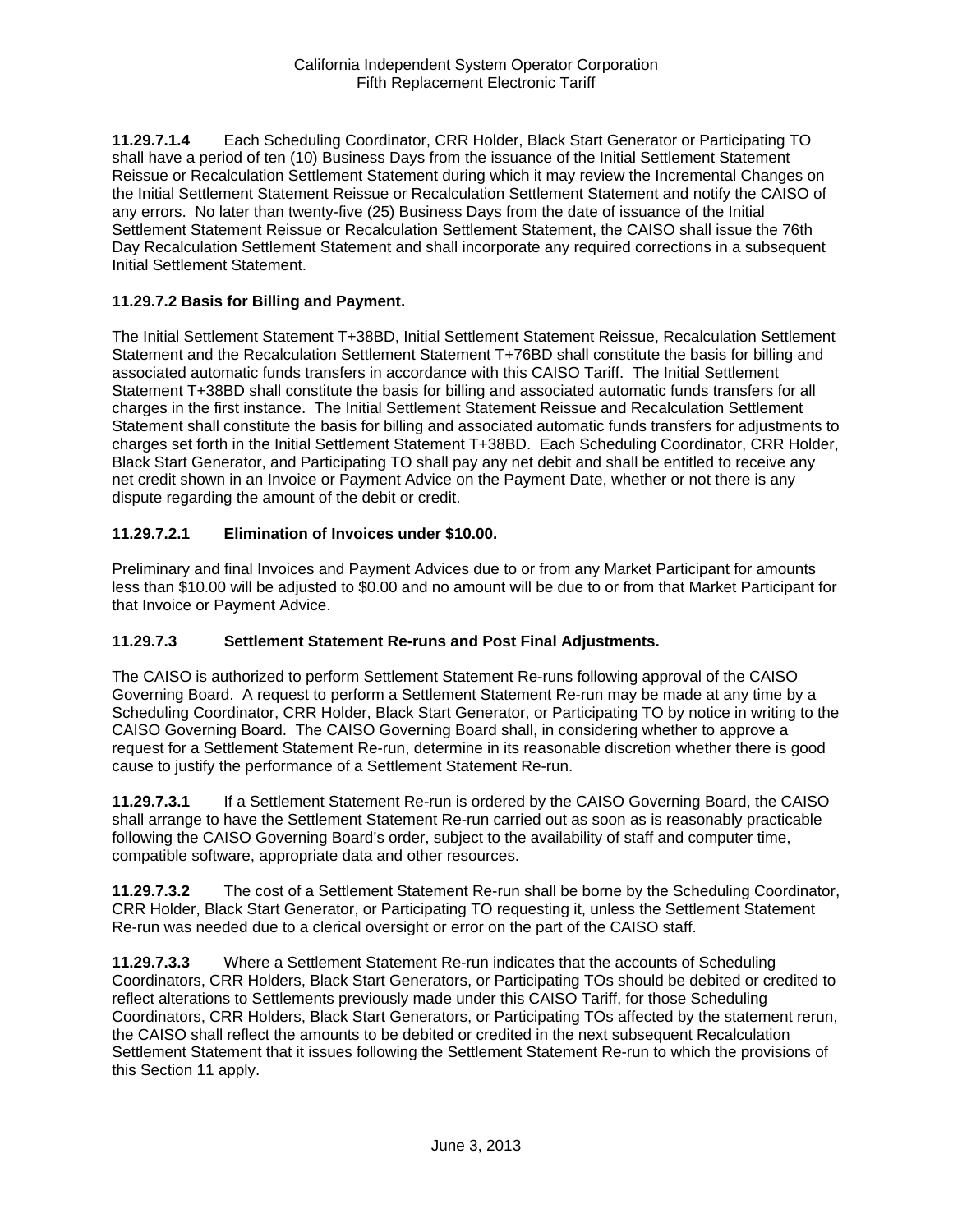**11.29.7.3.4** Reruns, post closing adjustments and the financial outcomes of CAISO ADR Procedures and any other dispute resolution may be invoiced separately from monthly market activities. The CAISO shall provide a Market Notice at least thirty (30) days prior to such invoicing identifying the components of such Invoice or Payment Advice.

# **11.29.8 Confirmation and Validation.**

# **11.29.8.1 Confirmation.**

It is the responsibility of each Scheduling Coordinator, CRR Holder, Black Start Generator, or Participating TO to notify the CAISO if it fails to receive a Settlement Statement on the date specified for the publication of such Settlement Statement in the CAISO Payments Calendar. Each Scheduling Coordinator, CRR Holder, Black Start Generator, or Participating TO shall be deemed to have received its Settlement Statement on the dates specified, unless it notifies the CAISO to the contrary.

# **11.29.8.2 Validation.**

Each Scheduling Coordinator, CRR Holder, Black Start Generator, or Participating TO shall have the opportunity to review the terms of the Initial Settlement Statement T+38BD that it receives. The Scheduling Coordinator, CRR Holder, Black Start Generator, or Participating TO shall be deemed to have validated each Initial Settlement Statement unless it has raised a dispute or reported an exception within eight (8) Business Days from the date of issuance. Once validated, an Initial Settlement Statement shall be binding on the Scheduling Coordinator, CRR Holder, Black Start Generator or Participating TO to which it relates, unless the CAISO performs a Settlement Statement Re-run pursuant to Section 11.29.7.3.

The notice of dispute, if any, shall state clearly the Trading Day, the issue date of the Initial Settlement Statement, the item disputed, the reasons for the dispute, the amount claimed (if appropriate) and shall be accompanied with all available evidence reasonably required to support the claim.

## **11.29.8.3 Validation of Initial Settlement Statement Reissue and Recalculation Settlement Statements.**

Each Scheduling Coordinator, CRR Holder, Black Start Generator or Participating TO shall have the opportunity to review the Incremental Changes that appear on the Initial Settlement Statement Reissue and Recalculation Settlement Statement that it receives. The Scheduling Coordinator, CRR Holder, Black Start Generator or Participating TO shall be deemed to have validated the Incremental Changes on each Initial Settlement Statement Reissue and Recalculation Settlement Statement unless it has raised a dispute or reported an exception regarding those Incremental Changes within ten (10) Business Days from the date of issuance. Once validated, the Incremental Changes on the Initial Settlement Statement Reissue and Recalculation Settlement Statement shall be binding on the Scheduling Coordinator, CRR Holder, Black Start Generator or Participating TO to which it relates, unless the CAISO performs a Settlement Statement Re-run pursuant to Section 11.29.7.3. The notice of dispute shall state clearly the Trading Day, the issue date of the Initial Settlement Statement Reissue and Recalculation Settlement Statement, the item disputed, the reasons for the dispute, the amount claimed (if appropriate) and shall be accompanied with all available evidence reasonably required to support the claim. The only Recalculation Settlement Statement that cannot be disputed is the one issued on T+60BD.

## **11.29.8.4 Recurring Disputes or Exceptions.**

A Scheduling Coordinator, CRR Holder, Black Start Generator or Participating TO may request the CAISO to treat as recurring a dispute or exception raised in accordance with Sections 11.29.8.1 and 11.29.8.2 above, if a dispute or exception would apply to subsequent Initial and the Initial Settlement Statement Reissue and Recalculation Settlement Statements. A request for recurring treatment may be made for any valid reason provided that subsequent Initial Settlement Statements T+38BD, Initial Settlement Statement Reissue and Recalculation Settlement Statements would be affected, including but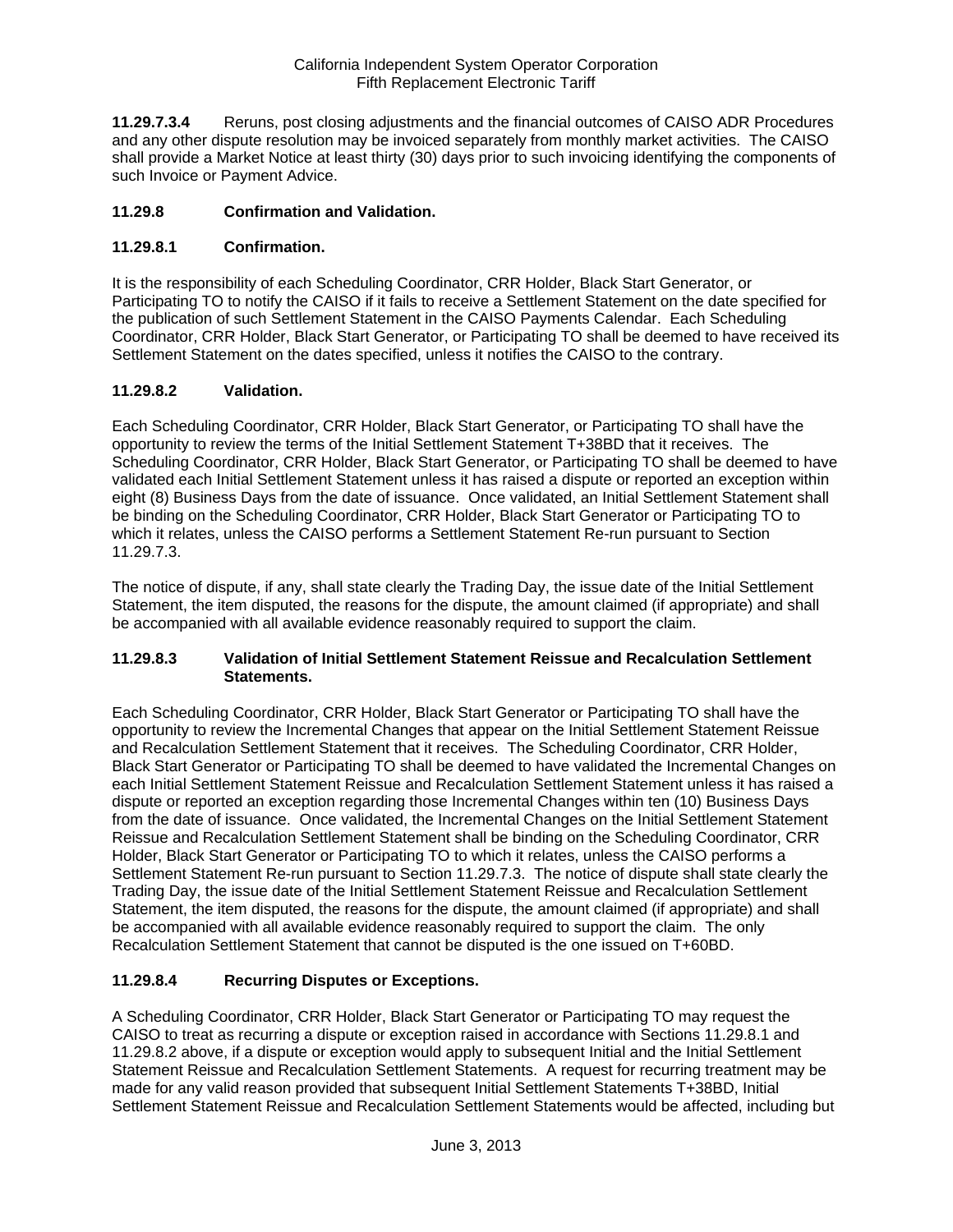not limited to, that the disputed calculation will recur, or that a disagreement as to policy will affect calculations in subsequent Initial Settlement Statement T+38BD, the Initial Settlement Statement Reissue and Recalculation Settlement Statements. If a Scheduling Coordinator, CRR Holder, Black Start Generator or Participating TO wishes to request that the CAISO treat a dispute as recurring, it shall, in the notice, clearly indicate that it requests such treatment and set forth in detail the reasons that support such treatment. To the extent possible, the Scheduling Coordinator, CRR Holder, Black Start Generator or Participating TO shall state the types of charges and dates to which the dispute will apply, and provide estimates of the amounts that will likely be claimed on each date. The CAISO shall make a determination on such a request within five (5) Business Days of receipt. To preserve its right to dispute an item, a Scheduling Coordinator, CRR Holder, Black Start Generator or Participating TO must continue to raise a dispute or report an exception until it is notified by the CAISO that the CAISO agrees to treat the dispute or exception as recurring. If the CAISO grants a request to treat a dispute or exception as recurring, the dispute raised or exception reported by the Scheduling Coordinator, CRR Holder, Black Start Generator or Participating TO shall be deemed to apply to every subsequent Initial Settlement Statement T+38BD, the Initial Settlement Statement Reissue and Recalculation Settlement Statement provided to the Scheduling Coordinator, CRR Holder, Black Start Generator or Participating TO from the date that the CAISO grants the request for recurrent treatment until: a) ninety (90) days have elapsed, unless the CAISO indicates a different expiration date on its response to the request, in which case the expiration date shall be as stated by the CAISO in its response or b) the dispute or exception is resolved, whichever is shorter. The CAISO may deny a request that the CAISO treat a dispute as recurring for any valid reason, including because the request is not adequately specific as to the basis for recurring treatment or the subsequent calculations that will be affected.

# **11.29.8.5 Amendment.**

Regarding a dispute related to an Initial Settlement Statement, if the CAISO agrees with the amount claimed, it shall incorporate the relevant data into the Initial Settlement Statement Reissue or Recalculation Settlement Statement. Regarding a dispute related to an Incremental Change in an Initial Settlement Statement Reissue or Recalculation Settlement Statement, the CAISO shall make a determination on the dispute no later than twenty-five (25) Business Days from the issuance of the Initial Settlement Statement Reissue or Recalculation Settlement Statement, and, if the CAISO agrees with the amount claimed, shall incorporate the relevant data into the next Recalculation Settlement Statement issued on T+76BD.

# **11.29.8.6 CAISO Contact.**

If the CAISO does not agree with the amount claimed or if it requires additional information, it shall make reasonable efforts (taking into account the time it received the notice of dispute and the complexity of the issue involved) to contact the relevant Scheduling Coordinator, CRR Holder, Black Start Generator or Participating TO to resolve the issue before issuing the Initial Settlement Statement Reissue or Recalculation Settlement Statement. If it is not possible to contact the relevant party, the CAISO shall issue the Initial Settlement Statement Reissue or Recalculation Settlement Statement without taking into account the dispute notice.

# **11.29.10 Billing and Payment.**

The CAISO shall prepare and send to each Scheduling Coordinator, CRR Holder, Black Start Generator or Participating TO two Invoices or Payment Advices for each calendar month. The first Invoice or Payment Advice will be based on the Initial Settlement Statement T+38BD and the second Invoice or Payment Advice will be based on the Initial Settlement Statement Reissue or Recalculation Settlement Statement(s). Each Invoice or Payment Advice will show amounts which are to be paid by or to each Scheduling Coordinator, CRR Holder, Black Start Generator or Participating TO, the Payment Date, being the date on which such amounts are to be paid or received and details of the CAISO Clearing Account to which any amounts owed by Scheduling Coordinators, CRR Holder, Black Start Generator or Participating TO are to be paid.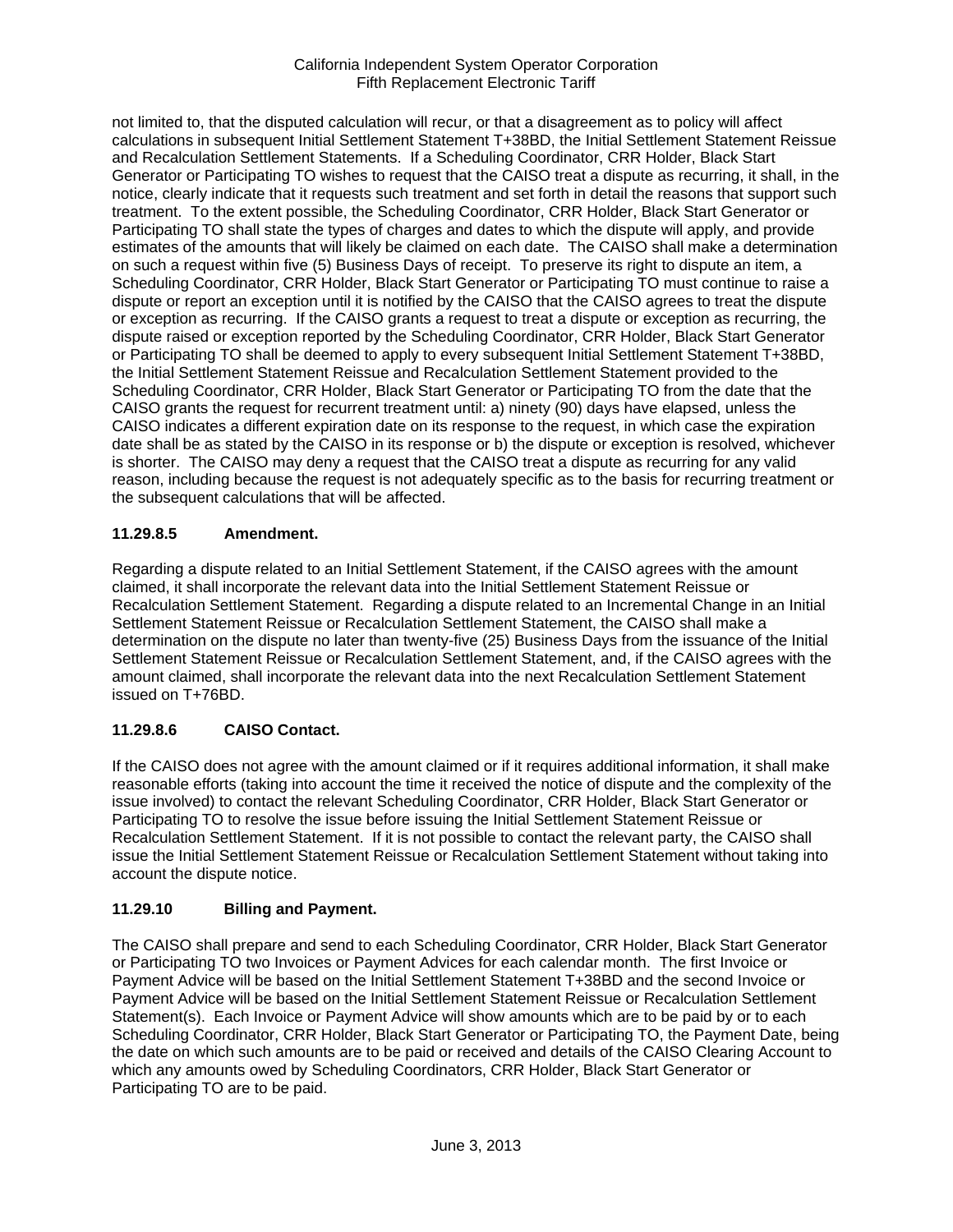The Invoices or Payment Advices will also include the total charges for each component of the Grid Management Charge, the total charges associated with any Interest for each relevant Trading Month, the FERC Annual Charges due monthly, as well as any disbursements associated with a shortfall receipt distribution.

A separate Invoice for the FERC Annual Charges due annually will be issued by the CAISO to the Scheduling Coordinator in accordance with Section 11.19.1.2. The CAISO will issue separate Invoices for NERC/WECC Charges as described in Section 11.20.

A separate Invoice for a shortfall allocation will be issued by the CAISO to Scheduling Coordinators in the event of a payment default in accordance with Section 11.29.17.1.

Settlement Statement Reruns, post closing adjustments and the financial outcomes of CAISO ADR Procedures and any other dispute resolution may be invoiced separately from monthly market activities. The CAISO shall provide a Market Notice at least thirty (30) days prior to such invoicing identifying the components of such Invoice or Payment Advice.

# **11.29.10.1 Emergency Procedures.**

# **11.29.10.2 Use of Estimated Data.**

In the event of an emergency or a failure of any of the CAISO software or business systems, the CAISO may use estimated Settlement Statements and Invoices and Payment Advices and may implement any temporary variation of the timing requirements relating to the Settlement and billing process contained in the CAISO Tariff. Details of the variation and the method chosen to produce estimated data, Settlement Statements and Invoices and Payment Advices will be published on the CAISO Website.

## **11.29.10.3 Payment of Estimated Statements and Invoices.**

When estimated Settlement Statements and Invoices or Payment Advices are issued by the CAISO, payments between the CAISO and Market Participants shall be made on an estimated basis and the necessary corrections shall be made by the CAISO as soon as practicable. The corrections will be reflected as soon as practicable in later Settlement Statements and Invoices and Payment Advices issued by the CAISO. Failure to make such estimated payments shall result in the same consequences as a failure to make actual payments.

## **11.29.10.4 Validation and Correction of Estimated Statements and Invoices.**

The CAISO shall use its best efforts to verify the estimated data and to make the necessary corrections as soon as practicable. The corrections will be reflected as soon as practicable in later Settlement Statements and Invoices and Payment Advices issued by the CAISO.

## **11.29.10.5 Estimated Statements to be Final.**

In the event that the CAISO is of the opinion that, despite its best efforts, it is not possible for it to verify the estimated data because actual data is not reasonably expected to become available to the CAISO in the foreseeable future, the CAISO shall consult with the Market Participants in order to develop the most appropriate substitute data including using data provided by Market Participants. Following such determination of substitute data, the CAISO shall send to the relevant Market Participants revised Settlement Statements and Invoices and Payment Advices. The provisions of Section 11.29.8.6 shall apply to payment of revised Invoices issued in accordance with these emergency procedures. Failure to make payments of such revised Invoices shall result in the same consequences as a failure to make actual payments.

# **11.29.21.2 Evidence of Unpaid Amount.**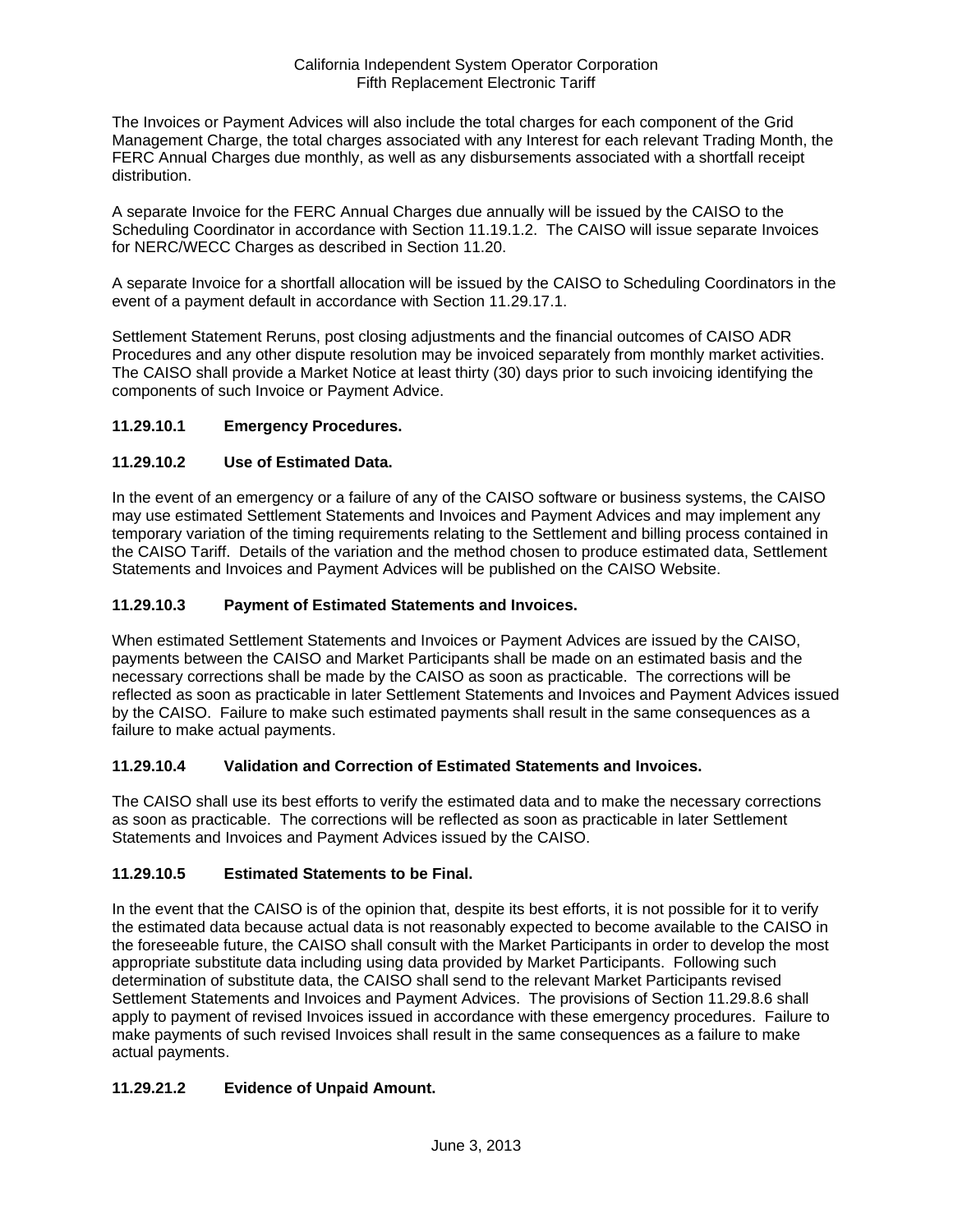The CAISO shall, on request, certify in writing the amounts owed by a CAISO Debtor that remain unpaid and the CAISO Creditors to whom such amounts are owed and shall provide certified copies of the relevant Initial Settlement Statement T+38BD and the Initial Settlement Statement Reissue and Recalculation Settlement Statements, Invoices, Payment Advices, and other documentation on which the CAISO's certificate was based to the CAISO Debtor and the relevant CAISO Creditors. A CAISO certificate given under this Section 11.29.21.2 may be used as prima facie evidence of the amount due by a CAISO Debtor to CAISO Creditors in any legal proceedings.

# **11.29.23 Communications.**

The Initial Settlement Statement T+38BD, any Initial Settlement Statement Reissue, the Recalculation Settlement Statements and Invoices, and Payment Advices will be considered issued to CAISO Creditors or CAISO Debtors when released by the CAISO's secure communication system. Communications on a Payment Date relating to payment shall be made by the fastest practical means including by telephone. If there is a failure of a communication system and it is not possible to communicate by electronic means, then the CAISO or CAISO Creditor or CAISO Debtor, as the case may be, shall communicate by facsimile but only if the recipient is first advised by telephone to expect the facsimile. Methods of communication between the CAISO and Market Participants may be varied by the CAISO giving not less than ten (10) days notice to Market Participants on the CAISO's secure communication system.

# **11.29.24 CAISO Payments Calendar.**

## **11.29.24.1 Preparation.**

In September of each year, the CAISO will prepare a draft CAISO Payments Calendar for the following calendar year showing for each Trading Day:

(a) The date by which Scheduling Coordinators are required to provide Settlement Quality Meter Data for all their Scheduling Coordinator Metered Entities for each Settlement Period in the Trading Day;

(b) The date on which the CAISO will issue Initial Settlement Statements and Invoices and Payment Advices to Scheduling Coordinators or CRR Holders, Black Start Generators and Participating TOs for that Trading Day;

(c) The date by which Scheduling Coordinators, CRR Holders, Black Start Generators and Participating TOs are required to notify the CAISO of any disputes in relation to their Initial Settlement Statements pursuant to Section 11.29.8.2;

(d) The date on which the CAISO will issue the Initial Settlement Statement Reissue and Recalculation Settlement Statements for T+51BD, T+60BD and T+76BD, and Invoices and Payment Advices to Scheduling Coordinators, CRR Holders, Black Start Generators and Participating TOs for that Trading Day;

(e) The date and time by which CAISO Debtors are required to have made payments into the CAISO Clearing Account in payment of Invoices for that Trading Day;

(f) The dates and times on which CAISO Creditors will receive payments from the CAISO Clearing Account of amounts owing to them for that Trading Day; and

(g) In relation to Reliability Must-Run Charges and RMR Payments, the details set out in paragraph 3 of Appendix N, Part J.

The CAISO will make a draft of the CAISO Payments Calendar available on the CAISO Website to Scheduling Coordinators, CRR Holders, Black Start Generators, Participating TOs and RMR Owners any of which may submit comments and objections to the CAISO within two weeks of the date of posting of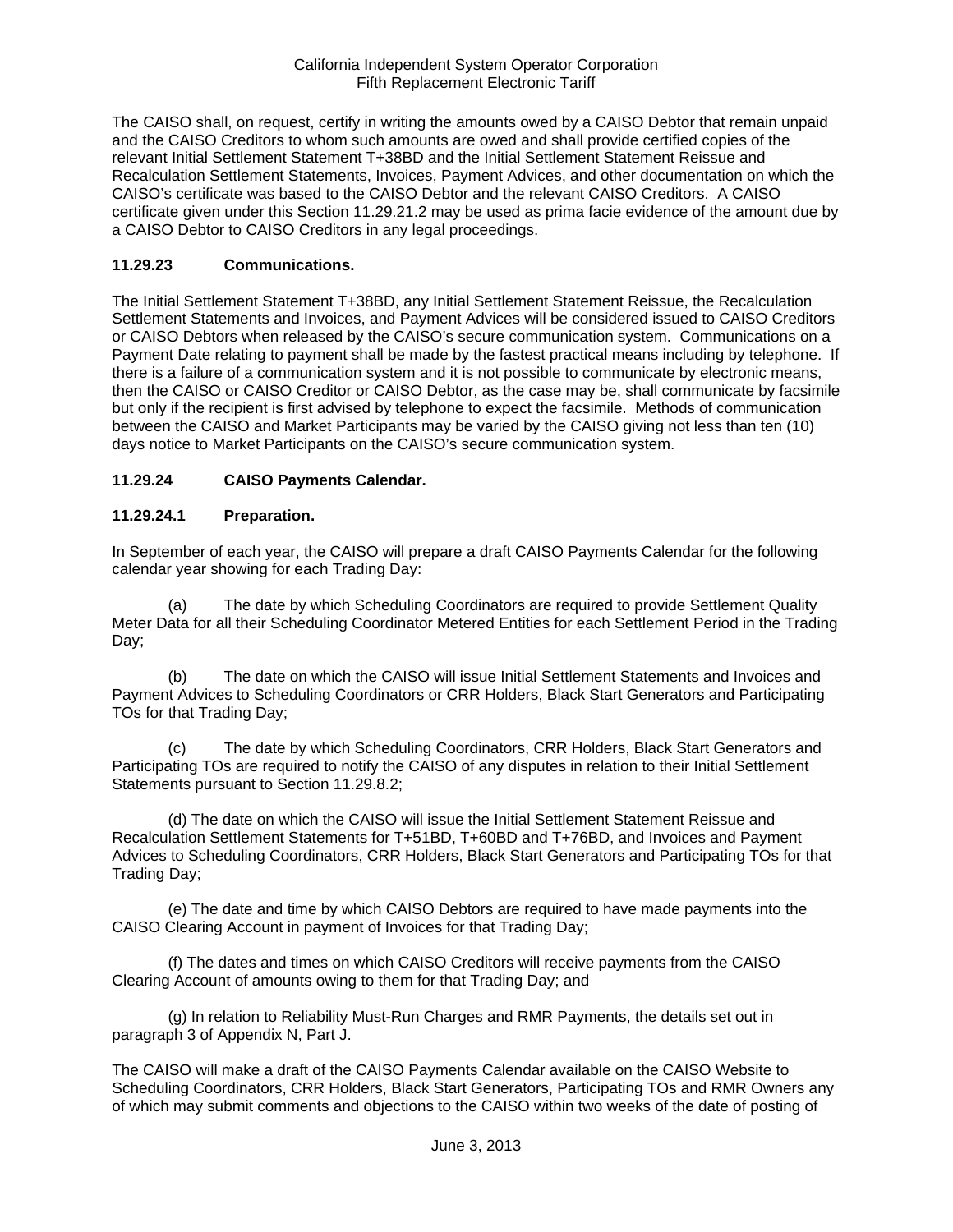the draft on the CAISO Website. No later than October 31st in each year, the CAISO will publish the final CAISO Payments Calendar for the following calendar year, after considering the comments and objections received from Scheduling Coordinators, CRR Holders, Black Start Generators, Participating TOs and RMR Owners. The final CAISO Payments Calendar will be posted on the CAISO Website, and will show for the period from 1 January to 31 December in the next succeeding year (both dates inclusive), the dates on which Settlement Statements shall be published by the CAISO and the Payment Dates on which the CAISO will pay the Participating TOs the Wheeling revenues allocated to them pursuant to Section 26.1.4.3.

#### **2. Definitions**

As used in this Appendix O, the capitalized terms defined below shall have the definitions specified in this Section 2. All other capitalized terms shall have the meaning specified in the Master Definition Supplement in Attachment A.

**Incremental Change:** The change in dollar value of a specific Charge Code from the Initial Settlement Statement T+33BD to the Initial Settlement Statement Reissue or Recalculation Settlement Statement including any new Charge Codes or Trading Day charges appearing for the first time on the Initial Settlement Statement, Reissue or Recalculation Settlement Statement.

**Initial Settlement Statement T+38BD**: A Settlement Statement generated by the CAISO for the calculation of Settlements for a given Trading Day, which is published on the thirty eight Business Day from the relevant Trading Day (T+38BD) and is prior to the Invoice or Payment Advice published for the relevant bill period.

**Settlement Statement Re-run:** The recalculation of a Settlement Statement in accordance with the provisions of the CAISO Tariff.

**Recalculation Settlement Statement:** The reissue of an Initial Settlement Statement T+38BD by the CAISO on the fifty-first (51st) Business Day from the relevant Trading Day (T+51BD) if T+51BD falls on a calendar day that is after the day the invoice or Payment Advice for the bill period containing the relevant Trading Day is scheduled to publish.

**Recalculation Settlement Statement T+76BD:** The reissue of an Initial Settlement Statement Reissue or the Recalculation Settlement Statement by the CAISO on the seventy-sixth (76th) Business Day from the relevant Trading Day (T+76BD).

**Settlement Statement:** Any one of the following: Initial Settlement Statement T+38BD, Initial Settlement Statement Reissue, Recalculation Settlement Statement and Recalculation Settlement Statement T+76BD.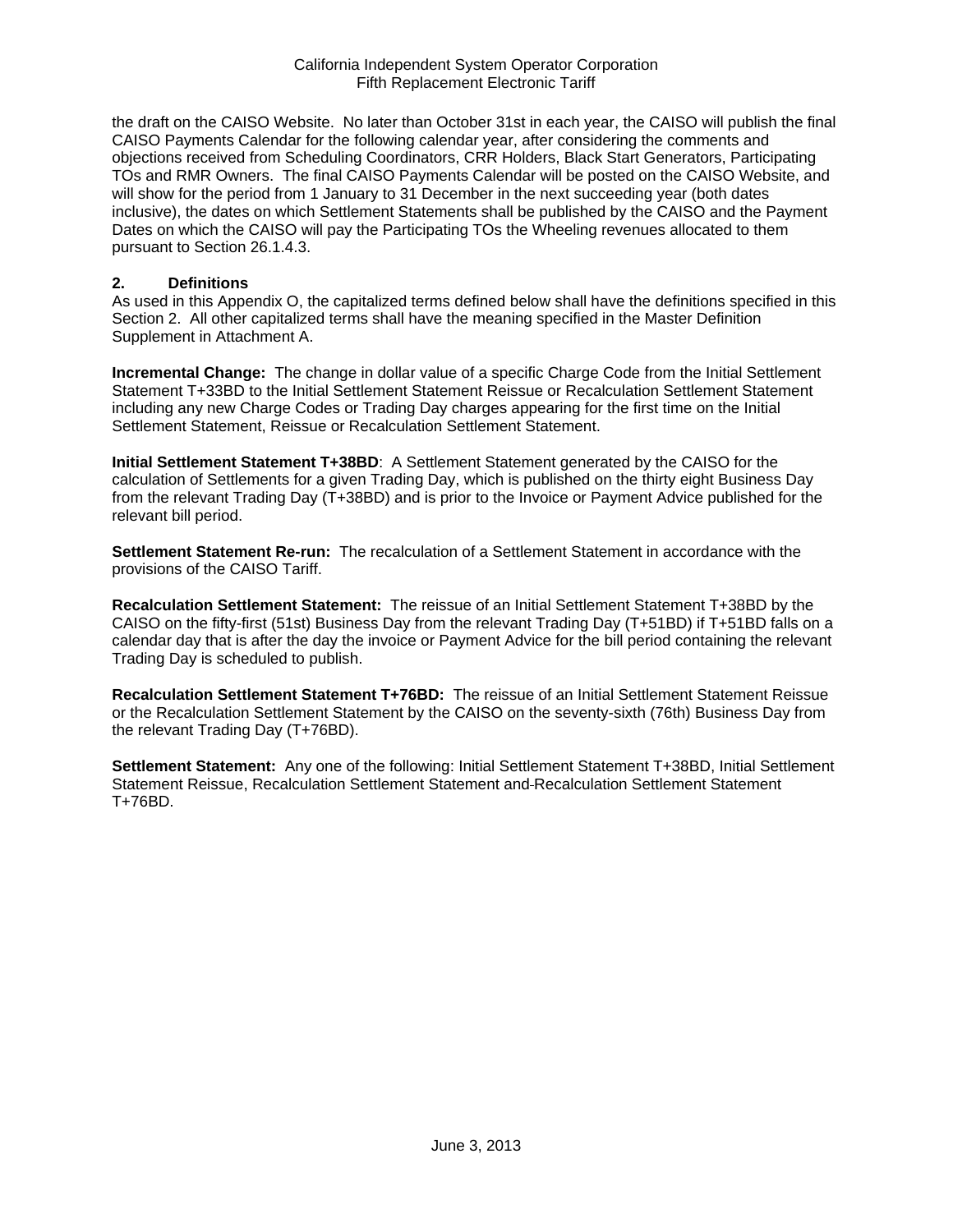# **Appendix I Station Power Protocol**

# **1 General Conditions**

#### **1.1 Procurement**

Station Power may be voluntarily self-supplied through On-Site Self-Supply or Remote Self-Supply. Third Party Supply may serve Station Power only to the extent permissible under the rules and regulations of the applicable Local Regulatory Authority.

## **1.2 Eligibility**

**1.2.1** Only Station Power Loads associated with Generating Units in the CAISO Balancing Authority Area that are part of an approved Station Power Portfolio may be self-supplied in accordance with this SPP. Each Generating Unit must be subject to a PGA, Net Scheduled PGA, or MSS Agreement. Any generating facility outside the CAISO Balancing Authority Area owned by the same entity is eligible to provide Remote Self-Supply to Station Power Loads, subject to the terms of this SPP. Generating Units wishing to self-supply Station Power, by means other than netting permitted under Section 10.1.3 of the CAISO Tariff, shall complete the application process specified in Section 2 of this SPP.

**1.2.2** Station Power may be self-supplied by a single corporate entity, government agency, or joint powers agency or other legal entity organized under the laws of the State of California. A Station Power Portfolio may not include any facilities that are owned by the owner's corporate Affiliates. In the case of a joint powers agency, a Station Power Portfolio may not include facilities independently owned by one or more members or other legally distinct entities. If an entity owns a portion of a jointly owned Generating Unit, such ownership share may be included in a Station Power Portfolio up to the amount of the associated entitlement to Energy from the jointly-owned Generating Unit provided that: (i) the entity has the right to call upon that Energy for its own use; and (ii) the Energy entitlement is not characterized as a sale from the jointly owned Generating Unit to any of its joint owners.

**1.2.3** Net Output from generating facilities outside the CAISO Balancing Authority Area may be included in a Station Power Portfolio and used as a source of Remote Self-Supply to serve Station Power of Generating Units in the CAISO Balancing Authority Area and part of the Station Power Portfolio, so long as the following conditions are fulfilled:

- (a) Imports of Net Output must be submitted in Self-Schedules using a Resource ID specified by the CAISO;
- (b) HASP Intertie Schedules using such Resource ID do not exceed the available Net Output of such generating facilities in any hour;
- (c) Firm transmission service to a Scheduling Point that assures delivery into the CAISO Balancing Authority Area is secured; and
- (d) Meter Data for generating facilities located outside the CAISO Balancing Authority Area shall be subject to CAISO audit to verify performance in accordance with these requirements.

## **1.3 Limitations**

**1.3.1** Station Power supplied by contemporaneous on-site Generation is treated as permitted netting under Section 10.1.3 of this CAISO Tariff. This SPP neither expands opportunities for nor imposes additional conditions on permitted netting. In accordance with this CAISO Tariff, such contemporaneous self-supplied Station Power need not be submitted in Self-Schedules with the CAISO.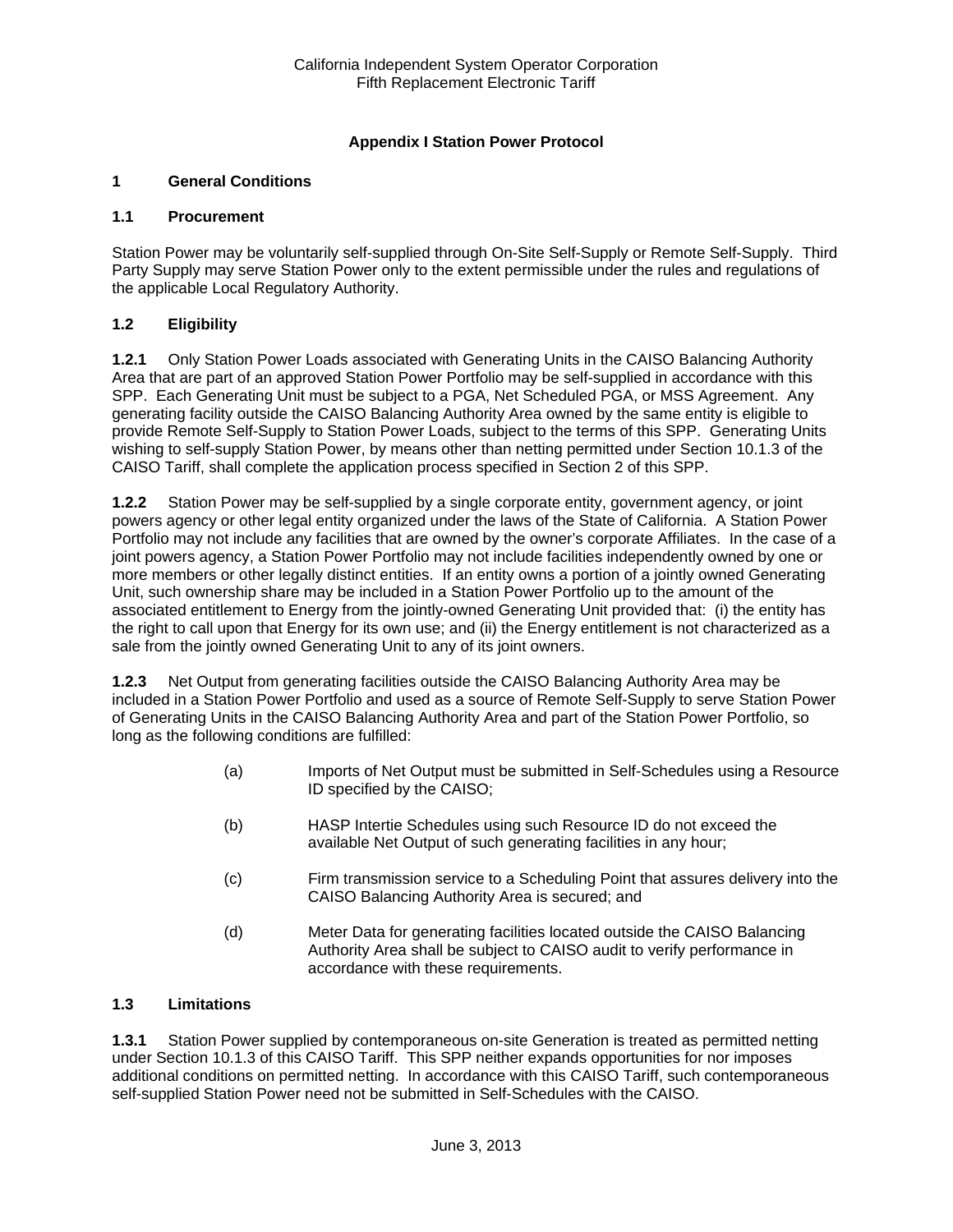**1.3.2** Self-supply of Station Power shall be strictly voluntary. Nothing in this SPP is intended to: 1) preclude a Generating Unit from purchasing Station Power pursuant to an applicable retail rate or tariff; or 2) supersede otherwise applicable jurisdiction of a Local Regulatory Authority, except in the event of a conflict between federal and state tariff provisions, in which case the federal tariff provisions will control.

## **2 Station Power Requirements and Review**

#### **2.1 Applications to Self-Supply Station Power**

**2.1.1** An application to establish a Station Power Portfolio or to modify the configuration of Station Power meters or the generating facilities included in a Station Power Portfolio must be submitted according to the process specified by the CAISO and posted on the CAISO Website, and shall include the following information:

- (a) One-line diagrams clearly showing the location and ownership of all Generating Units and Station Power meters, their connection to the CAISO Controlled Grid or distribution system, and the status of breakers and switchgear for normal system operation.
- (b) Identification of any generating facilities outside the CAISO Balancing Authority Area, to be used to provide Remote Self-Supply of Station Power within the proposed Station Power Portfolio. No loads associated with generating facilities outside the CAISO Balancing Authority Area may be supplied under this SPP.
- (c) Certification that the applicant is the sole owner of all generating facilities proposed to be included in the Station Power Portfolio, and that the applicant has the right to call on Energy for its own use from its ownership share of any jointly owned facilities that are proposed to be used to self-supply Station Power.
- (d) Demonstration that each Station Power meter is certified in accordance with the CAISO Tariff.
- (e) Verification that each Station Power meter is subject to a Meter Service Agreement for CAISO Metered Entities, and that each Generating Unit is bound to the CAISO Tariff by a PGA, Net Scheduled PGA, or MSS Agreement.
- (f) Verification that the applicant has arranged for terms of service with the responsible UDC or MSS Operator for the use of any distribution facilities required to self-supply Station Power.

**2.1.2** On the CAISO's written request, the applicant will provide additional information that the CAISO reasonably determines is necessary to verify the planned operation of the Station Power Portfolio and meet the requirements of Section 2.1.1 of this SPP.

#### **2.2 CAISO Monitoring and Review**

**2.2.1** The CAISO will take the following actions with respect to each application to establish a Station Power Portfolio:

> (a) The CAISO shall post on the CAISO Website a listing of the specific Station Power meters and Generating Units located in the CAISO Balancing Authority Area (which may include a Pseudo-Tie of a Generating Unit to the CAISO Balancing Authority Area, provided that firm transmission service has been reserved across the transmission path from the CAISO Intertie to the Pseudo-Tie Generating Unit and the Station Power service is provided by a UDC or MSS Operator within the CAISO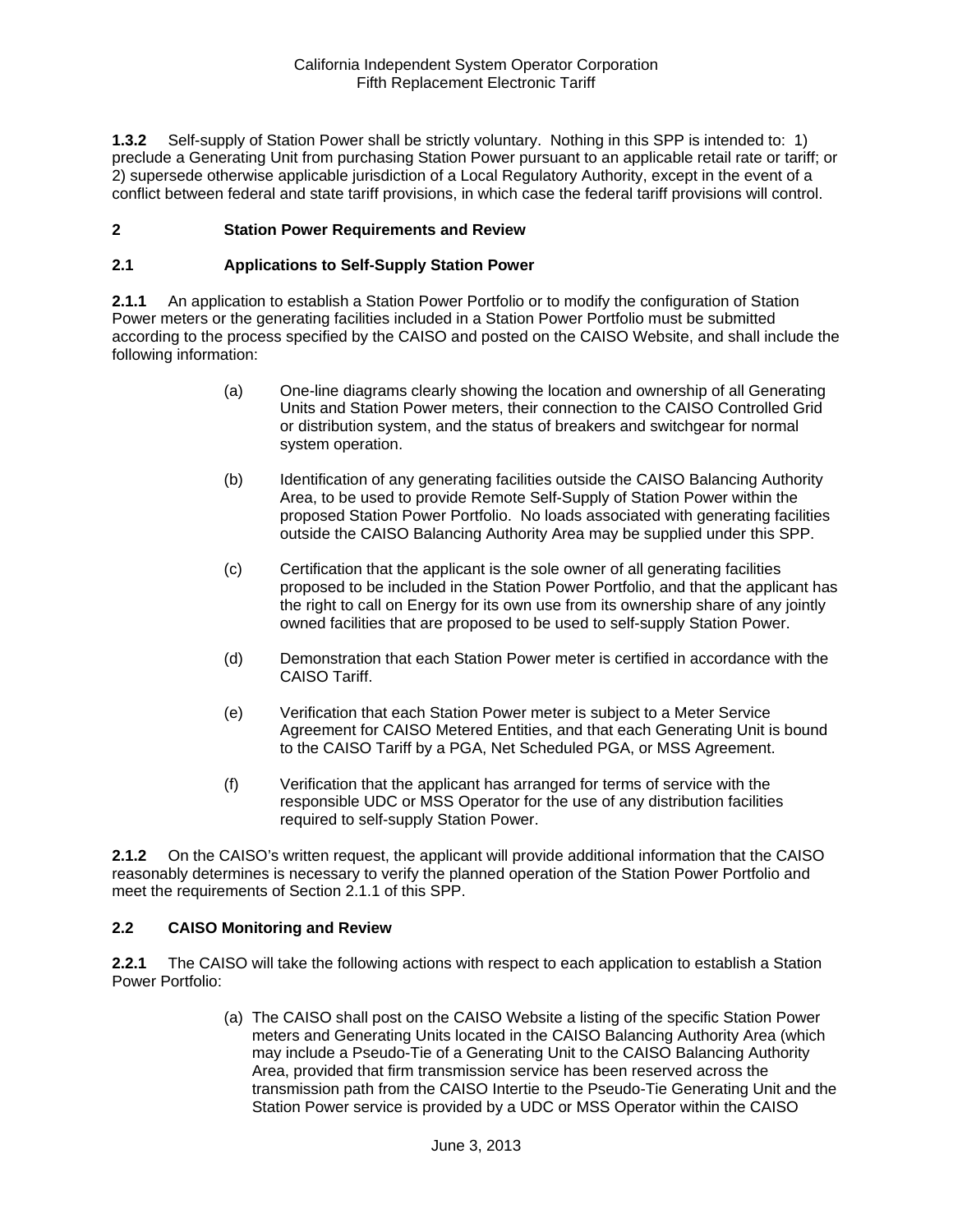Balancing Authority Area), and any generating facilities outside the CAISO Balancing Authority Area, that compose each Station Power Portfolio, and which are eligible to participate in the self-supply of Station Power in accordance with this SPP.

- (b) The CAISO will provide the appropriate UDC or MSS Operator and the Local Regulatory Authority with one-line diagrams and other information regarding each application.
- (c) The CAISO will make a determination in consultation with the UDC or MSS Operator and the Local Regulatory Authority on the factual question of whether distribution facilities are involved in the requested self-supply of Station Power. Any disputes regarding such determinations shall be subject to the dispute resolution procedures of this CAISO Tariff.
- (d) The CAISO will verify metering schemes and assign unique Load identifiers consistent with the CAISO data templates and validation rules that the Scheduling Coordinator responsible for each meter will be required to use for scheduling and Settlement.

**2.2.2** The CAISO shall promptly review each application to establish or modify a Station Power Portfolio. Within ten (10) Business Days after the submittal of the application, the CAISO shall notify the applicant in writing that the application is complete, or shall list any specific deficiencies or additional information that the CAISO reasonably requires to complete the application. The CAISO shall use all reasonable efforts to make the changes necessary for the new or modified configurations to take effect and the Station Power Portfolio to begin self-supplying Station Power within twenty (20) Business Days after a complete application is submitted. In no event shall a Station Power Portfolio begin self-supplying Station Power until any and all required changes to the configuration of metering or other equipment are completed as required under Section 6 of this SPP. The CAISO will have an ongoing right to request additional information reasonably necessary to verify that conditions on the self-supply of Station Power as specified in this SPP are met.

# **3 Self-Supply Verification and CAISO Charges**

# **3.1 Self-Supply Verification**

At the end of each Netting Period, the CAISO will calculate the Net Output for each Generating Unit in the Station Power Portfolio. If the Net Output is positive, then all Station Power associated with that Generating Unit will have been served by On-Site Self-Supply. Any positive Net Output from facilities in the Station Power Portfolio will be available to provide Remote Self-Supply to any Generating Unit with negative Net Output. If the available Remote Self-Supply is less than the aggregate negative Net Output in the Station Power Portfolio, then such shortfall will be deemed to have been served by Third Party Supply. The CAISO will incorporate these determinations in its accounting and billing for the Netting Period by reassigning Station Power to unique Load identifiers for Remote Self-Supply and Third Party Supply, as required.

# **3.2 Charges on Metered Demand**

Station Power that is not eligible for permitted netting in accordance with Section 10.1.3 of this CAISO Tariff must be submitted in Self-Schedules in accordance with the CAISO Tariff, and will be assessed all charges applicable to metered Demand under the CAISO Tariff, except as provided in Section 4.1 of this SPP.

## **3.3 Administrative Charge**

Scheduling Coordinators of Generating Units that have Station Power meters shall be assessed an administrative charge in accordance with Schedule 5 of Appendix F.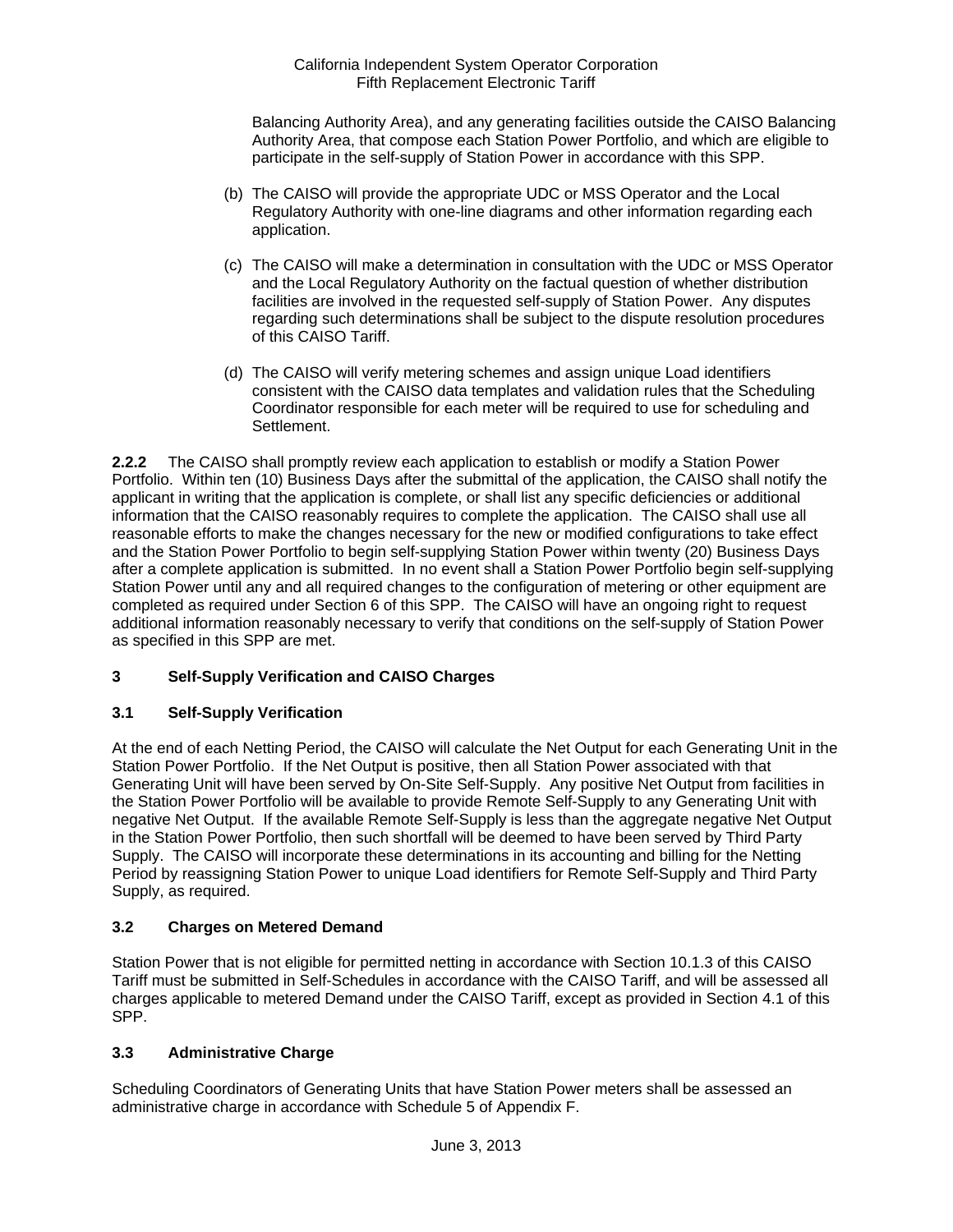# **4 Transmission Service**

**4.1** Station Power Load that is directly connected to the transmission facilities or directly connected to the Distribution System of a UDC or MSS Operator located in a PTO Service Territory and that is determined to have been served by On-Site Self-Supply shall be deemed not to have used the CAISO Controlled Grid and shall not be included in the Gross Load of the applicable UDC or MSS Operator. Station Power that is served by Wheeling service and that is determined to have been served by On-Site Self-Supply shall be deemed not to have used the CAISO Controlled Grid and shall not be included in the hourly Self-Schedules (in kWh) of the applicable Scheduling Coordinator that are subject to the Wheeling Access Charge.

**4.2** Station Power Load that is directly connected to the transmission facilities or directly connected to the Distribution System of a UDC or MSS Operator located in a PTO Service Territory and that is determined to have been served by Remote Self-Supply or Third Party Supply shall be included in the Gross Load of the applicable UDC or MSS Operator. Station Power that is served by Wheeling service and that is determined to have been served by Remote Self-Supply or Third Party Supply shall be included in the hourly Self-Schedules (in kWh) of the applicable Scheduling Coordinator that are subject to the Wheeling Access Charge.

**4.3** If the Generating Unit requires the use of distribution facilities or other facilities that are not part of the CAISO Controlled Grid, then the Generating Unit will be subject to the appropriate charges of the applicable UDC, MSS Operator or owner of such non-CAISO Controlled Grid facilities.

# **5 Energy Pricing**

All deviations between metered Generation or Station Power and that submitted in Self-Schedules will be settled at the resource-specific LMP at the applicable Custom LAP for the Station Power Load. The determination of Net Output and attribution of On-Site Self-Supply, Remote Self-Supply and Third Party Supply to serving Station Power under this SPP shall apply only to determine whether Station Power was self-supplied during the Netting Period and will have no effect on the price of Energy sold or consumed by any facility in the Station Power Portfolio.

## **6 Metering**

**6.1** In order to self-supply Station Power under this SPP by means other than netting permitted under Section 10.1.3 of this CAISO Tariff, a Generating Unit must be subject to a Meter Service Agreement for CAISO Metered Entities pursuant to CAISO Tariff Section 10.3.1. A meter certified in accordance with the CAISO Tariff is required for Station Power Load taken under the SPP. Separate metering is required for any on-site Load that does not meet the definition of Station Power. Under no circumstances may ineligible Loads be included in the Meter Data collected by the CAISO from a Station Power meter.

**6.2** Any costs associated with owning or operating metering or related facilities necessary to selfsupply Station Power according to the terms of this SPP are the responsibility of the owner-applicant.

**6.3** A single Scheduling Coordinator must represent the unique Load identifiers assigned by the CAISO for On-Site Self-Supply and Remote Self-Supply associated with each Station Power meter.

## **7 Provision Of Data To UDC Or MSS Operator**

The CAISO will provide the applicable UDC or MSS Operator with the amount of On-Site Self-Supply, Remote Self-Supply, and Third Party Supply serving Station Power at the granularity required to allow the UDC or MSS Operator to assess charges, if any, under the applicable retail tariff(s).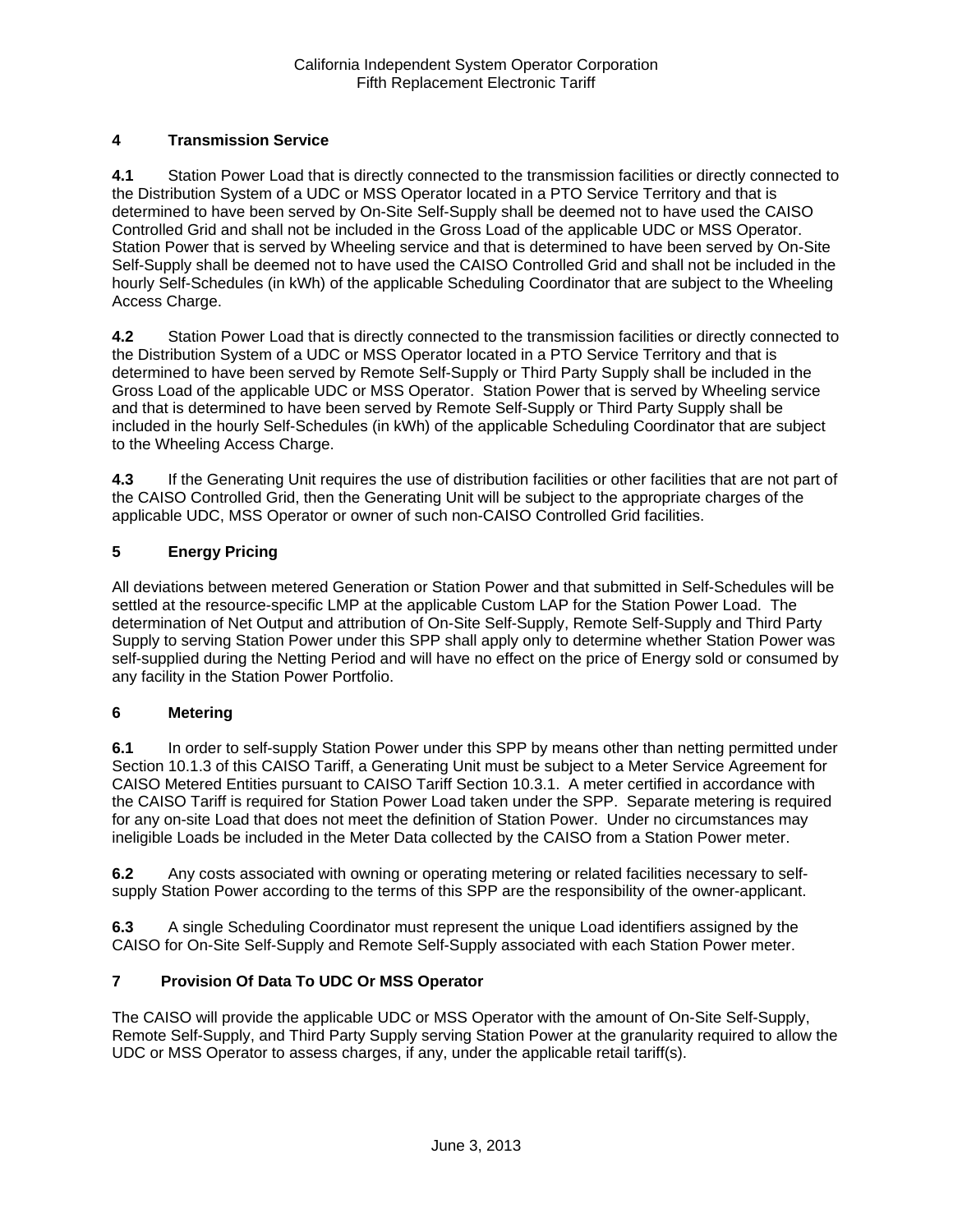# **APPENDIX J**

## **GRANDFATHERED METERING AND SETTLEMENT PROVISIONS FOR TRADING DAYS PRIOR TO**

## **OCTOBER 1, 2011**

#### **1. Grandfathering of Metering and Settlement Provisions for Trading Days Prior to October 1, 2011.**

Notwithstanding any other provisions of the CAISO Tariff the following provisions shall apply to transactions conducted prior to October 1, 2011. In all other respects, the CAISO Tariff, including the provisions of Sections 10, 11, and 37 not covered by this Appendix J, will apply to transactions that occurred prior to October 1, 2011.

# **10.2.1.3 Provision of and Access to Settlement Quality Meter Data**

Scheduling Coordinators may obtain Settlement Quality Meter Data relating to the CAISO Metered Entities they represent by directly accessing the Settlement Quality Meter Data Systems as specified in the applicable Business Practice Manual.

- For CAISO Metered Entities, Revenue Quality Meter Data obtained by successfully polled meters will be validated, estimated and edited by the CAISO to produce Settlement Quality Meter Data (actual), which will be made available to Scheduling Coordinators within five (5) Business Days from the Trading Day (T+5B) and will be used in the Initial Settlement Statement T+7B calculation.
- In the event that Revenue Quality Meter Data remains unavailable at noon on the fifth Business Day after the Trading Day (T+5B) due to unsuccessfully polled meters or facility and/or systems failures, the CAISO will estimate Settlement Quality Meter Data for CAISO Metered Entities for any outstanding metered Demand and/or Generation for the Initial Settlement Statement T+7B calculation as provided in Section 11.1.5.
- $\bullet$  If the CAISO is notified in accordance with Section 10.2.13.2 that the revenue quality meter for a CAISO Metered Entity requires repair, the CAISO will produce Settlement Quality Meter Data (actual) for that entity using the estimation procedures referred to in Section 10.2.9, which will be made available to the Scheduling Coordinator for the CAISO Metered Entity within forty-three (43) calendar days from the Trading Day (T+43C) and will be used in the Recalculation Settlement Statement T+38B calculation.

## **10.3.6 Settlement Quality Meter Data Submission**

Scheduling Coordinators shall submit to the CAISO Actual Settlement Quality Meter Data or Scheduling Coordinator Estimated Settlement Quality Meter Data, as provided in Section 10.3.6.1(a), for Scheduling Coordinator Metered Entities they represent for each Settlement Period in an Operating Day according to the timelines established in Section 10.3.6.1 and the CAISO Payments Calendar and as provided in the applicable Business Practice Manual. Scheduling Coordinators must also submit Settlement Quality Meter Data (actual and Scheduling Coordinator estimated) on demand as provided in the applicable Business Practice Manual.

#### **10.3.6.1 Timing of Settlement Quality Meter Data Submission for Calculation of Initial Settlement Statement T+7B.**

Scheduling Coordinators must submit Actual Settlement Quality Meter Data or Scheduling Coordinator Estimated Settlement Quality Meter Data for the Scheduling Coordinator Metered Entities they represent to the CAISO no later than noon on the fifth Business Day after the Trading Day (T+5B) for the Initial Settlement Statement T+7B calculation. Scheduling Coordinators cannot submit Estimated Settlement Quality Meter Data for Proxy Demand Resources.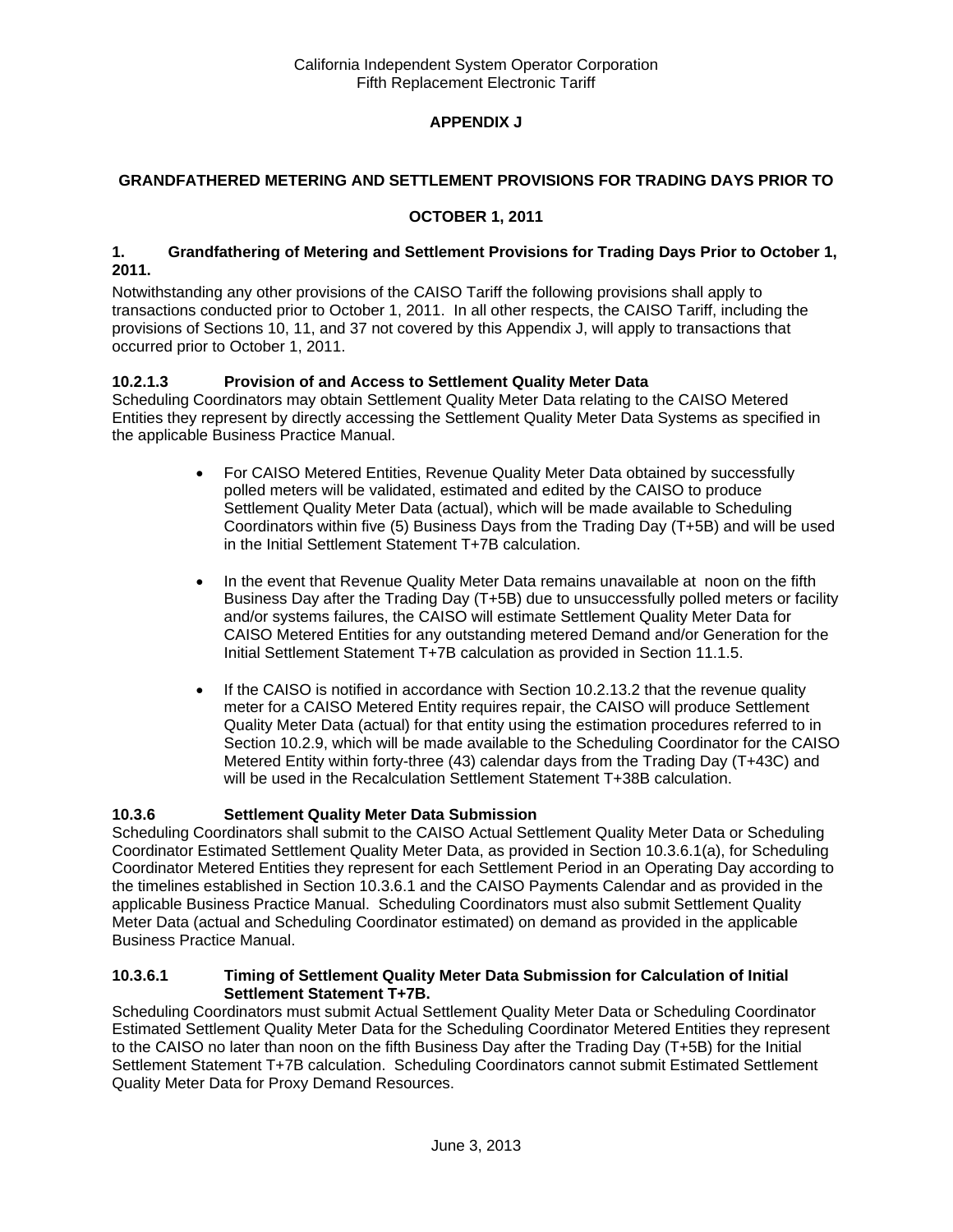- (a) In the absence of Actual Settlement Quality Meter Data, Scheduling Coordinators may submit Scheduling Coordinator Estimated Settlement Quality Meter Data using interval metering when available, sound estimation practices, and other available information including, but not limited to, bids, schedules, forecasts, temperature data, operating logs, recorders, and historical data. Scheduling Coordinator Estimated Settlement Quality Meter Data must be a good faith estimate that reasonably represents Demand and/or Generation quantities for each Settlement Period.
- (b) When Actual Settlement Quality Meter Data or Scheduling Coordinator Estimated Settlement Quality Meter Data is not received by the CAISO for a Scheduling Coordinator Metered Entity within five (5) Business Days from the Trading Day (T+5B), the CAISO will estimate the entity's Settlement Quality Meter Data for any outstanding metered Demand and/or Generation, excluding a Proxy Demand Resource, for use in the Initial Settlement Statement T+7B calculation, as provided in Section 11.1.5.

#### **10.3.6.2 Timing of Settlement Quality Meter Data Submission for Recalculation Settlement Statement T+38B**

Scheduling Coordinators must submit Actual Settlement Quality Meter Data for the Scheduling Coordinator Metered Entities they represent to the CAISO no later than midnight on the forty-third (43) calendar day after the Trading Day (T+43C) for the Recalculation Settlement Statement T+38B. A Scheduling Coordinator that timely submits Actual Settlement Quality Meter Data for the Initial Settlement Statement T+7B pursuant to Section 10.3.6.1 may submit revised Actual Settlement Quality Meter Data for the Recalculation Settlement Statement T+38B no later than the forty-third (43) calendar day after the Trading Day pursuant to this Section.

- (a) When Actual Settlement Quality Meter Data is not received by the CAISO for a Scheduling Coordinator Metered Entity by forty-three (43) calendar days after the Trading Day (T+43C), the Scheduling Coordinator has failed to submit complete and accurate meter data as required by Section 37.5.2.1 and will be subject to monetary penalty pursuant to Section 37.5.2.2.
- (b) Any Scheduling Coordinator Estimated Settlement Quality Meter Data submitted by a Scheduling Coordinator on behalf of the Scheduling Coordinator Metered Entities it represents that is not replaced with Actual Settlement Quality Meter Data by forty-three (43) calendar days after the Trading Day (T+43C) has failed to submit complete and accurate meter data as required by Section 37.5.2.1 and will be subject to monetary penalty pursuant to Section 37.5.2.2. In the absence of Actual Settlement Quality Meter Data, Scheduling Coordinator Estimated Settlement Quality Meter Data will be used in the Recalculation Settlement Statements.
- (c) The CAISO will not estimate a Scheduling Coordinator Metered Entity's Settlement Quality Meter Data for any outstanding metered Demand and/or Generation for use in a Recalculation Settlement Statement calculation. Any previous CAISO Estimated Settlement Quality Meter Data that the Scheduling Coordinator does not replace with Actual Settlement Quality Meter Data by forty-three (43) calendar days after the Trading Day (T+43C) will be set to zero. The CAISO will follow the control process described in the BPM for Metering to monitor and identify the CAISO Estimated Settlement Quality Meter Data that was not timely replaced and will take proactive measures to obtain the Actual Settlement Quality Meter Data. A Scheduling Coordinator that fails to replace CAISO Estimated Settlement Quality Meter Data with Actual Settlement Quality Meter Data by forty-three (43) calendar days after the Trading Day (T+43C) has failed to provide complete and accurate Settlement Quality Meter Data as required by Section 37.5.2.1 and will be subject to monetary penalty pursuant to Section 37.5.2.2.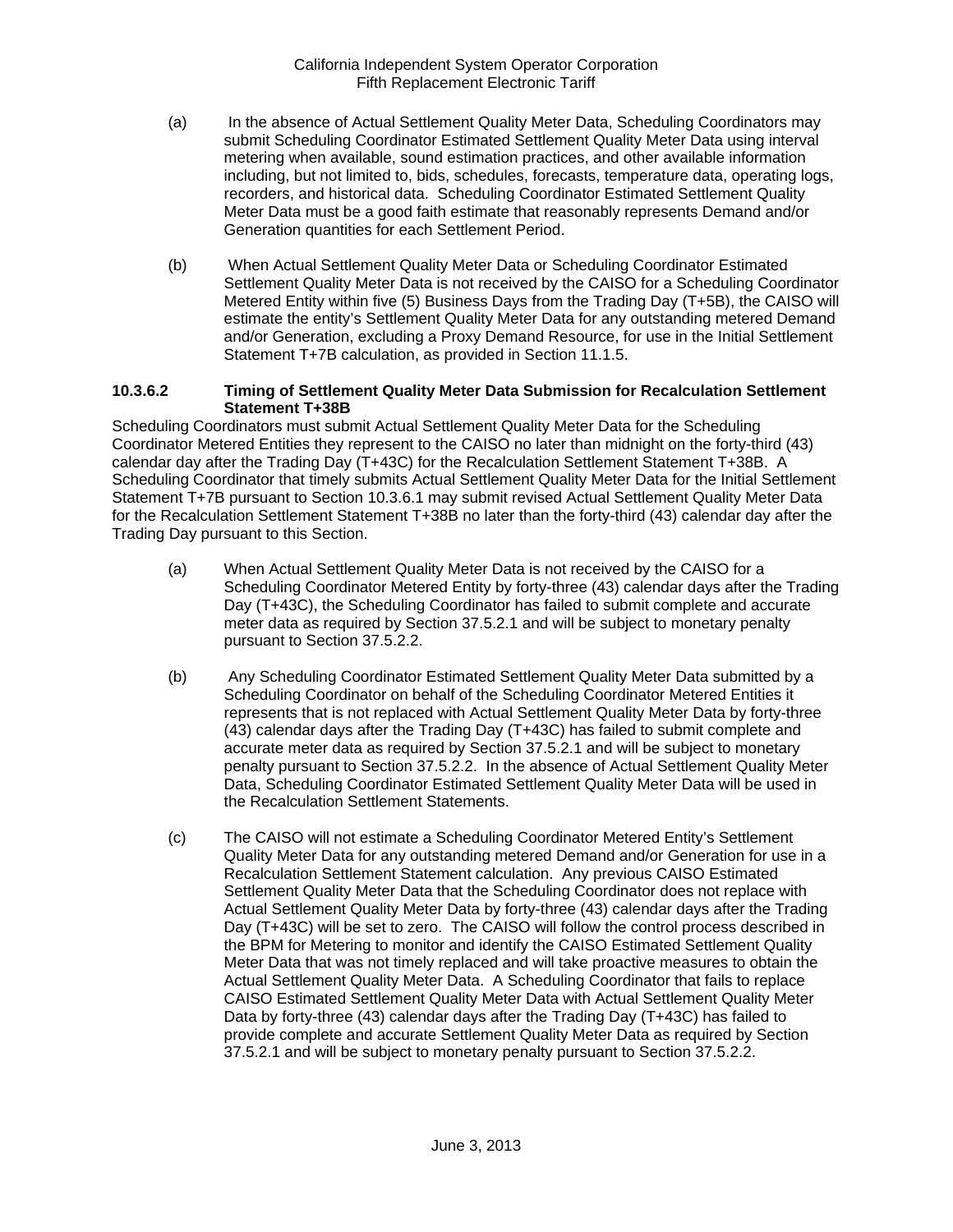#### **10.3.6.3 Timing of Settlement Quality Meter Data Submission for Recalculation Settlement Statements after the Recalculation Settlement Statement T+38B**

Scheduling Coordinators may continue to submit Actual Settlement Quality Meter Data for the Scheduling Coordinator Metered Entities they represent to the CAISO for use in Recalculation Settlement Statements subsequent to the Recalculation Settlement Statement T+38B according to timelines established in the CAISO Payments Calendar. Provided, however, that Scheduling Coordinators submitting Actual Settlement Quality Meter Data more than forty-three (43) calendar days after the Trading Day (T+43C) have failed to provide complete and accurate Settlement Quality Meter Data as required by Section 37.5.2.1 and will be subject to monetary penalty pursuant to Section 37.5.2.2.

# **11.29 Billing And Payment Process**

The CAISO will calculate for each charge the amounts payable by the relevant Scheduling Coordinator, CRR Holder, Black Start Generator or Participating TO for each Settlement Period of the Trading Day, and the amounts payable to that Scheduling Coordinator, CRR Holder, Black Start Generator or Participating TO for each charge for each Settlement Period of that Trading Day and shall arrive at a net amount payable for each charge by or to that Scheduling Coordinator, CRR Holder, Black Start Generator or Participating TO for each charge for that Trading Day. Each of these amounts will appear in the Settlement Statements that the CAISO will provide to the relevant Scheduling Coordinator, CRR Holder, Black Start Generator or Participating TO.

The components of the Grid Management Charge will be included in an Initial Settlement Statement T+7B, and any Recalculation Settlement Statement with the other types of charges referred to in Section 11.

# **11.29.1 Billing And Payment Process Based On Settlement Statements**

The billing and payment process shall be based on the issuance of Initial Settlement Statement T+7B and the Recalculation Settlement Statements.

## **11.29.2 Time-Frame For Payments Or Charges**

Payments or charges for the items referred to in Section 11.1.2 (except for the charges payable under long-term contracts) for each Trading Day in each calendar month shall be made five (5) Business Days after issuance of the Invoices and Payment Advices issued in accordance with Section 11.29.10. Payments for FERC Annual Charges will be made in accordance with Section 11.19.

## **11.29.5 General Principles For Production Of Settlement Statements**

## **11.29.5.1 Basis of Settlement**

The basis of each Settlement Statement shall be the debiting or crediting of an account in the name of the relevant Scheduling Coordinator, CRR Holder, Black Start Generator or Participating TO in the general ledger set up by the CAISO to reflect all transactions, charges or payments settled by the CAISO.

## **11.29.5.2 Right to Dispute**

All Scheduling Coordinators, CRR Holders, Black Start Generators or Participating TOs shall have the right to dispute any item or calculation set forth in any Initial Settlement Statement T+7B, Recalculation Settlement Statement T+38B, or Incremental Changes in Recalculation Settlement Statements T+76B, T+18M, and T+35M in accordance with this CAISO Tariff, but not those set forth in Recalculation Settlement Statement T+36M.

## **11.29.7 Settlements Cycle**

## **11.29.7.1 Timing of the Settlements Process**

The CAISO will publish: (i) Initial Settlement Statements T+7B on the seventh Business Day from the relevant Trading Day (T+7B), (ii) Recalculation Settlement Statements on the thirty-eighth Business Day from the relevant Trading Day (T+38B), (iii) Recalculation Settlement Statements on the seventy-sixth Business Day after the Trading Day (T+76B), (iv) Recalculation Settlement Statements on the Business Day eighteen (18) calendar months from the relevant Trading Day (T+18M) if necessary, (v)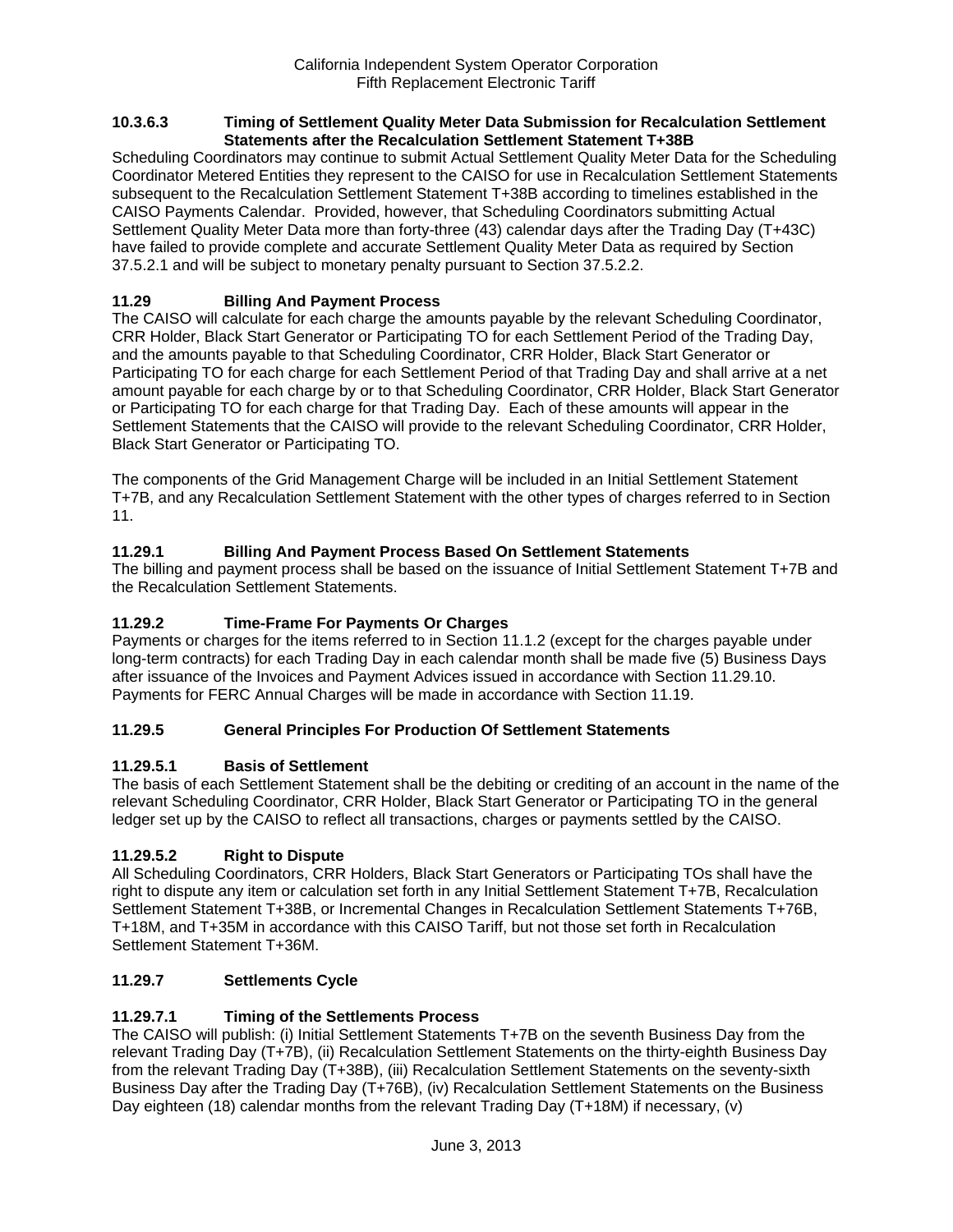Recalculation Settlement Statements on the Business Day thirty-five (35) calendar months from the relevant Trading Day (T+35M) if necessary, (vi) Recalculation Settlement Statements on the Business Day thirty-six (36) calendar months from the relevant Trading Day (T+36M) if necessary, and (v) any other Recalculation Settlement Statement authorized under Section 11.29.7.3. The CAISO will issue a notice to the market if a Recalculation Settlement Statement T+18M, Recalculation Settlement Statement T+35M, Recalculation Settlement Statement T+36M, or any additional Recalculation Settlement Statement is required for a Trading Day. The CAISO will notify affected Market Participants regarding failed or late publication of any Settlement Statements specified above and will rectify such failed or late publications pursuant to its procedure posted on the CAISO Website.

# **11.29.7.1.1 Initial Settlement Statement T+7B**

The CAISO shall provide to each Scheduling Coordinator, CRR Holder, Black Start Generator or Participating TO for validation an Initial Settlement Statement T+7B for each Trading Day within seven (7) Business Days of the relevant Trading Day, covering all Settlement Periods in that Trading Day. Each Initial Settlement Statement T+7B will be produced using available Settlement Quality Meter Data (either actual or estimated) and CAISO Estimated Settlement Quality Meter Data. The Initial Settlement Statement T+7B will include the following:

- (a) the amount payable or receivable by the Scheduling Coordinator, CRR Holder, Black Start Generator or Participating TO for each charge referred to in Section 11 for each Settlement Period in the relevant Trading Day;
- (b) the total amount payable or receivable by that Scheduling Coordinator, CRR Holder, Black Start Generator or Participating TO for each charge for all Settlement Periods in that Trading Day after the amounts payable and the amounts receivable under (a) have been netted off pursuant to Section 11.29; and
- (c) the components of each charge in each Settlement Period except for information contained in the Imbalance Energy report referred to in this Section 11.29.7.1.1; and
- (d) a breakdown of the components of the Imbalance Energy charge (the Imbalance Energy report).

## **11.29.7.1.2 Recalculation Settlement Statements**

The CAISO shall provide to each Scheduling Coordinator, CRR Holder, Black Start Generator or Participating TO Recalculation Settlement Statements in accordance with the CAISO Tariff and the CAISO Payments Calendar. Recalculation Settlement Statements shall be in a format similar to that of the Initial Settlement Statement T+7B and shall include the same granularity of information provided in the Initial Settlement Statement T+7B as amended following the validation procedure.

# **11.29.7.1.3 Recalculation Settlement Statement – Bridge Period**

For Trading Days April 1, 2009 through October 31, 2009, the settlement timeline shall include: (i) issuance of Recalculation Settlement Statement T+18M if necessary, Recalculation Settlement Statement T+35M if necessary, and Recalculation Settlement Statement T+36M, if necessary to adjust any charge set forth in a previously published Settlement Statement for any Trading Day within this period; and (ii) any other Recalculation Settlement Statement authorized under Section 11.29.7.3.

Any Recalculation Settlement Statement issued pursuant to this Section shall be subject to the same provisions in the CAISO Tariff as are applicable to a Recalculation Settlement Statement T+18M, Recalculation Settlement Statement T+35M, Recalculation Settlement Statement T+36M, or any other Recalculation Settlement Statement authorized under Section 11.29.7.3, including, but not limited to, Section 11.29.7.2 (Basis for Billing and Payment), Section 11.29.8 (Confirmation and Validation), and Section 11.29.9 (Payment Procedures), except that Section 11.29.10.2 (Interest) shall not apply.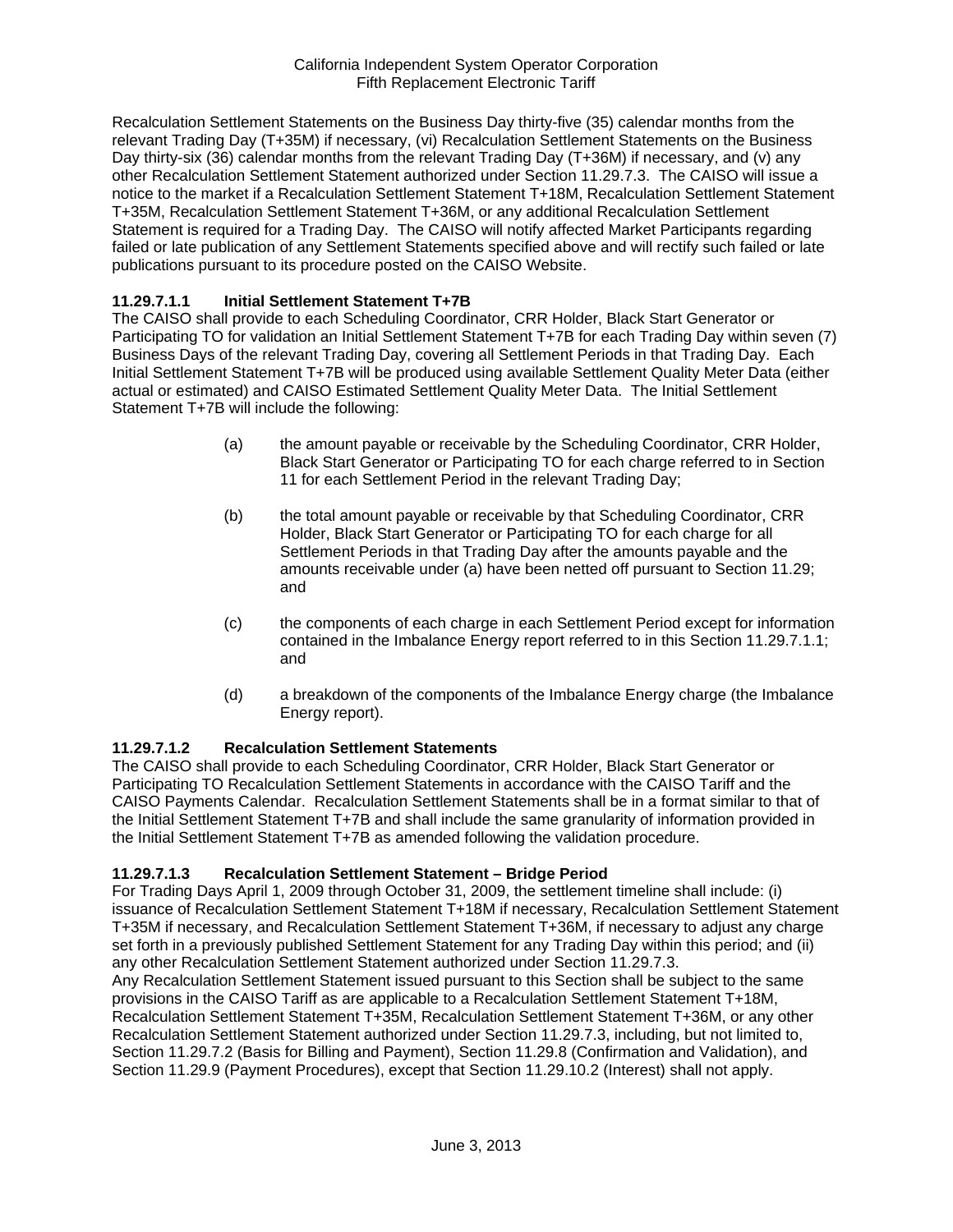The CAISO will include the publication dates and related invoice dates for the Recalculation Settlement Statements for Trading Days within the period April 1, 2009 through October 31, 2009 on the CAISO Payments Calendar prepared in accordance with Section 11.29.24.

The CAISO will issue a notice to the market if a Recalculation Settlement Statement T+18M, Recalculation Settlement Statement T+35M, Recalculation Settlement Statement T+36M, or any additional Recalculation Settlement Statement is required for a Trading Day within the period April 1, 2009 through October 31, 2009.

To the extent that any provision in this Section is in conflict or inconsistent with CAISO Tariff Appendix H (Grandfathered Metering and Settlement Provisions for Trading Days Prior to November 1, 2009), the provision in this Section shall prevail.

# **11.29.7.2 Basis for Billing and Payment**

The Initial Settlement Statement T+7B and any Recalculation Settlement Statement shall constitute the basis for billing in accordance with this CAISO Tariff. The Initial Settlement Statement T+7B shall constitute the basis for billing for all charges in the first instance. The Recalculation Settlement Statement T+38B shall constitute the basis for billing for adjustments to charges set forth in the Initial Settlement Statement T+7B. Each Scheduling Coordinator, CRR Holder, Black Start Generator, and Participating TO shall pay any net debit and shall be entitled to receive any net credit shown in an Invoice or Payment Advice on the Payment Date, whether or not there is any dispute regarding the amount of the debit or credit.

# **11.29.7.2.1 Elimination of Invoices under \$10.00**

Invoices and Payment Advices due to or from any Scheduling Coordinator, CRR Holder, Black Start Generator, or Participating TO for amounts less than \$10.00 will be adjusted to \$0.00 and no amount will be due to or from that Scheduling Coordinator, CRR Holder, Black Start Generator, or Participating TO for that Invoice or Payment Advice.

## **11.29.7.3 Additional Recalculation Settlement Statements**

The CAISO shall issue no Recalculation Settlement Statements other than to Recalculation Settlement Statements T+38B, Recalculation Settlement Statements T+76B, Recalculation Settlement Statements T+18M, Recalculation Settlement Statements T+35M, and Recalculation Settlement Statements T+36M, unless directed by the CAISO Governing Board or pursuant to a FERC order.

**11.29.7.3.1** If an additional Recalculation Settlement Statement is ordered by the CAISO Governing Board, the CAISO shall arrange to have the Recalculation Settlement Statement carried out as soon as is reasonably practicable following the CAISO Governing Board's order, subject to the availability of staff and computer time, compatible software, appropriate data and other resources.

**11.29.7.3.2** The cost of an additional Recalculation Settlement Statement shall be borne by the Scheduling Coordinator, CRR Holder, Black Start Generator, or Participating TO requesting it, unless an additional Recalculation Settlement Statement was needed due to a clerical oversight or error on the part of the CAISO staff.

**11.29.7.3.3** Where an additional Recalculation Settlement Statement indicates that the accounts of Scheduling Coordinators, CRR Holders, Black Start Generators, or Participating TOs should be debited or credited to reflect alterations to Settlements previously made under this CAISO Tariff, for those Scheduling Coordinators, CRR Holders, Black Start Generators, or Participating TOs affected by the additional Recalculation Settlement Statement, the CAISO shall reflect the amounts to be debited or credited in the next scheduled semi-monthly Invoice or Payment Advice for the end of the month.

**11.29.7.3.4** Recalculation Settlement Statements, post closing adjustments and the financial outcomes of CAISO ADR Procedures and any other dispute resolution may be invoiced separtely from monthly market activities in accordance with Section 11.29.10.3.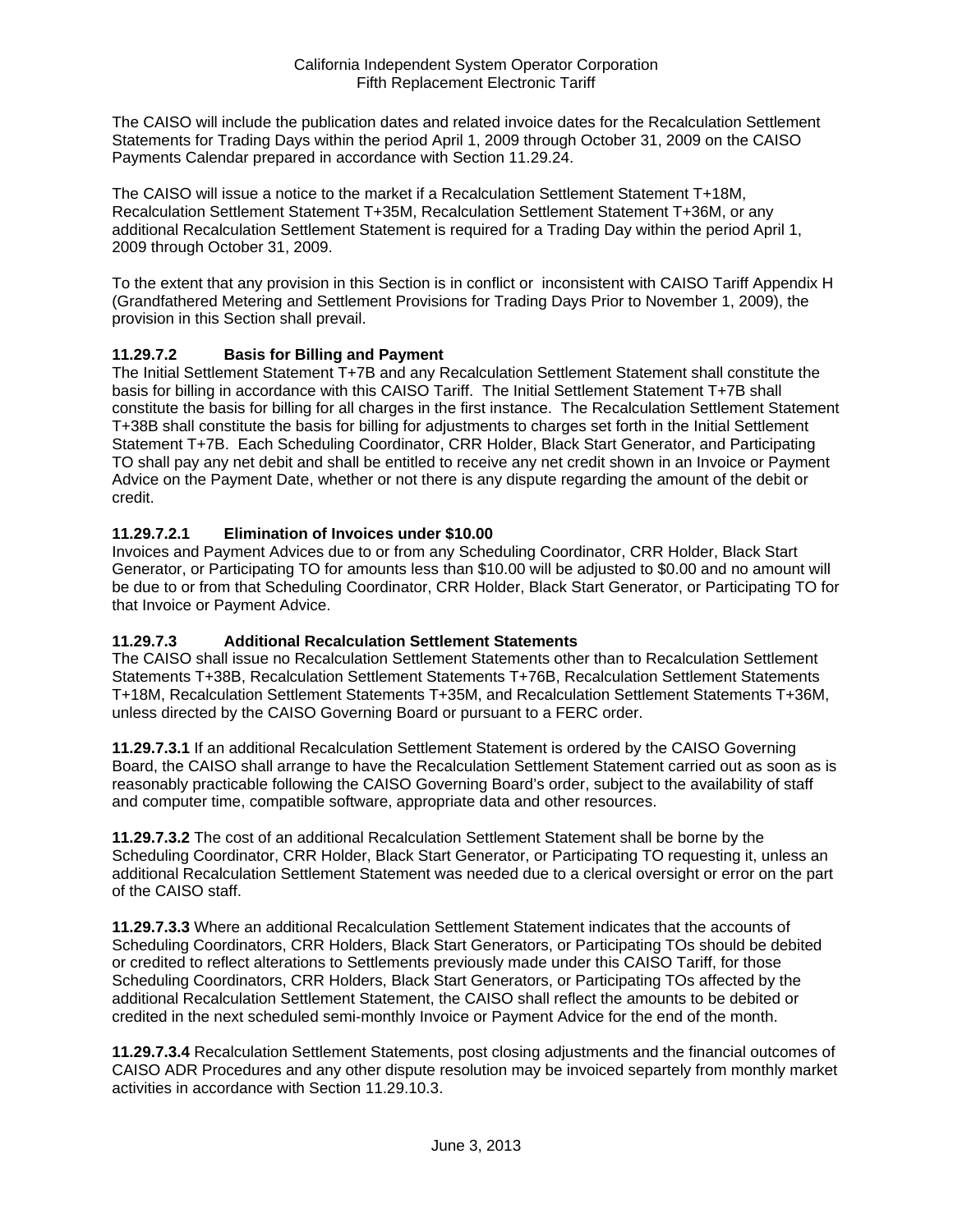# **11.29.8 Confirmation And Validation**

## **11.29.8.1 Confirmation**

It is the responsibility of each Scheduling Coordinator, CRR Holder, Black Start Generator, or Participating TO to notify the CAISO if it fails to receive a Settlement Statement on the date specified for the publication of such Settlement Statement in the CAISO Payments Calendar. Each Scheduling Coordinator, CRR Holder, Black Start Generator, or Participating TO shall be deemed to have received its Settlement Statement on the dates specified, unless it notifies the CAISO to the contrary.

#### **11.29.8.2 Validation of Initial Settlement Statement T+7B and Recalculation Settlement Statement T+38B**

## **11.29.8.3 Validation of Additional Recalculation Settlement Statements**

Each Scheduling Coordinator, CRR Holder, Black Start Generator or Participating TO shall have the opportunity to review the Incremental Changes, including the CAISO's implementation of a prior accepted dispute, that appear on or are omitted from any Recalculation Settlement Statement T+76B, Recalculation Settlement Statement T+18M or Recalculation Settlement Statement T+35M that it receives. The Scheduling Coordinator, CRR Holder, Black Start Generator or Participating TO shall be deemed to have validated the Incremental Changes on each Recalculation Settlement Statement unless it has raised a dispute or reported an exception regarding those Incremental Changes within time periods set forth in Sections 11.29.8.4.1 through 11.29.8.4.6 from the date of issuance. Once validated, the Incremental Changes on a Recalculation Settlement Statement T+76B , Recalculation Settlement Statement T+18M, or Recalculation Settlement Statement T+35M shall be binding on the Scheduling Coordinator, CRR Holder, Black Start Generator or Participating TO to which it relates, except to the extent that the CAISO performs an additional Recalculation Settlement Statement pursuant to Section 11.29.7.3.

The notice of dispute shall state clearly the Trading Day, the issue date of the Recalculation Settlement Statement, the item disputed, the reasons for the dispute, and the amount claimed (if appropriate) and shall be accompanied with all available evidence reasonably required to support the claim. The only Recalculation Settlement Statement that cannot be disputed is Recalculation Settlement Statement T+36M.

## **11.29.8.4 Disputes or Exceptions**

## **11.29.8.5 CAISO Timeline for Determining Settlement Statement Disputes**

The timeline for the CAISO to reach a determination on a settlement statement dispute shall be as follows:

- (a) For a settlement statement dispute based on an Initial Settlement Statement T+7B, Recalculation Settlement Statement T+38B, Recalculation Settlement Statement T+76B, or Recalculation Settlement Statement T+18M, the CAISO shall reach a determination to approve or deny the dispute, and provide electronic notice of the outcome to the Scheduling Coordinator that submitted the dispute, no later than twenty (20) Business Days after the end of the dispute period for that settlement statement; with the exception of complex disputes or unless otherwise agreed to by the disputing Scheduling Coordinator. In the event that the CAISO's determination results in an adjustment to payments and/or charges, the CAISO in its notice to the disputing Scheduling Coordinator shall identify the subsequent recalculation settlement statement expected to include the adjustment.
- (b) For a settlement statement dispute based on Recalculation Settlement Statement T+35M, the CAISO shall reach a determination to approve or deny the dispute, and provide electronic notice of the outcome to the Scheduling Coordinator that submitted the dispute, no later than fourteen (14) days after the end of the dispute period for that settlement statement. Valid disputes regarding data appearing on Recalculation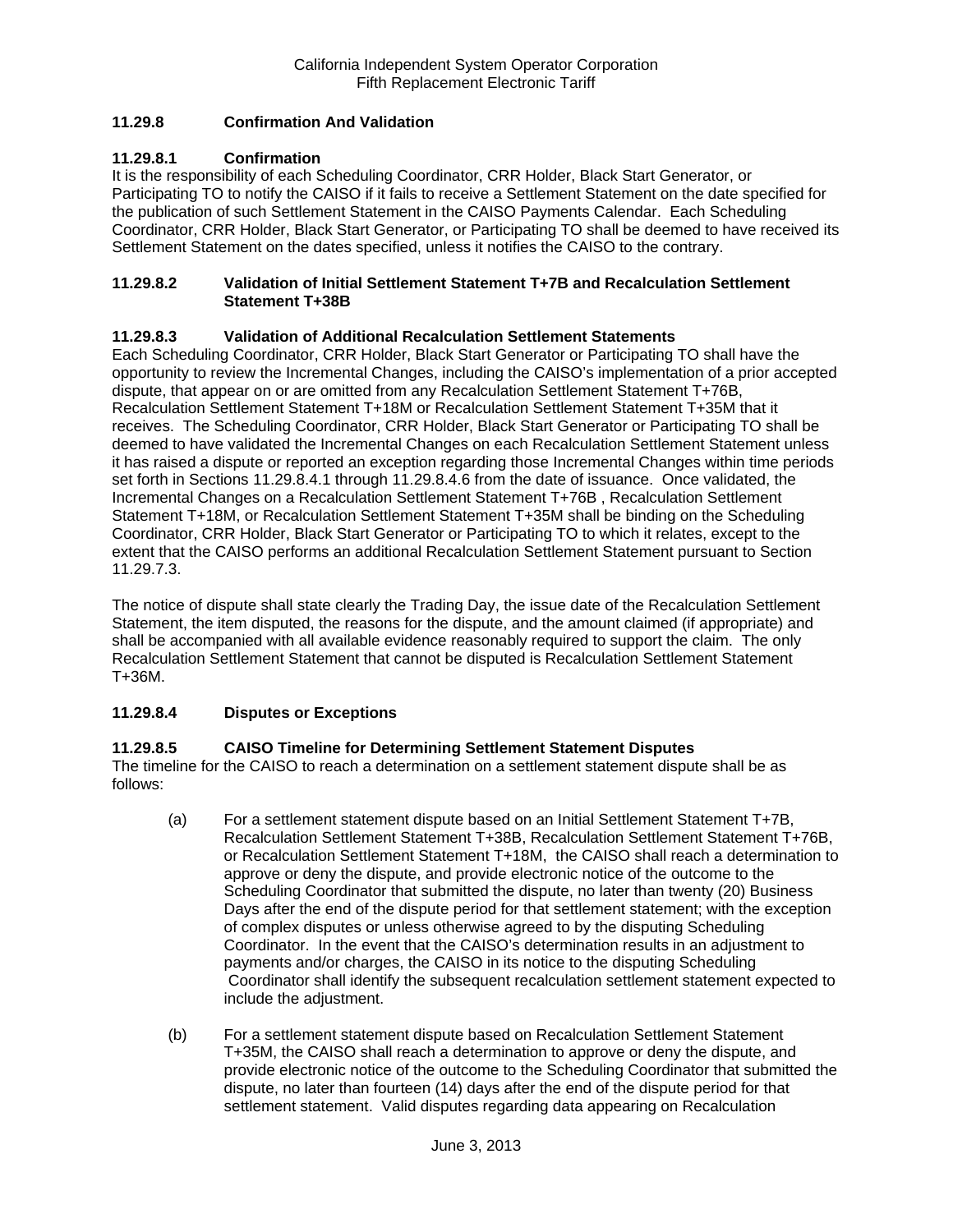Settlement Statement T+35M will be reflected on Recalculation Settlement Statement T+36M.

(c) Complex settlement statement disputes involve policy considerations, entail extensive research, require granular review of previous market runs, include complicated data or calculations, or depend on additional information to be provided by the disputing Scheduling Coordinator or a third party. The CAISO in its sole discretion may designate a settlement statement dispute to be complex dispute. The CAISO will advise the disputing Scheduling Coordinator within twenty (20) Business Days after the end of the dispute period for that settlement statement if a dispute is a complex dispute. The CAISO shall make reasonable efforts to reach a determination to approve or deny a complex dispute resulting from (i) an Initial Settlement Statement T+7B, Recalculation Settlement Statement T+38B, or Recalculation Settlement Statement T+76B, no later than fifteen (15) months after the Trading Day so that any resultant adjustment will be included on the Recalculation Settlement Statement T+18M, and (ii) a Recalculation Settlement Statement T+18M, no later than thirty-three (33) months after the Trading Day so that any resultant adjustment will be included on the Recalculation Settlement Statement T+35M.

# **11.29.10 Billing And Payment**

The CAISO shall prepare and send to each Scheduling Coordinator, CRR Holder, Black Start Generator or Participating TO two Invoices or Payment Advices for each billing period in each calendar month. There are two (2) billing periods in each calendar month. The first billing period is from the first to the fifteenth day of the month and second billing period is from the sixteenth to the last of day of the month. The CAISO will publish Invoices and Payment Advices for the first semi-monthly billing period in a month on the seventh Business Day after the Trading Day that is the fifteenth day of the month. The CAISO will publish Invoices and Payment Advices for the second semi-monthly billing period in a month on the seventh Business Day after the Trading Day that is the end of the month. Each Invoice or Payment Advice will show amounts which are to be paid by or to each Scheduling Coordinator, CRR Holder, Black Start Generator or Participating TO, the Payment Date, being the date on which such amounts are to be paid or received, and details of the CAISO Clearing Account to which any amounts owed by or to Scheduling Coordinators, CRR Holder, Black Start Generator or Participating TO are to be paid. Revenues owed from a Scheduling Coordinator, CRR Holder, Black Start Generator or Participating TO are expressed as a positive amount on an Invoice. Revenues owed to a Scheduling Coordinator, CRR Holder, Black Start Generator or Participating TO are expressed as a negative amount on a Payment Advice. Payments or charges for the items referred to in an Invoice or Payment Advice (except for the charges payable under long-term contracts) for each Trading Day in each calendar month shall be made five (5) Business Days after the date on which the semi-monthly Invoice or Payment Advice is issued.

# **11.29.10.1 Billing Periods**

Each Invoice or Payment Advice will include one (1) semi-monthly billing period and up to five (5) other billing periods. The other billing periods correspond to the dates on which the Recalculation Settlement Statements are published. Any Invoice or Payment Advice for a billing period corresponding to a Recalculation Settlement Statement will be reflected on the next scheduled semi-monthly Invoice or Payment Advice for the end of the month. Each billing period will be represented separately on the Invoice or Payment Advice but the net Invoice or Payment Advice for a Scheduling Coordinator, CRR Holder, Black Start Generator or Participating TO will reflect the entity's net financial obligations in all billing periods.

## **11.29.10.2 Interest**

Interest will be applied to any Incremental Changes through Recalculation Settlement Statement T+36M. Interest will be calculated separately for the billing period from the first to the fifteenth day of the month and for the billing period from the sixteenth to the last of day of the month. The rate of interest will be the interest rate calculated in accordance with 18 C.F.R. 35.19a of FERC's regulations.

# **11.29.10.3 Other Invoicing Provisions**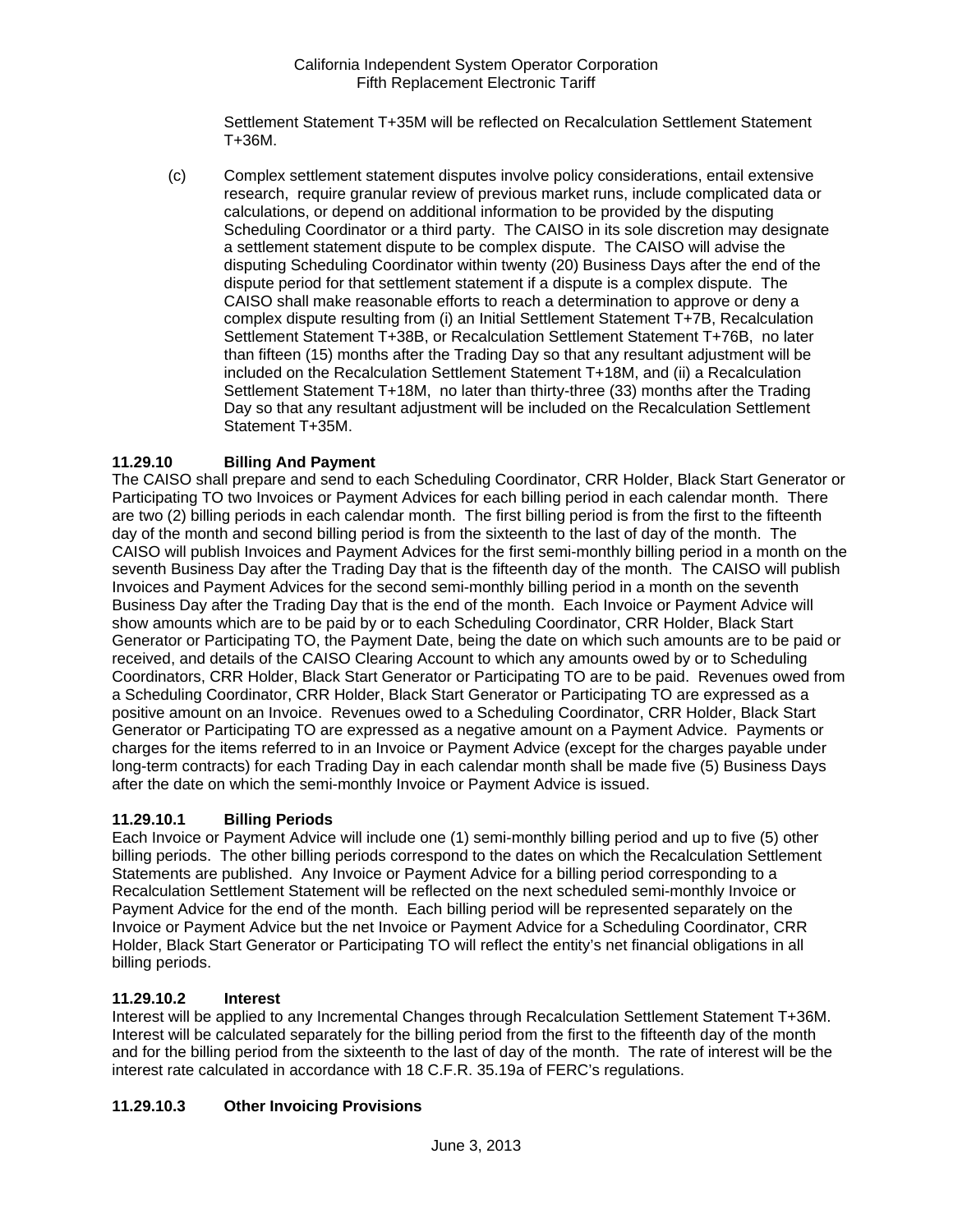The Invoices or Payment Advices will also include the total charges for each component of the Grid Management Charge, the total charges associated with any Interest for each relevant Trading Month, the FERC Annual Charges due monthly, as well as any disbursements associated with a shortfall receipt distribution.

A separate Invoice for the FERC Annual Charges due annually will be issued by the CAISO to the Scheduling Coordinator in accordance with Section 11.19.1.2. The CAISO will issue separate Invoices for NERC/WECC Charges as described in Section 11.20.

A separate Invoice for a shortfall allocation will be issued by the CAISO to Scheduling Coordinators in the event of a payment default in accordance with Section 11.29.17.1.

In the event of an allocation of a payment default in accordance with Section 11.29.17.2, the CAISO may either issue separate Invoices to Default-Invoiced SCIDs pursuant to Section 11.29.17.2.1 or to SCIDs pursuant to Section 11.29.17.2.2, as applicable, or may issue Invoices through its standard invoicing process that include the allocation of the payment default.

Recalculation Settlement Statements, post closing adjustments and the financial outcomes of CAISO ADR Procedures and any other dispute resolution may be invoiced separately from monthly market activities. The CAISO shall provide a Market Notice at least five (5) Business Days prior to such invoicing identifying the components of such Invoice or Payment Advice.

# **11.29.10.4 Emergency Procedures**

# **11.29.10.5 Use of Estimated Data**

In the event of an emergency or a failure of any of the CAISO software or business systems, the CAISO may use estimated Settlement Statements and Invoices and Payment Advices and may implement any temporary variation of the timing requirements relating to the Settlement and billing process contained in the CAISO Tariff. Details of the variation and the method chosen to produce estimated data, Settlement Statements and Invoices and Payment Advices will be published on the CAISO Website.

# **11.29.21.2 Evidence of Unpaid Amount**

The CAISO shall, on request, certify in writing the amounts owed by a CAISO Debtor that remain unpaid and the CAISO Creditors to whom such amounts are owed and shall provide certified copies of the relevant Initial Settlement Statement T+7B and the Recalculation Settlement Statements, Invoices, Payment Advices, and other documentation on which the CAISO's certificate was based to the CAISO Debtor and the relevant CAISO Creditors. A CAISO certificate given under this Section 11.29.21.2 may be used as prima facie evidence of the amount due by a CAISO Debtor to CAISO Creditors in any legal proceedings.

## **11.29.23 Communications**

The Initial Settlement Statement T+7B, any Recalculation Settlement Statement, and Invoices, and Payment Advices will be considered issued to CAISO Creditors or CAISO Debtors when released by the CAISO's secure communication system. Communications on a Payment Date relating to payment shall be made by the fastest practical means including by telephone. If there is a failure of a communication system and it is not possible to communicate by electronic means, then the CAISO or CAISO Creditor or CAISO Debtor, as the case may be, shall communicate by facsimile but only if the recipient is first advised by telephone to expect the facsimile. Methods of communication between the CAISO and Market Participants may be varied by the CAISO giving not less than ten (10) days notice to Market Participants on the CAISO's secure communication system.

## **11.29.24.1 Preparation**

In September of each year, the CAISO will prepare a draft CAISO Payments Calendar for the following calendar year showing for each Trading Day: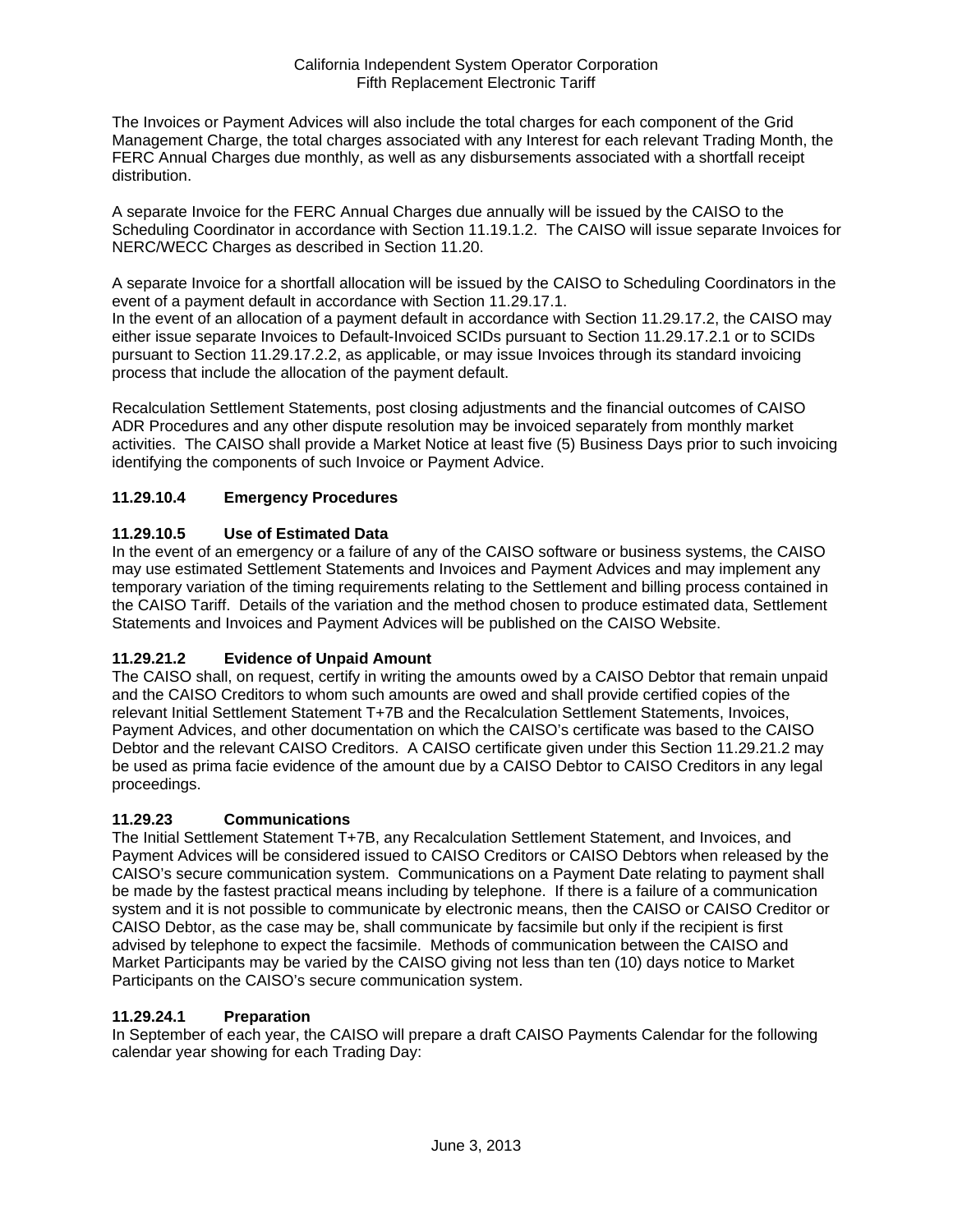- (a) The date by which Scheduling Coordinators are required to provide Actual Settlement Quality Meter Data or Scheduling Coordinator Estimated Settlement Quality Meter Data for all their Scheduling Coordinator Metered Entities for each Settlement Period in the Trading Day;
- (b) The date on which the CAISO will issue Initial Settlement Statements T+7B and Invoices and Payment Advices to Scheduling Coordinators or CRR Holders, Black Start Generators and Participating TOs for that Trading Day;
- (c) The date by which Scheduling Coordinators, CRR Holders, Black Start Generators and Participating TOs are required to notify the CAISO of any disputes in relation to their Initial Settlement Statements T+7B pursuant to Section 11.29.8.2;
- (d) The date on which the CAISO will issue the Recalculation Settlement Statements T+38B, T+76B, T+18M, T+35M, and T+36M, and Invoices and Payment Advices to Scheduling Coordinators, CRR Holders, Black Start Generators and Participating TOs for that Trading Day;
- (e) The dates by which Scheduling Coordinators, CRR Holders, Black Start Generators and Participating TOs are required to notify the CAISO of any disputes in relation to their Recalculation Settlement Statements T+38B, T+76B, T+18M and T+35M.
- (f) The date and time by which CAISO Debtors are required to have made payments into the CAISO Clearing Account in payment of Invoices for that Trading Day;
- (g) The dates and times on which CAISO Creditors will receive payments from the CAISO Clearing Account of amounts owing to them for that Trading Day; and
- (h) In relation to Reliability Must-Run Charges and RMR Payments, the details set out in paragraph 3 of Appendix N, Part J.

The CAISO will make a draft of the CAISO Payments Calendar available on the CAISO Website to Scheduling Coordinators, CRR Holders, Black Start Generators, Participating TOs and RMR Owners any of which may submit comments and objections to the CAISO within two weeks of the date of posting of the draft on the CAISO Website. No later than October 31st in each year, the CAISO will publish the final CAISO Payments Calendar for the following calendar year, after considering the comments and objections received from Scheduling Coordinators, CRR Holders, Black Start Generators, Participating TOs and RMR Owners. The final CAISO Payments Calendar will be posted on the CAISO Website, and will show for the period from 1 January to 31 December in the next succeeding year (both dates inclusive), the dates on which Settlement Statements shall be published by the CAISO and the Payment Dates on which the CAISO will pay the Participating TOs the Wheeling revenues allocated to them pursuant to Section 26.1.4.3.

# **37.5.2 Inaccurate Meter Data**

# **37.5.2.1 Expected Conduct**

Market Participants shall provide complete and accurate Settlement Quality Meter Data for each Trading Hour and shall correct any errors in such data no later than forty-three (43) calendar days after the Trading Day (T+43C). The failure to provide complete and accurate Settlement Quality Meter Data, as required by Section 10.3.6 that causes an error to exist in such Settlement Quality Meter Data after fortythree (43) calendar days after the Trading Day (T+43C) shall be a violation of this rule. Scheduling Coordinators that fail to submit Scheduling Coordinator Estimated Settlement Quality Meter Data that is complete and based on a good faith estimate that reasonably represents Demand and/or Generation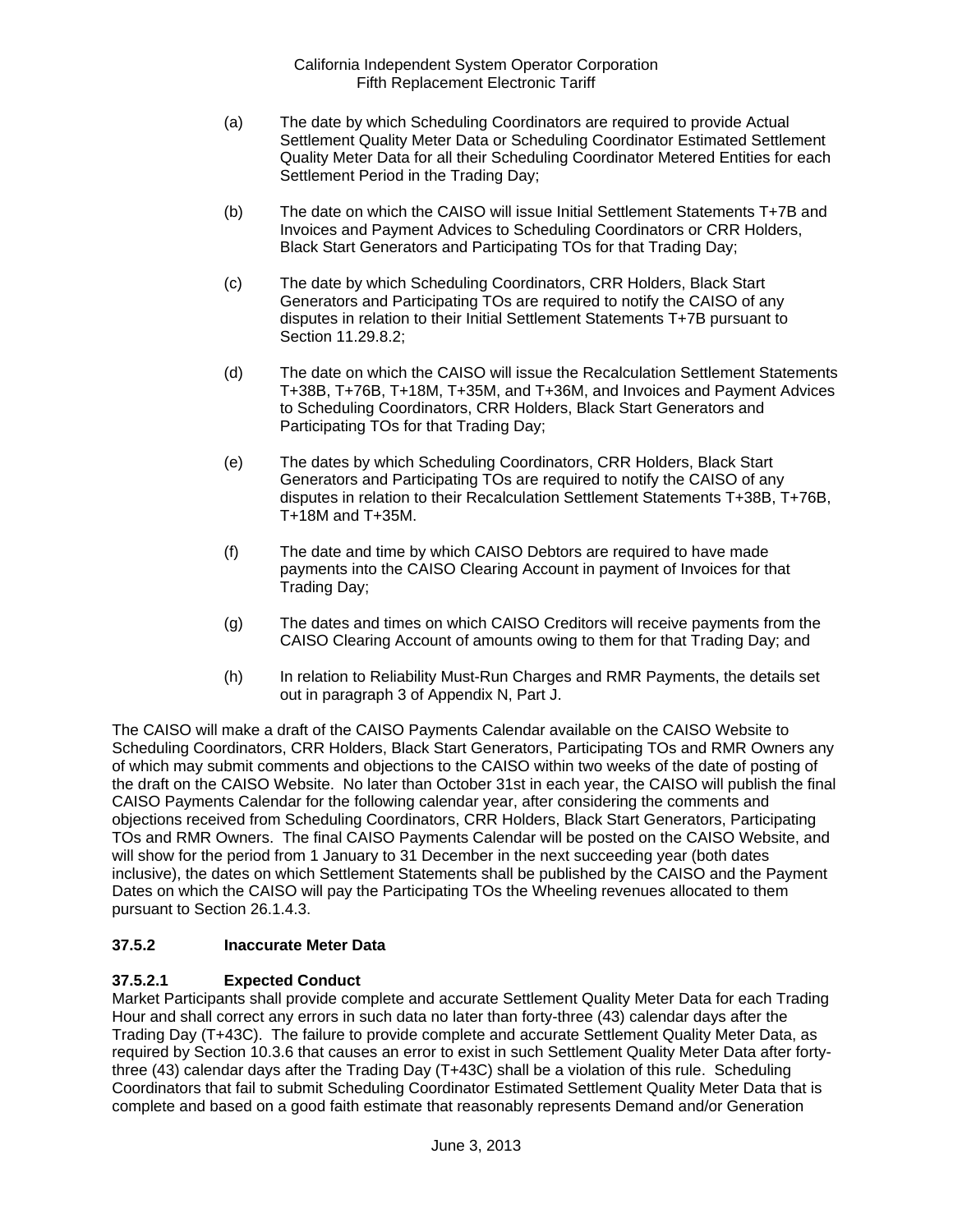quantities for each Settlement Period as required by Section 10 and that results in an error that is discovered after forty three (43) calendar days after the Trading Day (T+43C) shall be a violation of this rule.

## **37.5.2.2 Sanctions**

Violations under this Section 37.5.2 shall be subject to Sanction described in Section 37.11.

## **37.5.2.3 Disposition of Sanction Proceeds**

For purposes of redistributing collected market adjustments, any amounts collected under this provision shall be applied first to those parties affected by the conduct. Any excess amounts shall be disposed of as set forth in Section 37.9.4.

# **37.11 Method For Calculating Penalties**

## **37.11.1 Method For Calculating Inaccurate Meter Data Penalty**

There is no Sanction for the submission of inaccurate Meter Data used for an Initial Settlement Statement T+ 7B. However, an error in submitted Meter Data that exists after forty three (43) calendar days after the Trading Day (T+43C) constitutes a Rule of Conduct violation. The level of the Sanction depends on whether the Scheduling Coordinator or the CAISO discovered the error. An increased penalty will apply for errors that are discovered by the CAISO.

Table A1 below shows how the level of the Sanction depends on the following factors: whether or not the Scheduling Coordinator finds the error; whether or not the Scheduling Coordinator owes the market, and whether or not the CAISO performs a re-run of the market or produces a Recalculation Settlement Statement. If the CAISO issues a Recalculation Settlement Statement or performs a re-run, then Settlement to all Scheduling Coordinators is recalculated, and the impact of such re-runs on charges assessed will be considered. A penalty charge equal to thirty (30) percent of the estimated value of the Energy error will apply if the Scheduling Coordinator discovers the error or seventy-five (75) percent of the estimated value of the Energy error if the CAISO discovers the error. Penalty assessment and disposition of penalty proceeds will be administered as described in Section 37.9.1 and Section 37.9.4 respectively. A Sanction will not be imposed unless such Sanction is more than \$1,000 for at least one Trading Day during the period for which there was incomplete or inaccurate Meter Data.

| Table A1-<br>Calculation of<br>Inaccurate Meter Data<br>Penalty When There<br>Is A Recalculation<br>Settlement Statement<br>or re-run<br>Case | Does SC Owe<br>Market? |                                             |
|-----------------------------------------------------------------------------------------------------------------------------------------------|------------------------|---------------------------------------------|
| Case 1: SC Identifies<br>Inaccurate Meter Data                                                                                                | Yes                    | Penalty = (MWh x applicable price) $x$ 0.30 |
| Case 1: SC Identifies<br>Inaccurate Meter Data                                                                                                | No.                    | Penalty = (MWh x applicable price) $x$ 0.30 |
| Case 2: CAISO<br>Identifies Inaccurate<br>Meter Data                                                                                          | Yes                    | Penalty = (MWh x applicable price) $x$ 0.75 |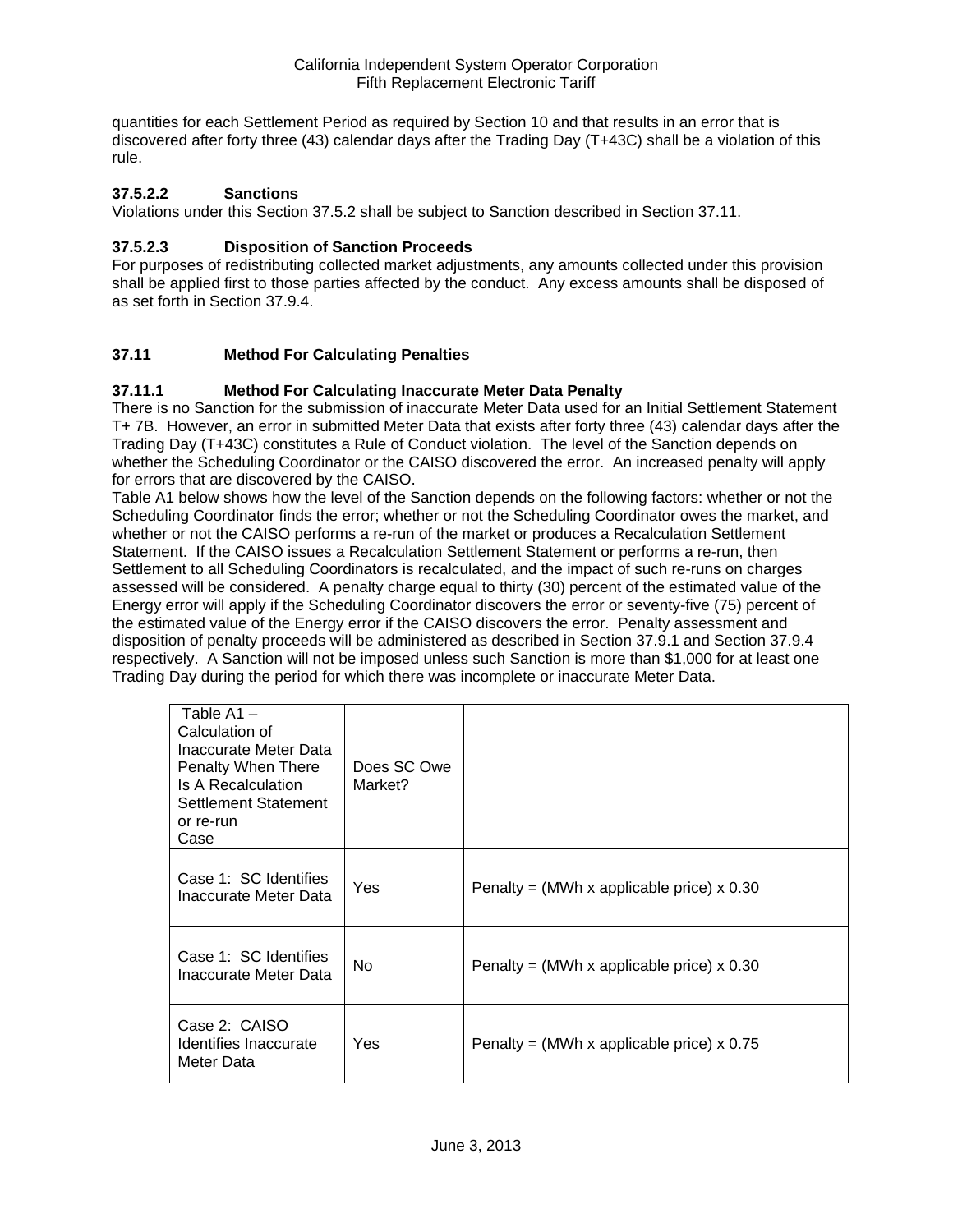| Case 2: CAISO<br>Identifies Inaccurate<br>Meter Data | No | Penalty = (MWh x applicable price) $\times$ 0.75 |
|------------------------------------------------------|----|--------------------------------------------------|
|------------------------------------------------------|----|--------------------------------------------------|

Note to Table A1:

The applicable price will be the greater of: (1) the simple average of the relevant twelve (12) five-minute LMPs for each hour in which inaccurate Meter Data occurred; or (2) \$10/MWh. The LMP used will be the values posted on OASIS for each Trading Hour of the applicable Trading Day period.

2. Method for Calculating Inaccurate Meter Data Penalty When there is not a Recalculation Settlement Statement or re-run.

If the CAISO does not perform a Recalculation Settlement Statement or re-run, for cases of inaccurate Meter Data, Table A2 will be used to determine and allocate penalty and any market adjustment amount. The market adjustment approximates the financial impact on the market; however, it does not completely reflect all the Settlement consequences of inaccurately submitted Meter Data. The approximated value of the inaccurate Meter Data in question will be calculated and returned to the market based on the average of the pro rata share of Unaccounted for Energy (UFE) charged in the utility Service Area during the period of the inaccurate Meter Data event. The thirty (30) percent or seventy-five (75) percent penalty will be distributed as discussed in Section 37.9.4. For cases where the CAISO does not perform a Recalculation Settlement Statement or re-run and the Scheduling Coordinator does not owe the market, then no market adjustment will be performed and no penalty will be assessed.

| TARI F A2-<br>Calculation Of<br>Inaccurate Meter Data<br>Penalty When There<br>Is Not a Recalculation<br>Settlement Statement<br>or re-run<br>Case | Does<br>SC Owe<br>Market? | CAISO does not perform a Recalculation Settlement<br>Statement or re-run                                        |
|----------------------------------------------------------------------------------------------------------------------------------------------------|---------------------------|-----------------------------------------------------------------------------------------------------------------|
| Case 1: SC Identifies<br>Inaccurate Meter Data                                                                                                     | Yes                       | Market Adjustment = $(MWh \times \text{applicable price})$<br>Penalty = (MWh x applicable price)) $\times$ 0.30 |
| Case 1: SC Identifies<br>Inaccurate Meter Data                                                                                                     | <b>No</b>                 | No market adjustment will be made                                                                               |
| Case 2: CAISO<br>Identifies Inaccurate<br>Meter Data                                                                                               | Yes                       | Market Adjustment = $(MWh \times \text{applicable price})$<br>Penalty = (MWh x applicable price) $x$ 0.75       |
| Case 2: CAISO<br>Identifies Inaccurate<br>Meter Data                                                                                               | No                        | No market adjustment will be made                                                                               |

Notes to Table A2: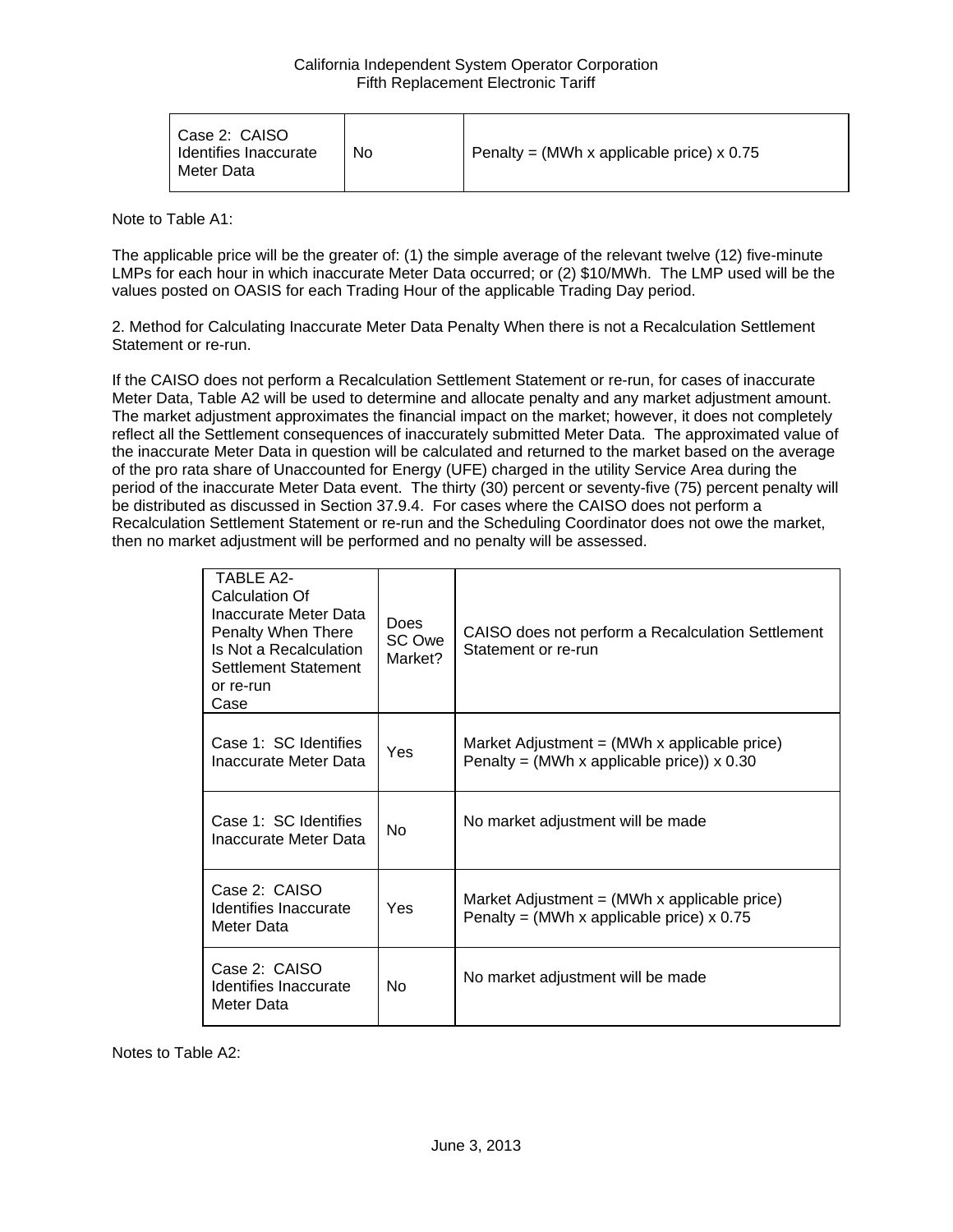The applicable price will be the greater of: (1) the simple average of the relevant twelve (12) five-minute LMPs for each hour in which inaccurate Meter Data occurred; or (2) \$10/MWh. The LMP used will be the value posted on OASIS for each Trading Hour of the applicable Trading Day.

A Sanction will be imposed only if the Sanction is more than \$1,000 for at least one Trading Day during the period for which there was incomplete or inaccurate Meter Data.

If the error is to the detriment of the responsible Scheduling Coordinator (e.g., under-reported Generation or over-reported Demand), and the CAISO does not produce a Recalculation Settlement Statement or perform a re-run, then no market adjustment will be made and no penalty will be assessed. If the CAISO produces a Recalculation Settlement Statement or performs a re-run after the error is corrected, then the Scheduling Coordinator will be given credit for the additional Energy through the normal Settlement process. If the Scheduling Coordinator is paid for an error due to a Recalculation Settlement Statement or re-run, then a Sanction will be assessed to assure that Recalculation Settlement Statements or re-runs do not diminish the incentive to correct such errors. This Sanction would be thirty (30) percent of the Energy value of the error if the Scheduling Coordinator discovers the error or seventy-five (75) percent estimated value of the error if the CAISO discovers the error.

If the error is to the detriment of the market, then a charge equal to thirty (30) percent or seventy-five (75) percent of the estimated value of the error, as appropriate, will be added to the charge for the Energy. If there is no Recalculation Settlement Statement or re-run, then the cost of Energy supplied by the CAISO (and inappropriately charged to the market as Unaccounted for Energy) must be recovered as well, and the charge will be equal to one hundred thirty (130) percent or one hundred seventy-five (175) percent of the estimated value of the error, as appropriate.

## **2. Definitions**

As used in this Appendix J, the capitalized terms defined below shall have the definitions specified in this Section 2. All other capitalized terms shall have the meaning specified in the Master Definition Supplement in Attachment A.

## **- Incremental Change**

The change in dollar value of a specific Charge Code from the Initial Settlement Statement T+7B to a subsequent Recalculation Settlement Statement including any new Charge Codes or Trading Day charges appearing for the first time on a Settlement Statement.

## **- Recalculation Settlement Statement**

The recalculation of a Settlement Statement in accordance with the provisions of the CAISO Tariff, which includes the Recalculation Settlement Statement T+38B, the Recalculation Settlement Statement T+76B, the Recalculation Settlement Statement T+18M, the Recalculation Settlement Statement T+35M, the Recalculation Settlement Statement T+36M or any other Recalculation Settlement Statement authorized by the CAISO Governing Board.

## **- Recalculation Settlement Statement T+76B**

The reissue of an Initial Settlement Statement T+7B or a Recalculation Settlement Statement T+38B by the CAISO on the seventy-sixth (76th) Business Day from the relevant Trading Day (T+76B).

## **- Settlement Statement**

Any one of the following: Initial Settlement Statement T+7B, Recalculation Settlement Statement T+38B, Recalculation Settlement Statement T+76B, Recalculation Settlement Statement T+18M, Recalculation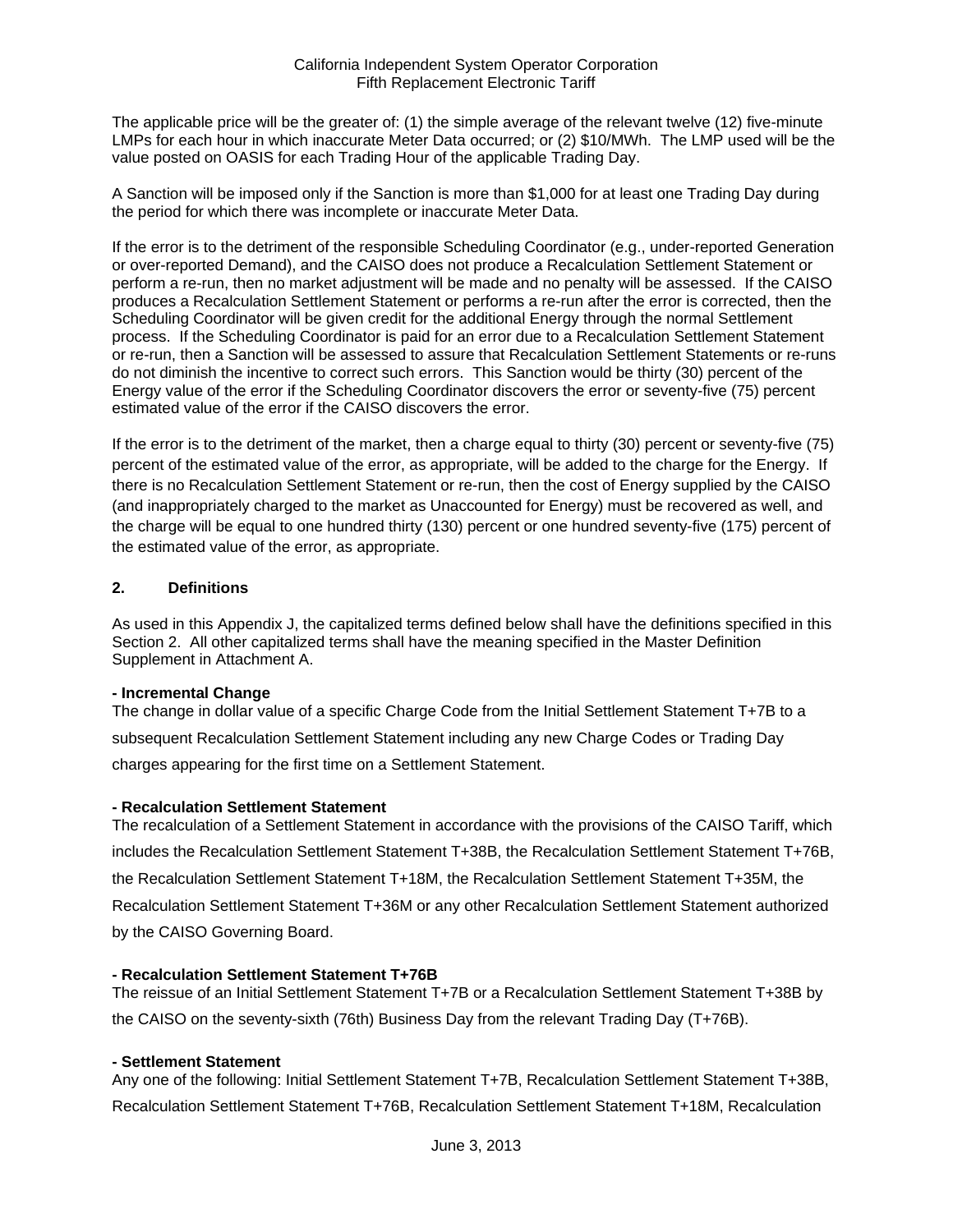Settlement Statement T+35M, Recalculation Settlement Statement T+36M, or any other Recalculation Settlement Statement authorized by the CAISO Governing Board.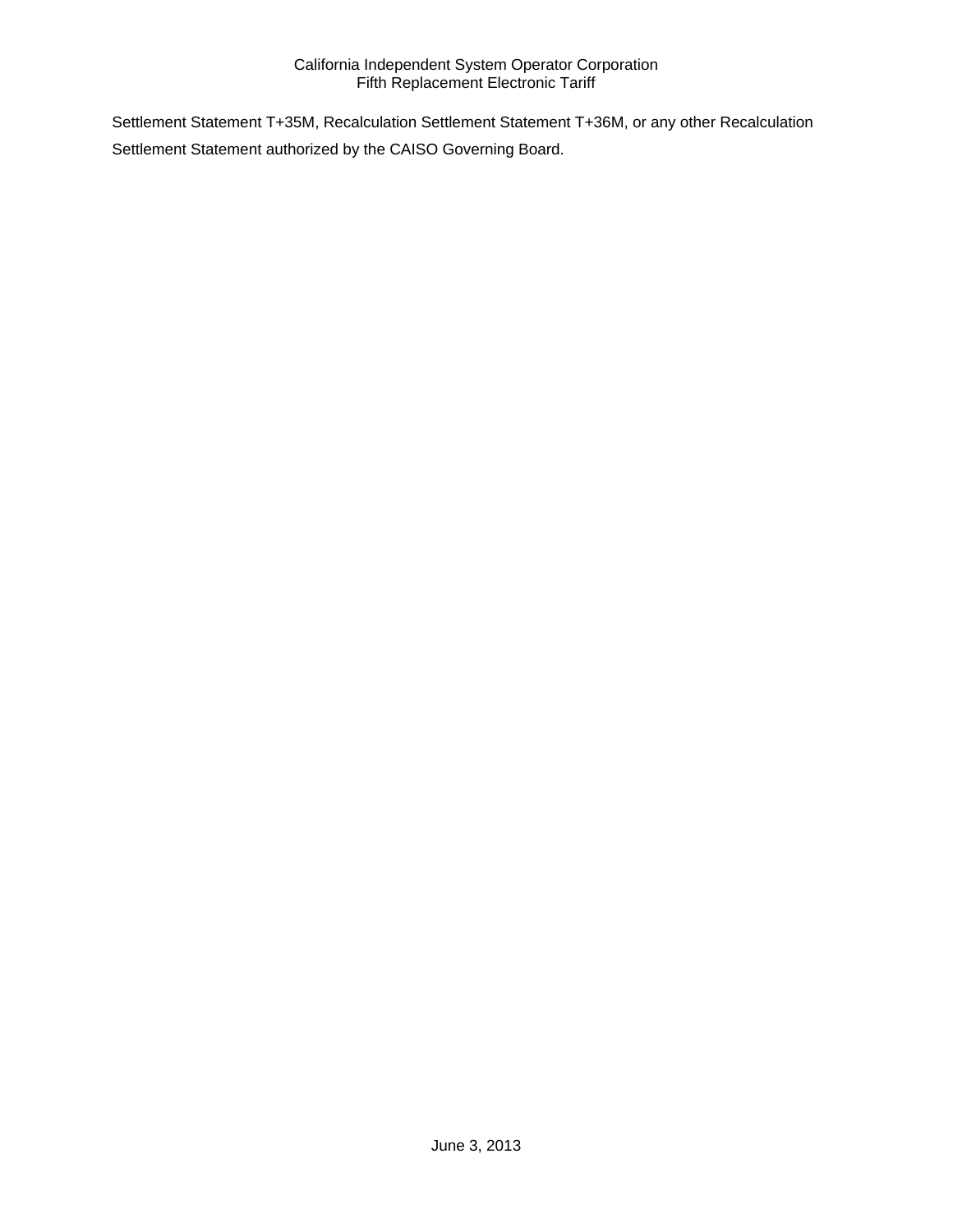# **Appendix K Ancillary Service Requirements Protocol (ASRP)**

#### **PART A**

# **CERTIFICATION FOR REGULATION**

**A 1** An Ancillary Service Provider wishing to provide Regulation as an Ancillary Service from a resource whether pursuant to a CAISO award or as part of a self-provision arrangement must meet the following operating characteristics and technical requirements in order to be certified by the CAISO to provide Regulation service unless granted a temporary exemption by the CAISO in accordance with criteria which the CAISO shall publish on the CAISO Website;

#### **A 1.1 Operating Characteristics**

- **A 1.1.1** the rated capacity of the resource must be 500 KW or greater (i.e. the resource must be capable of providing at least 500 KW of Regulation) unless the resource is participating in an aggregation arrangement approved by the CAISO;
- **A 1.1.2** the maximum amount of Regulation to be offered must be reached within a period of ten (10) minutes;
- **A 1.1.3** the resource must be able to increase or decrease real power levels immediately in response to signals from the CAISO's EMS control;
- **A 1.1.4** Regulation capacity offered by a resource must be dispatchable on a continuous basis for at least sixty (60) minutes in the Day Ahead Market and at least thirty (30) minutes in the Real Time Market after issuance of the Dispatch Instruction, including (if necessary) attaining this capability using Regulation Energy Management. The CAISO will measure continuous Energy from the time a resource reaches its award capacity. Scheduling Coordinators for Non-Generator Resources located within the CAISO Balancing Authority Area that require Energy from the Real-Time Market to offer their full capacity as Regulation Energy Management may request the use of Regulation Energy Management as described in Section 8.4.1.2. The Scheduling Coordinators for a resource using Regulation Energy Management may submit a Regulation Bid for capacity (MW) of up to four (4) times the maximum Energy (MWh) the resource can generate or curtail for fifteen (15) minutes after issuance of the Dispatch Instruction.
- **A 1.1.5** the resource must meet or exceed the minimum performance threshold for responding to the CAISO's EMS control signal.

## **A 1.2 Technical Requirements**

#### **A 1.2.1 Control**

- **A 1.2.1.1** a direct, digital, unfiltered control signal generated from the CAISO EMS through a standard CAISO direct communication and direct control system, must meet the minimum performance standards for communications and control which will be developed and posted by the CAISO on the CAISO Website;
- **A 1.2.1.2** the resource response (in MW) to a control signal must meet the minimum performance standards for control and response which will be developed and posted by the CAISO on the CAISO Website. As indicated by the resource response (in MW), the resource must respond immediately, without manual operator intervention, to control signals and must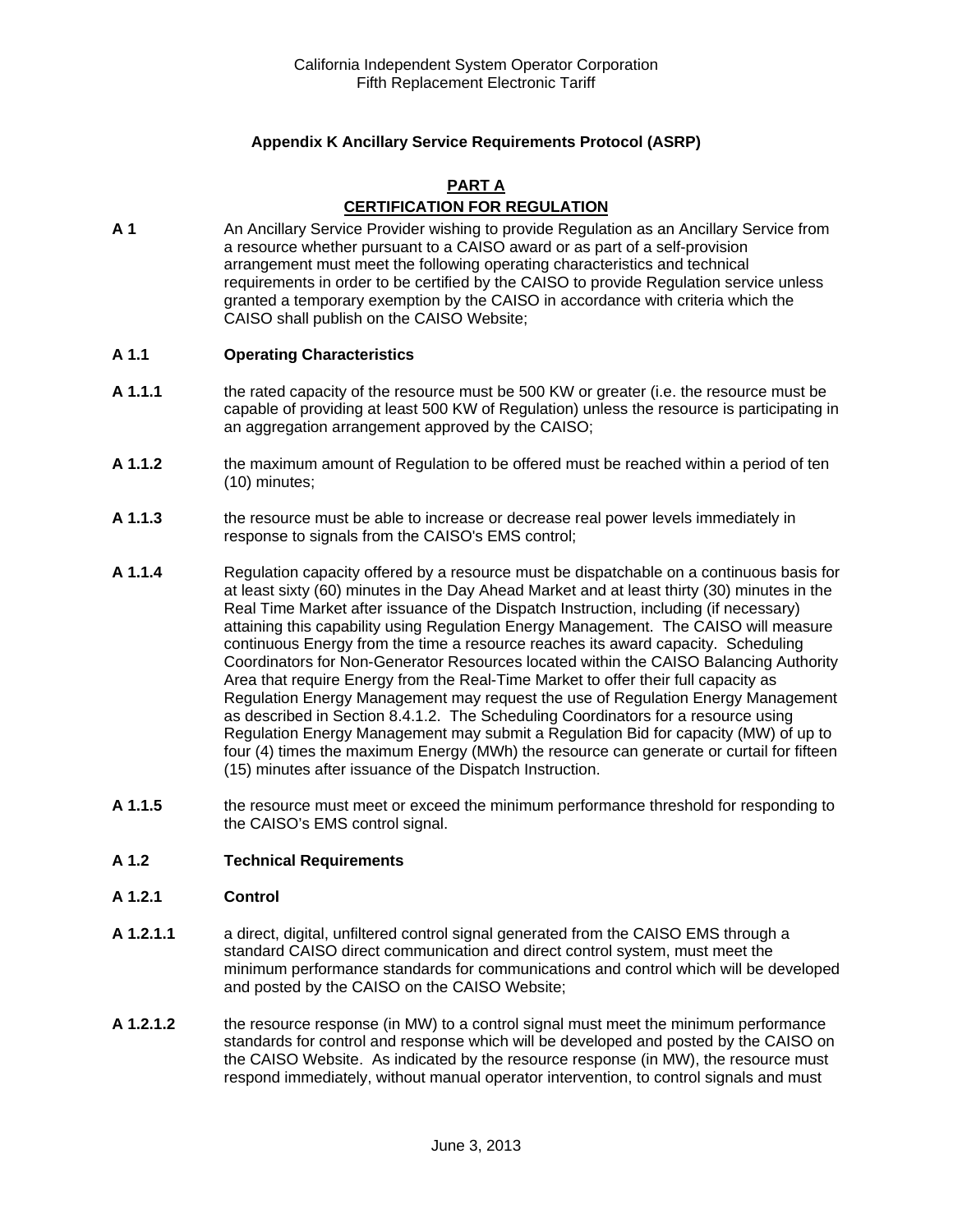sustain its specified Ramp Rate, within specified Regulation Limits, for each minute of control response (MW/minute);

**A 1.2.1.3** Ancillary Service Providers for Non-Generator Resources may define a Ramp Rate for operating as Generation and a Ramp Rate for operating as Load, respectively.

#### **A 1.2.2 Monitoring:**

the resource must have a standard CAISO direct communication and direct control system to send signals to the CAISO EMS to dynamically monitor, at a minimum the following:

- **A 1.2.2.1** actual real power level (MW);
- **A 1.2.2.2** high limit, low limit and rate limit values as selected by the resource operator; and
- **A 1.2.2.3** in-service status indication confirming availability of Regulation service.
- **A 1.2.2.4** Ancillary Service Providers for Non-Generator Resources (whether or not the resource uses Regulation Energy Management) shall provide CAISO the following additional telemetry data:
	- Resource Ramp Rate when operating as Generation (MW/min);
	- Resource Ramp Rate when operating as Load (MW/min);
	- The maximum instantaneous ability to produce or consume Energy in MW; and
	- The maximum capability to provide Energy as expressed in MWh over a fifteen (15) minute interval.

#### **A 1.2.3 Voice Communications:**

CAISO approved communication must be in place between the CAISO Control Center and the operator controlling the resource.

- **A 2** An Ancillary Service Provider wishing to be considered for certification for Regulation service by the CAISO must make a written request to the CAISO, giving details of the technical capability of the resource concerned and identifying the Scheduling Coordinator through whom the Ancillary Service Provider intends to offer Regulation service. The Ancillary Service Provider shall at the same time send a copy of its request to that Scheduling Coordinator. Technical review request forms will be available from the CAISO.
- **A 3** No later than one week after receipt of the Ancillary Service Provider's request, the CAISO shall provide the Ancillary Service Provider with a listing of required interface equipment for Regulation, including a standard CAISO direct communication and direct control system. The CAISO shall send a copy of the listing to the resource's Scheduling Coordinator.
- **A 4** The Ancillary Service Provider may propose alternatives that it believes may provide an equivalent level of communication and control for consideration by the CAISO. Such proposals shall be in writing and contain sufficient detail for the CAISO to make a determination of suitability. The CAISO may request additional information, if required, to assist in its evaluation of the proposal.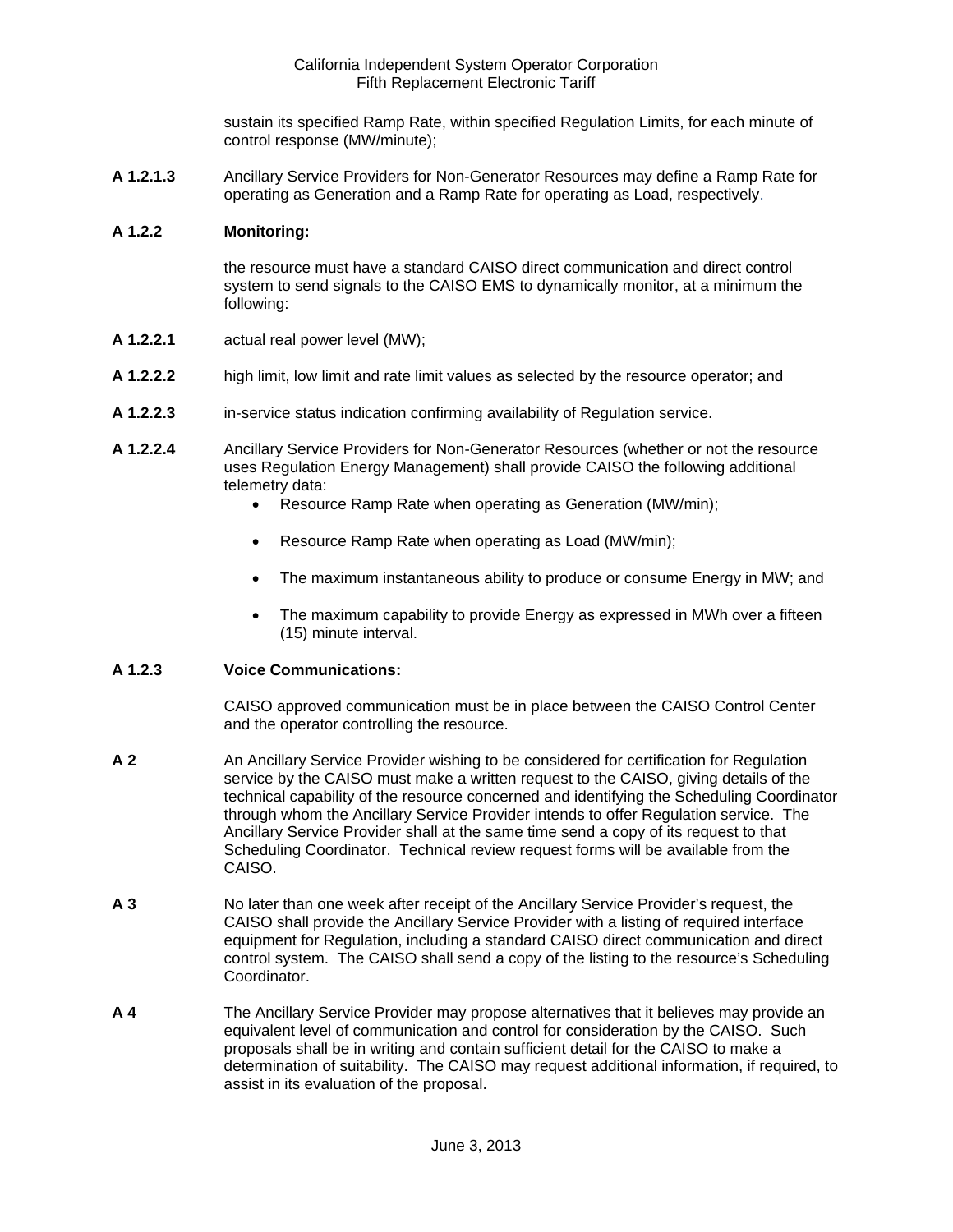- **A 5** The CAISO shall respond by accepting the alternative proposal, rejecting the alternative proposal, or suggesting modifications to the alternative proposal. Such acceptance, rejection, or suggested revision must be provided not later than six (6) weeks after the proposal is received by the CAISO. The Ancillary Service Provider and the CAISO shall keep the Scheduling Coordinator informed of this process by each sending to the Scheduling Coordinator a copy of any written communication which it sends to the other.
- **A 6** Upon agreement as to any alternative method of communication and control to be used by the Ancillary Service Provider, the CAISO shall provisionally approve the proposal in writing providing a copy to the Ancillary Service Provider's Scheduling Coordinator at the same time. If agreed by the CAISO, the Ancillary Service Provider may then proceed to procure and install the equipment and make arrangements for the required communication and control.
- **A 7** Design, acquisition, and installation of the CAISO-approved communication and control equipment shall be under the control of the CAISO. The CAISO shall bear no cost responsibility or functional responsibility for such equipment, except that the CAISO shall arrange for and monitor the maintenance of the communication and control system at the Ancillary Service Provider's expense, unless otherwise agreed by the CAISO and the Ancillary Service Provider. The CAISO shall be responsible for the design, acquisition and installation of any necessary modifications to the CAISO EMS at its own cost.
- **A 8** The CAISO, in cooperation with the Ancillary Service Provider shall perform testing of the communication and control equipment to ensure that the communication and control system performs to meet the CAISO requirements.
- **A 9** When the CAISO is satisfied that the communication and control systems meet the CAISO's requirements, the Ancillary Service Provider shall request in writing that the CAISO conduct a certification test with a suggested primary date and time and at least two (2) alternative dates and times. The CAISO shall, within two (2) Business Days of receipt of the Ancillary Service Provider's request, accept a proposed time if possible or suggest at least three (3) alternatives to the Ancillary Service Provider. If the CAISO responds by suggesting alternatives, the Ancillary Service Provider shall, within two (2) Business Days of receipt of the CAISO's response, respond in turn by accepting a proposed alternative if possible or suggesting at least three (3) alternatives, and this procedure shall continue until agreement is reached on the date and time of the test. The Generator shall inform its Scheduling Coordinator of the agreed date and time of the test.
- **A 10** Testing shall be performed by the CAISO, with the cooperation of the Ancillary Service Provider. Such tests shall include, but not be limited to, the following:
	- (a) confirmation of control communication path performance;
	- (b) confirmation of voice circuit for receipt of Dispatch Instructions;
	- (c) confirmation of the resource's control performance; and
	- (d) confirmation of the CAISO EMS control to include changing the resource operating level over the range of Regulation proposed at different set points, from minimum to maximum, and at different rates of change from the minimum to the maximum permitted by the design of the resource.
- **A 10.1** Testing for Non-Generator Resources requesting the use of Regulation Energy Management shall include a market simulation as described in the CAISO's Operating Procedures.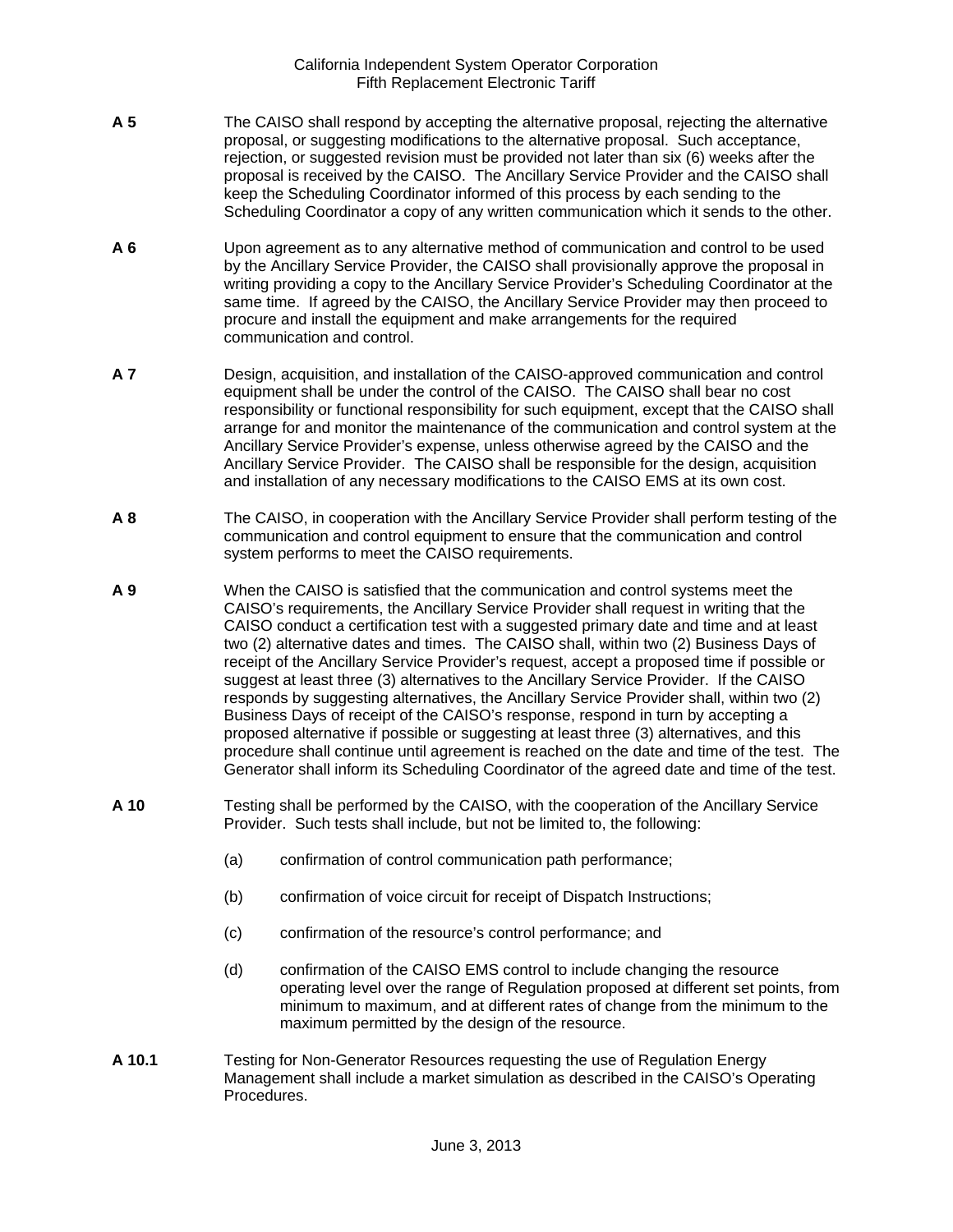- **A 11** Upon successful completion of the test, the CAISO shall certify the resource as being permitted to provide Regulation as an Ancillary Service Provider and shall provide a copy of the certificate to the Scheduling Coordinator at the same time. The Scheduling Coordinator shall request the CAISO to update its database to reflect the ability of the resource to provide Regulation.
- **A 12** The Scheduling Coordinator may submit Bids for Regulation service from the certified resource into the CAISO Markets starting with the Day-Ahead Market for the hour ending 0100 on the second Trading Day after the CAISO's database reflects the resource's certificate.
- **A 13** The certification to provide Regulation shall remain in force until:
	- (a) withdrawn by the Scheduling Coordinator or the Ancillary Service Provider by written notice to the CAISO to take effect at the time notified in the notice, which must be the end of a Trading Day; or
	- (b) if the resource obtained CAISO certification on the basis of a prior communication and control technology, until revoked by the CAISO for failure to comply with the requirement set forth in A 13.1 that the resource install a CAISO-specified standard CAISO direct communication and direct control system (unless exempted by the CAISO).
- **A 13.1** Unless exempted by the CAISO, if the resource obtained CAISO certification on the basis of a prior communication and control technology, the CAISO shall provide written notice to the Ancillary Service Provider of the Ancillary Service Provider's obligation to install a CAISO-specified standard direct communication and direct control system along with a required date for said work to be completed as mutually agreed upon by the CAISO and the Ancillary Service Provider. Failure to meet the completion date shall be grounds for the revocation of certification, provided that the CAISO must provide the Ancillary Service Provider with at least ninety (90) days advance notice of the proposed revocation.
- **A 14** The certification may be revoked by the CAISO only under provisions of the CAISO Tariff.

# **PART B CERTIFICATION FOR SPINNING RESERVE**

- **B 1** An Ancillary Service Provider wishing to provide Spinning Reserve as an Ancillary Service from a resource whether pursuant to a CAISO award or as part of a self-provision arrangement must meet the following requirements in order to be certified by the CAISO to provide Spinning Reserve service:
- **B 1.1** the rated capacity of the resource must be 500 KW or greater (i.e. the resource must be capable of providing at least 500 KW of Spinning Reserve) unless the resource is participating in an aggregation arrangement approved by the CAISO;
- **B 1.2 the resource must respond immediately and automatically in proportion to frequency** deviations through the action of a governor or other control system in accordance with the following requirements:

Minimum Governor Performance:

- a. 5 percent droop;
- b. +/- 0.036 Hz deadband; and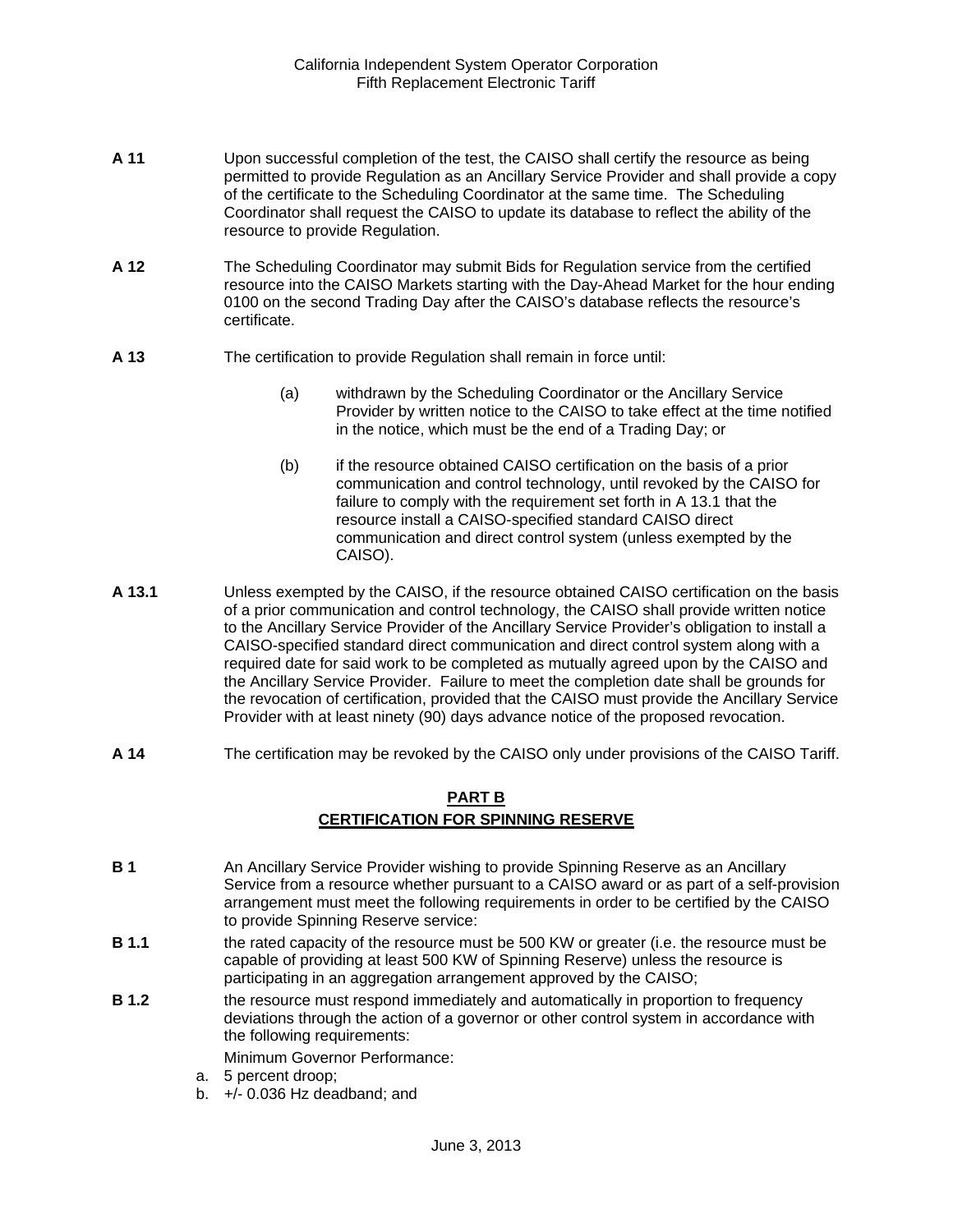c. Power output changes in one second for any frequency deviation outside of the deadband

Minimum Frequency Responsive Device Performance:

- a. If frequency is less than or equal to 59.92 Hz, the resource must reach ten (10) percent of its awarded spinning capacity within eight (8) seconds; and
- b. The resources must change the power it delivers or consumes in one (1) second if system frequency is less than or equal to 59.92 Hz
- **B 1.3** the operator of the resource must have a means of receiving Dispatch Instructions to initiate an increase or decrease in real power (MW) within one (1) minute of the CAISO Control Center determination that Energy from Spinning Reserve capacity must be dispatched;
- **B 1.4** the resource must be able to increase or decrease its real power (MW) by the maximum amount of Spinning Reserve to be offered within ten (10) minutes and be capable of maintaining its real power for thirty (30) minutes from the time the resource reaches its award capacity;
- **B 1.5** CAISO approved voice communications services must be in place to provide both primary and alternate voice communication between the CAISO Control Center and the operator controlling the resource; and
- **B 1.6** The communication system and the resource must pass a qualification test to demonstrate the overall ability to meet the performance requirements of the ASRP for Spinning Reserve.
- **B 2** An Ancillary Service Provider wishing to be considered for certification for Spinning Reserve service by the CAISO must make a written request to the CAISO, giving details of the technical capability of the resource concerned and identifying the Scheduling Coordinator through whom the Ancillary Service Provider intends to offer Spinning Reserve service. The Ancillary Service Provider shall at the same time send a copy of its request to that Scheduling Coordinator. Technical review request forms will be available from the CAISO.
- **B 3** No later than one week after receipt of the request, the CAISO shall provide the Ancillary Service Provider with a listing of acceptable communication options and interface equipment options for Spinning Reserve. The CAISO shall send a copy of the listing to the Ancillary Service Provider's Scheduling Coordinator.
- **B 4** The Ancillary Service Provider may elect to implement any of the approved options defined by the CAISO, and, if it wishes to proceed with its request for certification, shall give written notice to the CAISO of its selected communication option, with a copy to its Scheduling Coordinator.
- **B 5** When it receives the Ancillary Service Provider notice, the CAISO shall notify the Ancillary Service Provider and the Scheduling Coordinator in writing no later than two weeks after receipt of the notice confirming receipt of the notice and issuing provisional approval of the selected options. Upon receipt of the CAISO acknowledgment, the Ancillary Service Provider may proceed as indicated below to secure the necessary facilities and capabilities required.
- **B 6** The Ancillary Service Provider may also propose alternatives that it believes may provide an equivalent level of control for consideration by the CAISO. Such proposals shall be in writing and contain sufficient detail for the CAISO to make a determination of suitability. The CAISO may request additional information, if required, to assist in its evaluation of the proposal.
- **B 7** The CAISO shall respond by accepting the alternative proposal, rejecting the alternative proposal, or suggesting modifications to the alternative proposal. Such acceptance, rejection, or suggested revision must be provided not later than six weeks after the proposal is received by the CAISO. The Ancillary Service Provider and the CAISO shall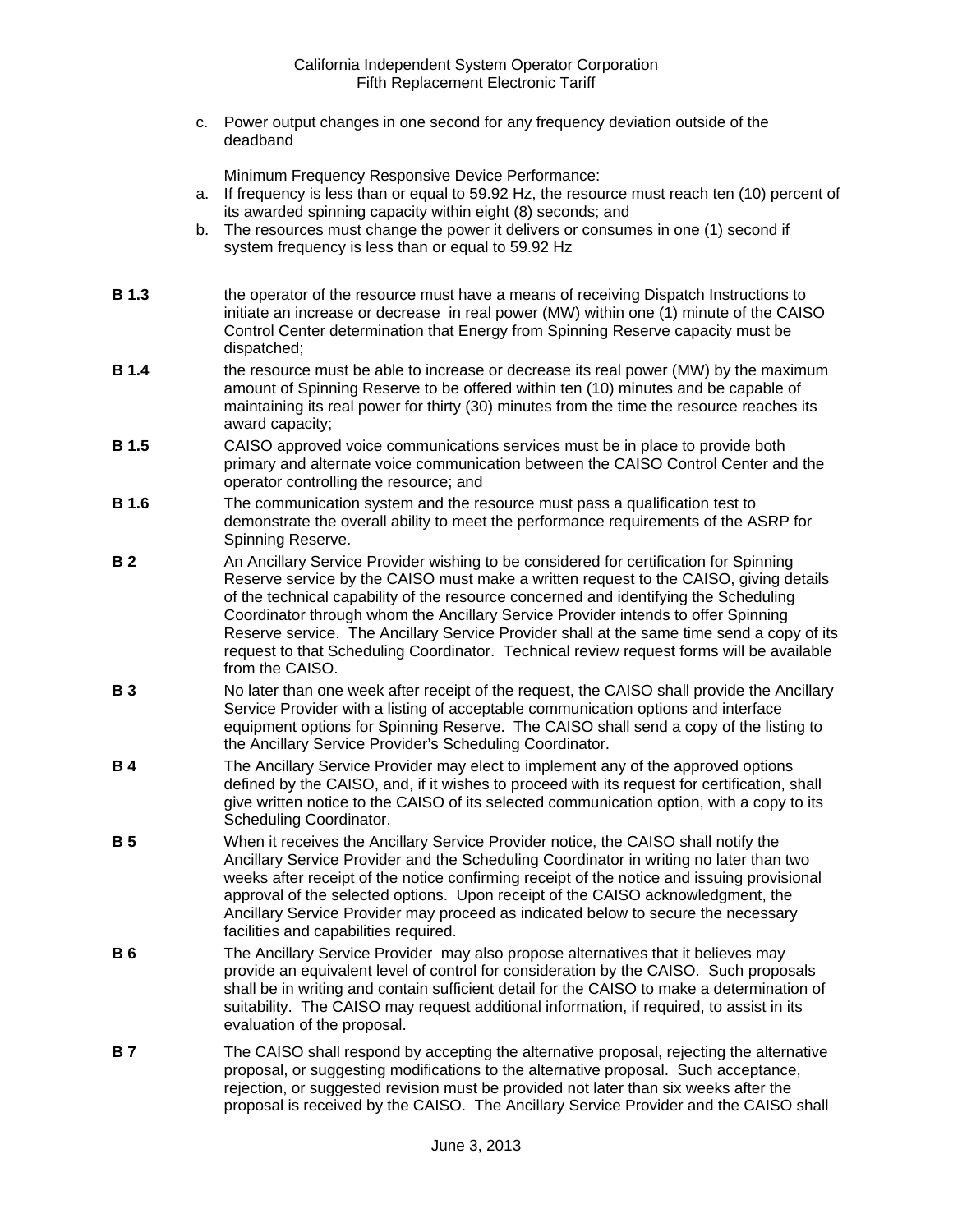keep the Scheduling Coordinator informed of this process by each sending to the Scheduling Coordinator a copy of any written communication which it sends to the other.

- **B 8** Upon agreement as to the method of communication and control to be used by the resource, the CAISO shall provisionally approve the Ancillary Service Provider's proposal in writing providing a copy to the resource's Scheduling Coordinator at the same time. The Ancillary Service Provider may then proceed to procure and install the equipment and make arrangements for the required communication.
- **B 9** Design, acquisition, and installation of the resource's equipment shall be under the control of the respective Ancillary Service Provider. The CAISO shall bear no cost responsibility or functional responsibility for such equipment. The CAISO shall be responsible for the design, acquisition and installation of any necessary modifications to its own equipment at its own cost.
- **B 10** The Ancillary Service Provider shall perform its own testing of its equipment to ensure that the control system performs to meet the CAISO requirements.
- **B 11** When it is satisfied that its plant, equipment and communication systems meet the CAISO's requirements, the Ancillary Service Provider shall request in writing that the CAISO conduct a certification test with a suggested primary date and time and at least two alternative dates and times. The CAISO shall, within two Business Days of receipt of the request, accept a proposed time if possible or suggest at least three alternatives to the Ancillary Service Provider. If the CAISO responds by suggesting alternatives, the Ancillary Service Provider shall, within two Business Days of receipt of the CAISO's response, respond in turn by accepting a proposed alternative if possible or suggesting at least three alternatives, and this procedure shall continue until agreement is reached on the date and time of the test. The Ancillary Service Provider shall inform its Scheduling Coordinator of the agreed date and time of the test.
- **B 12** Testing shall be performed under the direction of the CAISO. Such tests shall include, but not be limited to, the following:
- **B 12.1** confirmation of control communication path performance for Dispatch Instruction;
- **B 12.2** confirmation of primary and secondary voice circuits for receipt of Dispatch Instructions;
- **B 12.3** confirmation of the resource performance to include changing the resource's real power over the range of Spinning Reserve proposed from minimum to maximum, and at different rates of change from the minimum to the maximum permitted by the design of the resource; and
- **B 12.4** testing the resource's governor or other control system performance characteristics by simulating frequency excursions outside the allowed deadband and measuring the response of the resource.
- **B 13** Upon successful completion of the test the CAISO shall certify the resource as being permitted to provide Spinning Reserve as an Ancillary Service Provider and shall provide a copy of the certificate to the Scheduling Coordinator at the same time. The Scheduling Coordinator shall request the CAISO to update its database to reflect the ability of the resource to provide Spinning Reserve.
- **B 14** The Scheduling Coordinator may bid Spinning Reserve from the certified resource into the CAISO Markets starting with the Day-Ahead Market for the hour ending 0100 on the Second Trading Day after the CAISO's database reflects the resource's certificate.
- **B 15** The certification to provide Spinning Reserve shall remain in force until withdrawn by the Scheduling Coordinator or the Ancillary Service Provider by written notice to the CAISO to take effect at the time notified in the notice, which must be the end of a Trading Day.
- **B 16 The certification may be revoked by the CAISO only under provisions of the CAISO Tariff.**

#### **PART C**

#### **CERTIFICATION FOR NON-SPINNING RESERVE**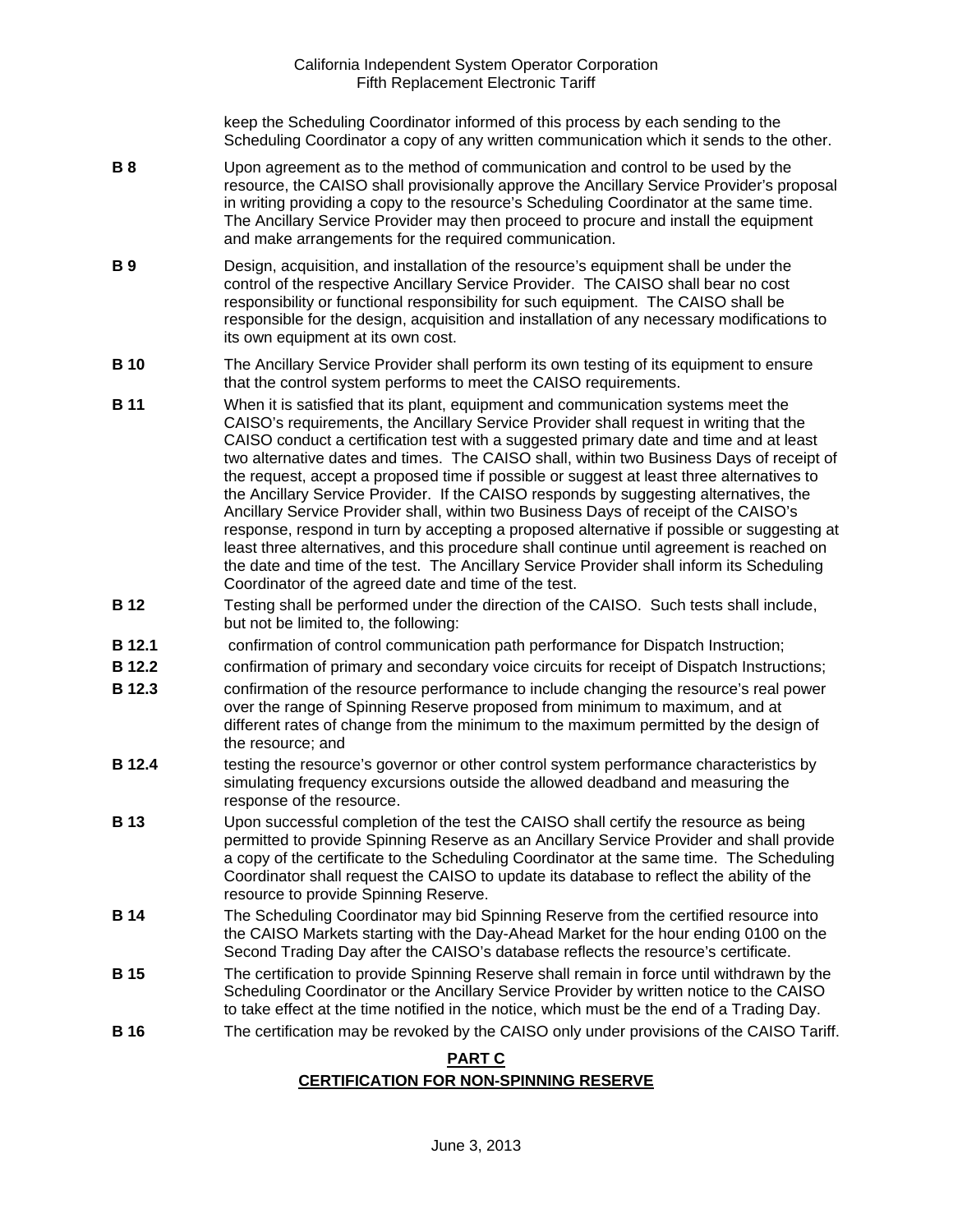- **C 1** An Ancillary Service Provider wishing to provide Non-Spinning Reserve as an Ancillary Service from a resource whether pursuant to the CAISO's auction or as part of a selfprovision arrangement must meet the following requirements in order to be certified by the CAISO to provide Non-Spinning Reserve service:
- **C 1.1** the rated capacity of the resource must be 500 KW or greater (i.e. the resource must be capable of providing at least 500 KW of Non-Spinning Reserve) unless the resource is participating in an aggregation arrangement approved by the CAISO:
- **C 1.2** the resource must be able to increase or decrease its real power (MW) as soon as possible to the value indicated in a Dispatch Instruction, reaching the indicated value within ten (10) minutes after issue of the instruction and be capable of maintaining output for thirty (30) minutes from the time the resource reaches its award capacity.
- **C 2** An Ancillary Service Provider wishing to provide Non-Spinning Reserve as an Ancillary Service, whether pursuant to a CAISO award or as part of a self-provision arrangement, must also meet the following requirements in order to be certified by the CAISO to provide Non-Spinning Reserve service:
- **C 2.1** the operator of the resource must have a means of receiving a Dispatch Instruction to initiate an increase or decrease in its real power (MW) within one (1) minute of the CAISO Control Center's determination that Non-Spinning Reserve capacity must be dispatched; and
- **C 2.2** the communication system and the resource must pass a qualification test to demonstrate the overall ability to meet the performance requirements for Non-Spinning Reserve.
- **C 3** An Ancillary Service Provider wishing to be considered for certification for Non-Spinning Reserve service must make a written request to the CAISO, giving details of the technical capability of the resource concerned and identifying the Scheduling Coordinator through whom the Ancillary Service Provider intends to offer Non-Spinning Reserve. The Ancillary Service Provider shall at the same time send a copy of the request to that Scheduling Coordinator. Technical review request forms will be available from the CAISO.
- **C 4** No later than one week after receipt of the Ancillary Service Provider's request, the CAISO shall provide the Ancillary Service Provider with a listing of acceptable communication options and interface equipment options for Non-Spinning Reserve. The CAISO shall send a copy of the listing to the Ancillary Service Provider's Scheduling Coordinator.
- **C 5** The Ancillary Service Provider may elect to implement any of the acceptable communication options and interface equipment options. The Ancillary Service Provider shall give written notice to the CAISO of its selected communication option and interface equipment option, with a copy to its Scheduling Coordinator.
- **C 6** When it receives the Ancillary Service Provider's notice, the CAISO shall notify the Ancillary Service Provider and the Scheduling Coordinator in writing no later than two weeks after receipt of the notice confirming receipt of the notice and issuing provisional approval of the selected options. Upon receipt of the CAISO acknowledgment the Ancillary Service Provider may proceed as indicated below to secure the necessary facilities and capabilities required.
- **C 7** The Ancillary Service Provider may also propose alternatives that it believes may provide an equivalent level of control for consideration by the CAISO. Such proposals shall be in writing and contain sufficient detail for the CAISO to make a determination of suitability. The CAISO may request additional information, if required, to assist in its evaluation of the proposal.
- **C 8** The CAISO shall respond by accepting the alternative proposal, rejecting the alternative proposal, or suggesting modifications to the alternative proposal. Such acceptance, rejection, or suggested revision must be provided not later than six weeks after the proposal is received by the CAISO. The Ancillary Service Provider and the CAISO shall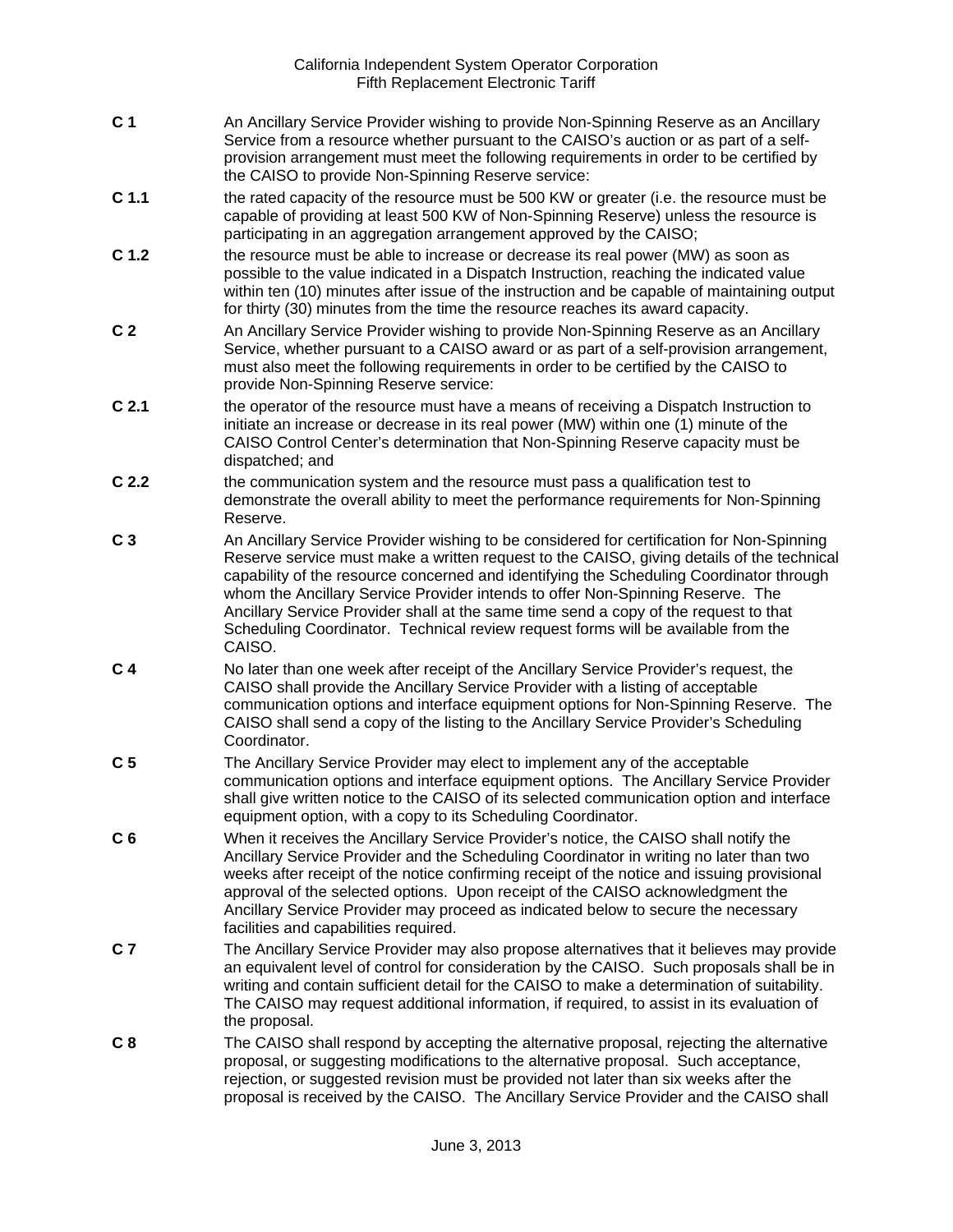keep the Scheduling Coordinator informed of this process by each sending to the Scheduling Coordinator a copy of any written communication which it sends to the other.

- **C 9** Upon agreement as to the method of communication and control to be used by the Ancillary Service Provider, the CAISO shall provisionally approve the proposal in writing providing a copy to the Ancillary Service Provider's Scheduling Coordinator at the same time. The Ancillary Service Provider may then proceed to procure and install the equipment and make arrangements for the required communication.
- **C 10** Design, acquisition, and installation of the Ancillary Service Provider's equipment shall be under the control of the Ancillary Service Provider. The CAISO shall bear no cost responsibility or functional responsibility for such equipment. The CAISO shall be responsible for the design, acquisition and installation of any necessary modifications to the CAISO's equipment at its own cost.
- **C 11** The Ancillary Service Provider shall perform its own testing of its equipment to ensure that the control system performs to meet the CAISO requirements.
- **C 12** When it is satisfied that its plant, equipment and communication systems meet the CAISO's requirements, the Ancillary Service Provider shall request in writing that the CAISO conduct a certification test with a suggested primary date and time and at least two alternative dates and times. The CAISO shall, within two Business Days of receipt of the Ancillary Service Provider's request, accept a proposed time if possible or suggest at least three alternatives. If the CAISO responds by suggesting alternatives, the Ancillary Service Provider shall, within two Business Days of receipt of the CAISO's response, respond in turn by accepting a proposed alternative if possible or suggesting at least three alternatives, and this procedure shall continue until agreement is reached on the date and time of the test. The Ancillary Service Provider shall inform its Scheduling Coordinator of the agreed date and time of the test.
- **C 13** Testing shall be performed under the direction of the CAISO. Such tests shall include, but not be limited to, the following:
- **C 13.1** confirmation of control communication path performance;
- **C 13.2** confirmation of primary and secondary voice circuits for receipt of Dispatch Instructions;
- **C 13.3** confirmation of the resource control performance; and
- **C 13.4** confirmation of the range of resource control to include changing the real power (MW) over the range of Non-Spinning Reserve proposed.
- **C 14** Upon successful completion of the test, the CAISO shall certify the resource as being permitted to provide Non-Spinning Reserve as an Ancillary Service and shall provide a copy of the certificate to the Scheduling Coordinator at the same time. The Scheduling Coordinator shall request the CAISO to update its database to reflect the permission for the resource to provide Non-Spinning Reserve.
- **C 15** The Scheduling Coordinator may bid Non-Spinning Reserve service from the certified resource into the CAISO Markets starting with the Day-Ahead Market for the hour ending 0100 on the second Trading Day after the CAISO database reflects the resource's certificate.
- **C 16** The certification to provide Non-Spinning Reserve shall remain in force until withdrawn by the Scheduling Coordinator or the Ancillary Service Provider by written notice to the CAISO to take effect at the time notified in the notice, which must be the end of a Trading Day.
- **C 17** The certification may be revoked by the CAISO only under provisions of the CAISO Tariff.

# **PART D CERTIFICATION FOR VOLTAGE SUPPORT**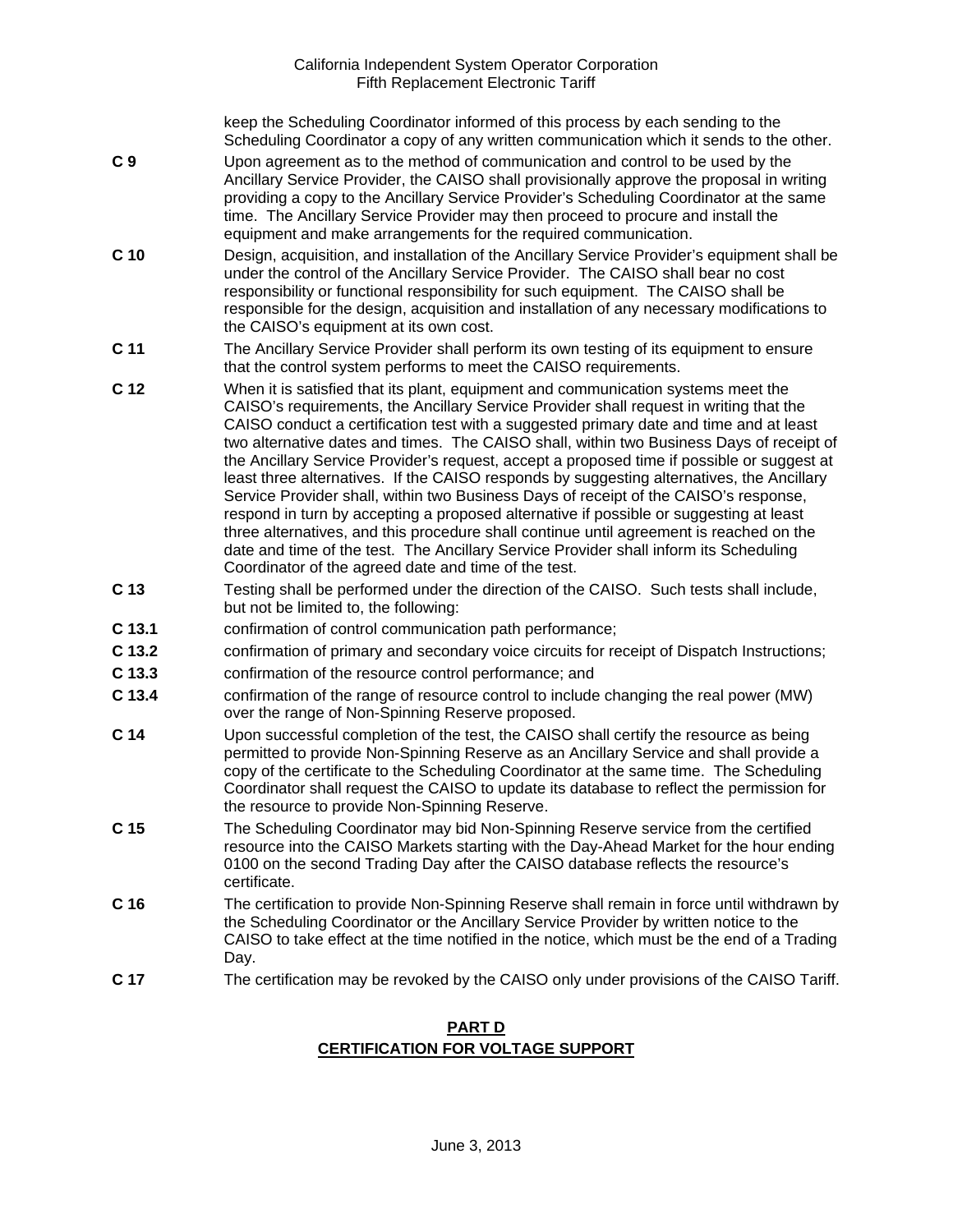- **D 1** A Generator wishing to provide Voltage Support as an Ancillary Service from a Generating Unit must meet the following requirements in order to be certified by the CAISO to provide Voltage Support service:
- **D 1.1** the rated capacity of the Generating Unit must be 1 MW or greater unless the Generating Unit is participating in an aggregation arrangement approved by the CAISO;
- **D 1.2** the Generating Unit must be able to produce VARs at lagging power factors less than 0.90 and absorb VARs at leading power factors more than 0.95 within the safe operating parameters for the Generating Unit;
- **D 1.3** the Generating Unit must be able to produce or absorb VARs outside the 0.90 lag to 0.95 lead bandwidth over a range of real power outputs which the Generator expects to produce when offering Voltage Support;
- **D 1.4** the Generating Unit must be able to produce or absorb VARs at the boundary of the Generating Unit's capability curve by reducing real power output to either absorb or produce additional VARs within the safe operating parameters for the Generating Unit; and
- **D 1.5** metering and SCADA equipment must be in place to provide both real and reactive power data from the Generating Unit providing Voltage Support to the CAISO Control Center.
- **D 2** A Generator wishing to be considered for certification for Voltage Support service by the CAISO must make a written request to the CAISO, giving details of the technical capability of the Generating Unit concerned and identifying the Scheduling Coordinator through whom the Generator intends to offer Voltage Support service. The Generator shall at the same time send a copy of its request to that Scheduling Coordinator. The details of the Generating Unit's technical capability must include the Generating Unit name plate data, performance limits, and capability curve. The Generator must also define the operating limitations in both real and reactive power (lead and lag) to be observed when Voltage Support is being provided to the CAISO for both normal and reduced real power output conditions. Technical review request forms will be available from the CAISO.
- **D 3** No later than one week after receipt of the Generator's request, the CAISO shall provide the Generator with a listing of acceptable communication options and interface equipment options for Voltage Support. The CAISO shall send a copy of the listing to the Generator's Scheduling Coordinator.
- **D 4** The Generator may elect to implement any of the approved options defined by the CAISO, and, if it wishes to proceed with its request for certification, the Generator shall give written notice to the CAISO of its selected communication option and interface equipment option, with a copy to its Scheduling Coordinator.
- **D 5** When it receives the Generator's notice the CAISO shall notify the Generator and the Scheduling Coordinator in writing no later than two weeks after receipt of the notice confirming receipt of the notice and issuing provisional approval of the selected options. Upon receipt of the CAISO acknowledgment the Generator may proceed as indicated below to secure the necessary facilities and capabilities required.
- **D 6** The Generator may also propose alternatives that the Generator believes may provide an equivalent level of control for consideration by the CAISO. Such proposals shall be in writing no later than two weeks after receipt of the notice and contain sufficient detail for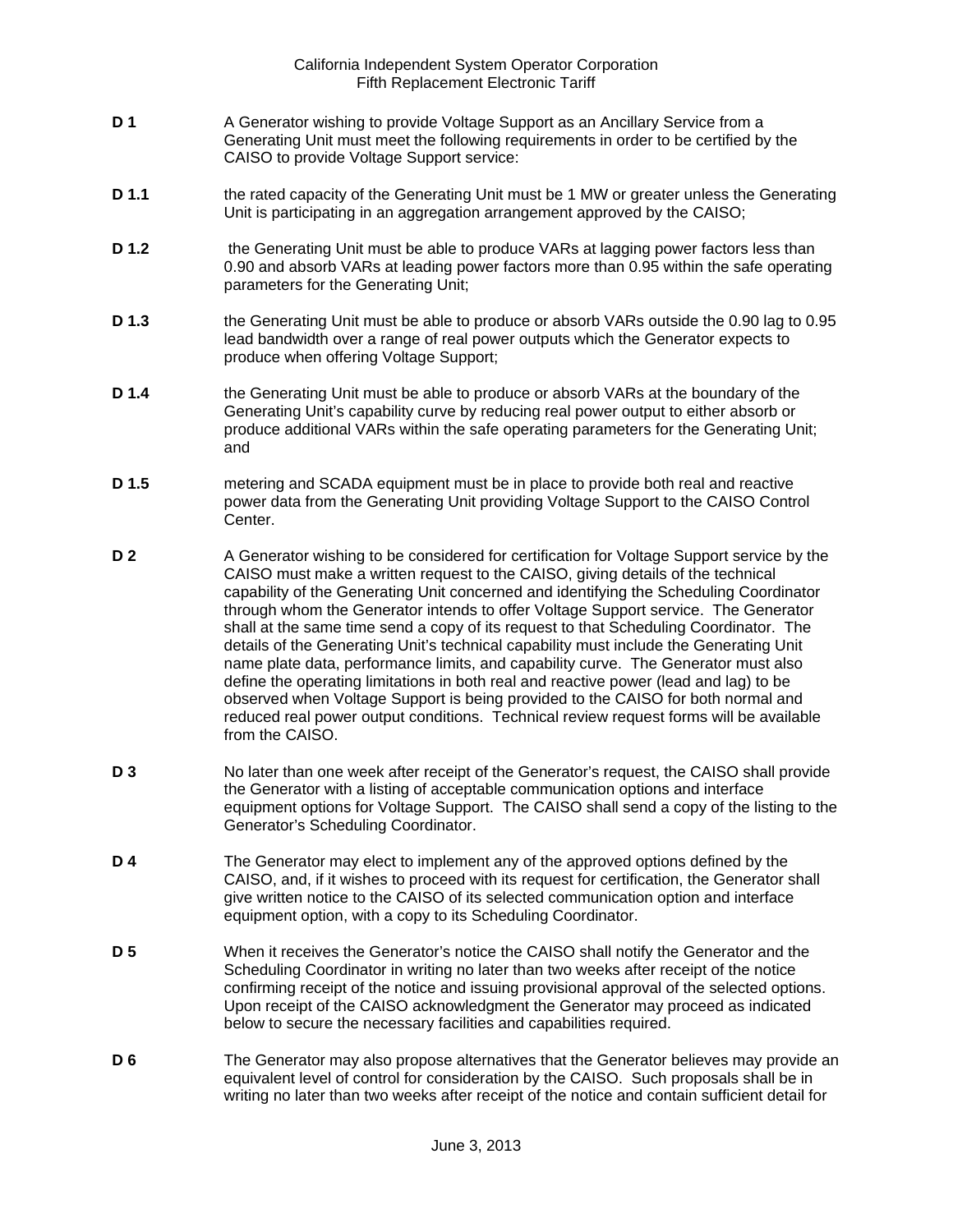the CAISO to make a determination of suitability. The CAISO may request additional information, if required, to assist in its evaluation of the proposal.

- **D 7** The CAISO shall respond by accepting the alternative proposal, rejecting the alternative proposal, or suggesting modifications to the alternative proposal. Such acceptance, rejection, or suggested revision shall be provided not later than six weeks after the proposal is received by the CAISO. The Generator and the CAISO shall keep the Scheduling Coordinator informed of this process by each sending to the Scheduling Coordinator a copy of any written communication which it sends to the other.
- **D 8** Upon agreement as to the method of communication and control to be used by the Generator, the CAISO shall provisionally approve the proposal in writing providing a copy to the Generator's Scheduling Coordinator at the same time. The Generator may then proceed to procure and install the equipment and make arrangements for the required communication.
- **D 9** Design, acquisition, and installation of the Generator's equipment are under the control of the Generator. The CAISO shall bear no cost responsibility or functional responsibility for such equipment.
- **D 10** The CAISO shall be responsible for the design, acquisition and installation of any necessary modifications to the CAISO's equipment at its own cost.
- **D 11** The Generator shall perform its own testing of its equipment to ensure that the control system performs to meet the CAISO requirements.
- **D 12** When it is satisfied that its plant, equipment and communication systems meet the CAISO's requirements, the Generator shall request in writing that the CAISO conduct a certification test with a suggested primary date and time and at least two alternative dates and times. The CAISO shall, within two Business Days of receipt of the Generator's request, accept a proposed time if possible or suggest at least three alternatives to the Generator. If the CAISO responds by suggesting alternatives, the Generator shall, within two Business Days of receipt of the CAISO's response, respond in turn by accepting a proposed alternative if possible or suggesting at least three alternatives, and this procedure shall continue until agreement is reached on the date and time of the test. The Generator shall inform its Scheduling Coordinator of the agreed date and time of the test.
- **D 13** Testing shall be performed under the direction of the CAISO. Such tests shall include, but not be limited to, the following:
- **D 13.1** confirmation of control communication path performance;
- **D 13.2** confirmation of primary and secondary voice circuits for receipt of Dispatch Instructions;
- **D 13.3** confirmation of the Generating Unit automatic voltage regulator performance; and
- **D 13.4** confirmation of the range of Voltage Support service over a range of Generating Unit real power outputs to verify the ability to both produce and absorb reactive power at different operating levels including minimum and maximum real power output.
- **D 14** Upon successful completion of the test, the CAISO shall certify the Generating Unit as being permitted to provide Voltage Support as an Ancillary Service and shall provide a copy of the certificate to the Scheduling Coordinator at the same time. The CAISO shall change the Generating Unit data base to reflect the permission for the Generating Unit to provide Voltage Support.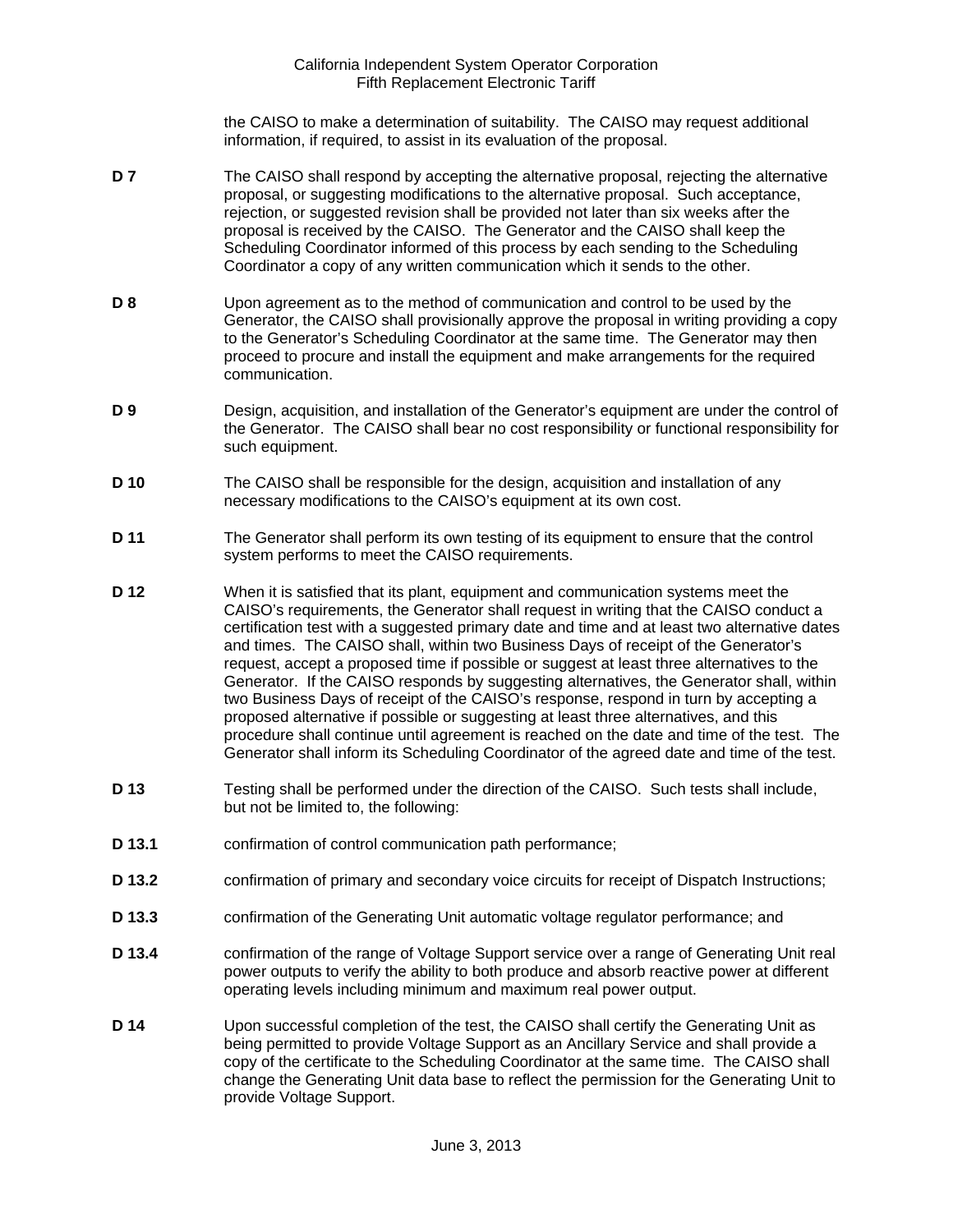- **D 15** The Scheduling Coordinator may bid Energy for Voltage Support from the certified Generating Unit into the market starting with the market for the hour ending 0100 on the first Trading Day after the CAISO issues the certificate.
- **D 16** The certification to provide Voltage Support shall remain in force until withdrawn by the Scheduling Coordinator or the Generator by written notice to the CAISO to take effect at the time notified in the notice, which must be the end of a Trading Day.
- **D 17** The certification may be revoked by the CAISO only under provisions of the ASRP or other provisions of the CAISO Tariff.

# **PART E CERTIFICATION FOR BLACK START**

- **E 1** A Generator wishing to provide Black Start capacity from a Generating Unit as an Ancillary Service must meet the requirements stated in Appendix D of the CAISO Tariff in order to be certified by the CAISO to provide Black Start capacity. In addition, the Generating Unit must have a rated capacity 1 MW or greater unless the Generating Unit is participating in an aggregation arrangement approved by the CAISO.
- **E 2** A Generator wishing to be considered for certification for Black Start service by the CAISO must make a written request to the CAISO. Such request must clearly identify the facilities related to the Generating Unit from which the Generator wishes to provide Black Start and shall identify the Scheduling Coordinator through whom the Generator wishes to offer Black Start service. The Generator shall send a copy of its request to its Scheduling Coordinator at the same time as it sends it to the CAISO. The Generator's written request must include at least the following:
- **E 2.1** identification of the Generating Unit including Location Code;
- **E 2.2 a** single-line electrical diagram of the Generating Unit connections including auxiliary power busses and the connection to the station switchyard;
- **E 2.3** a description of the fuel supply used for Black Start including on-site storage and resupply requirements;
- **E 2.4** a single-line electrical diagram showing the transmission connection from the Generating Unit station switchyard to a connection point on the CAISO Controlled Grid;
- **E 2.5** a description of the Generating Unit capability to provide both real and reactive power, any Start-Up and Shut-Down requirements, any staffing limitations; and
- **E 2.6** a description of the primary, alternate and emergency back-up communications systems currently available to the Generator for communications to the CAISO Control Center.
- **E 3** Upon receipt of the Generator's written request the CAISO shall review the information provided and respond in writing within two weeks of receipt of the request, providing a copy of its response to the Generator's Scheduling Coordinator. The CAISO response may be any of the following:
- **E 3.1** acceptance of the proposal as presented;
- **E 3.2** rejection of the proposal as presented with a rationale for such rejection; or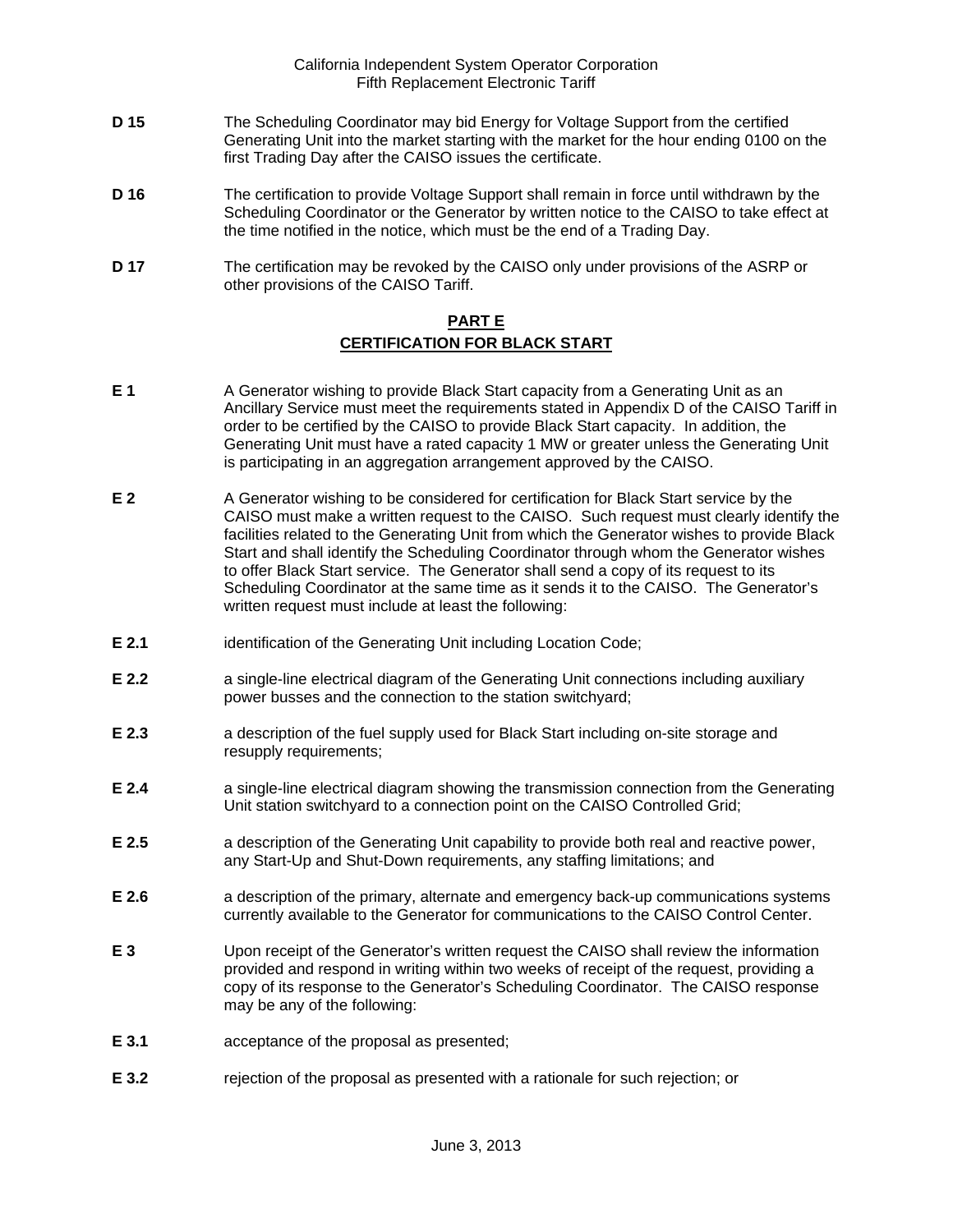- **E 3.3** a request for additional information needed by the CAISO to properly evaluate the request.
- **E 4** A Generator receiving a rejection may submit a written request for reconsideration by the CAISO within 60 days of the date of the rejection notice. A request for reconsideration must address the rationale provided by the CAISO. The CAISO shall respond to a request for reconsideration within 60 days of the date of that request.
- **E 5** A Generator receiving a request for additional information shall provide such information within 60 days of such request providing a copy at the same time to its Scheduling Coordinator. The CAISO shall review the information and respond within 120 days of the date of the CAISO's request for additional information providing a copy at the same time to the Generator's Scheduling Coordinator.
- **E 6** Upon acceptance by the CAISO of the Generator's request and agreement as to the method of communication and control to be used by the Generator, the CAISO shall provisionally approve the proposal in writing providing a copy at the same time to the Generator's Scheduling Coordinator. The Generator may then proceed to procure and install the equipment and make arrangements for the required communication.
- **E 7** Design, acquisition, and installation of the Generator's equipment shall be under the control of the Generator. The CAISO shall bear no cost responsibility or functional responsibility for such equipment. The CAISO shall be responsible for the design, acquisition and installation of any necessary modifications to its own equipment at its own cost.
- **E 8** The Generator shall perform its own testing of its equipment to ensure that the Black Start system performs to meet the CAISO requirements.
- **E 9** When it is satisfied that its plant, equipment and communication systems meet the CAISO's requirements, the Generator shall request in writing that the CAISO conduct a certification test with a suggested primary date and time and at least two alternative dates and times. The CAISO shall, within two Business Days of receipt of the Generator's request, accept a proposed time if possible or suggest at least three alternatives to the Generator. If the CAISO responds by suggesting alternatives, the Generator shall, within two Business Days of receipt of the CAISO's response, respond in turn by accepting a proposed alternative if possible or suggesting at least three alternatives, and this procedure shall continue until agreement is reached on the date and time of the test. The Generator shall inform its Scheduling Coordinator of the agreed date and time of the test.
- **E 10** Testing shall be performed under the direction of the CAISO. Such tests shall include, but not be limited to, the following:
- **E 10.1** confirmation of control communication path performance;
- **E 10.2** confirmation of primary, secondary, and emergency voice circuits for receipt of Dispatch Instructions;
- **E 10.3** confirmation of the Generating Unit performance; and
- **E 10.4** simulation of a Black Start event.
- **E 11** Upon successful completion of the test, the CAISO shall certify the Generating Unit as being permitted to provide Black Start capacity as an Ancillary Service and shall provide a copy of the certificate to the Scheduling Coordinator at the same time. The CAISO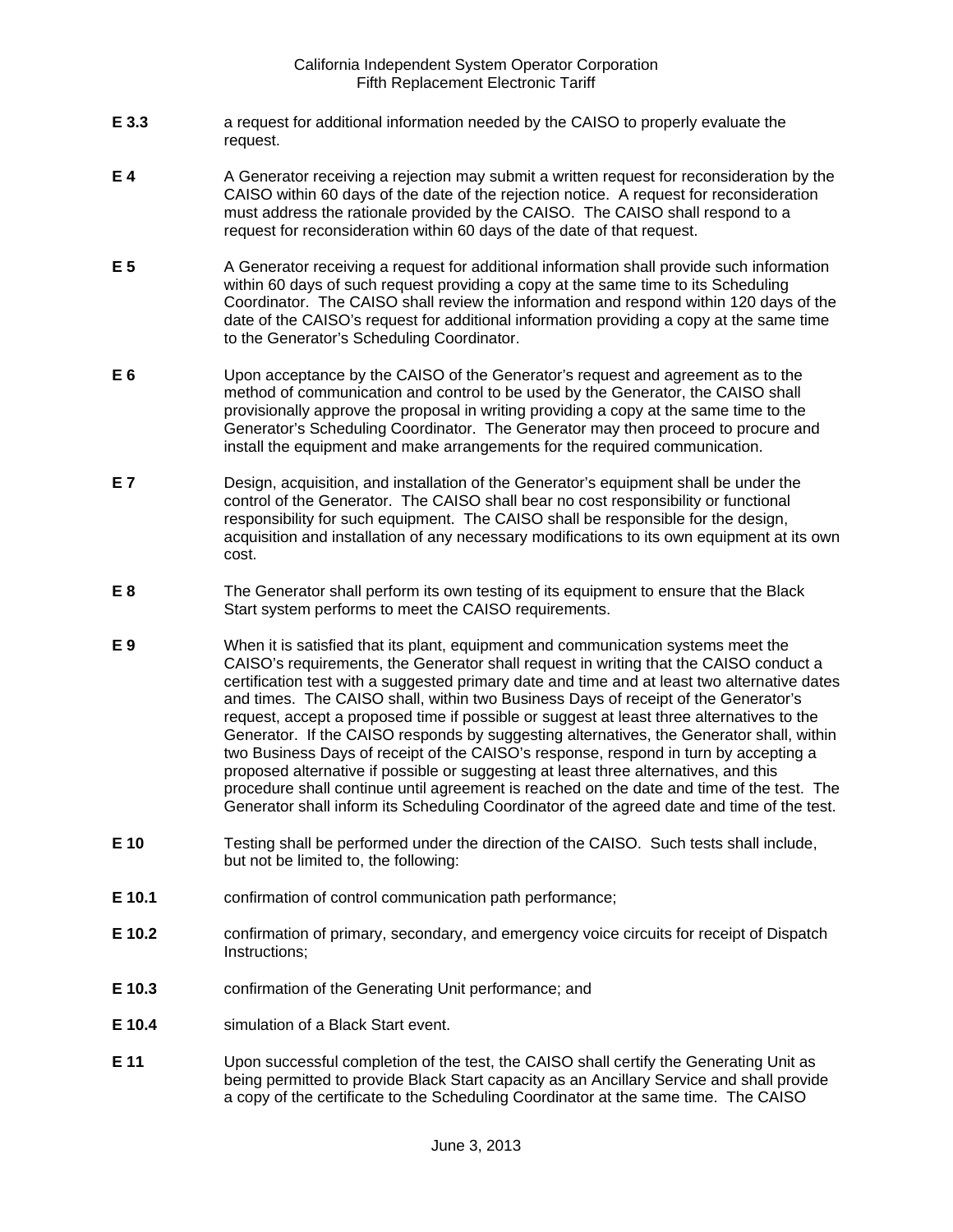shall change its Generating Unit data base to reflect the permission for the Generating Unit to provide Black Start service.

- **E 12** The certification to provide Black Start shall remain in force until withdrawn by the Scheduling Coordinator or the Generator by written notice to the CAISO to take effect at the time noticed in the notice, which must be the end of a Trading Day.
- **E 13** The certification may be revoked by the CAISO only under provisions of the ASRP or other provisions of the CAISO Tariff.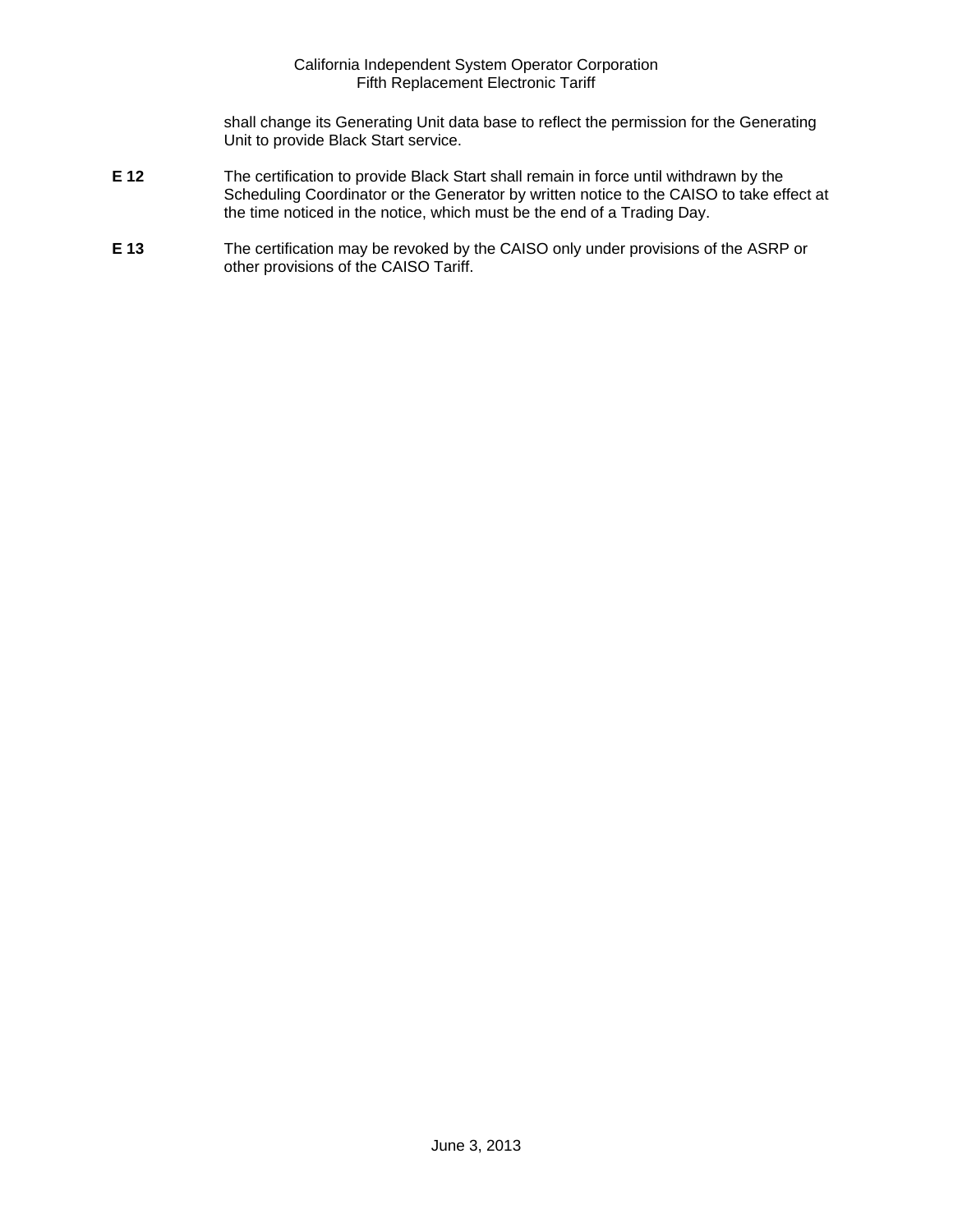# **Appendix L Method To Assess Available Transfer Capability**

#### **L.1 Description of Terms**

The following descriptions augment existing definitions found in Appendix A "Master Definitions Supplement."

**L.1.1 Available Transfer Capability (ATC)** is a measure of the transfer capability in the physical transmission network resulting from system conditions and that remains available for further commercial activity over and above already committed uses.

ATC is defined as the Total Transfer Capability (TTC) less applicable operating Transmission Constraints due to system conditions and Outages (i.e., OTC), less the Transmission Reliability Margin (TRM) (which value is set at zero), less the sum of any unused existing transmission commitments (ETComm) (i.e., transmission rights capacity for ETC or TOR), less the Capacity Benefit Margin (CBM) (which value is set at zero), less the Scheduled Net Energy from Imports/Exports, less Ancillary Service capacity from Imports.

**L.1.2 Total Transfer Capability (TTC)** is defined as the amount of electric power that can be moved or transferred reliably from one area to another area of the interconnected transmission system by way of all transmission lines (or paths) between those areas, under specified system conditions. In collaboration with owners of rated paths and the WECC Operating Transfer Capability Policy Committee (OTCPC), the CAISO utilizes rated path methodology to establish the TTC of CAISO Transmission Interfaces.

**L.1.3 Existing Transmission Commitments (ETComm)** include Existing Contracts and Transmission Ownership Rights (TOR). The CAISO reserves transmission capacity for each ETC and TOR based on TRTC Instructions the responsible Participating Transmission Owner or Non-Participating Transmission Owner submits to the CAISO as to the amount of firm transmission capacity that should be reserved on each Transmission Interface for each hour of the Trading Day in accordance with Sections 16 and 17 of the CAISO Tariff. The types of TRTC Instructions the CAISO receives generally fall into three basic categories:

- The ETC or TOR reservation is a fixed percentage of the TTC on a line, which decreases as the TTC is derated (ex. TTC = 300 MW, ETC fixed percentage =  $2\%$ , ETC = 6 MWs. TTC derated to 200 MWs,  $ETC = 4$  MWs);
- The ETC or TOR reservation is a fixed amount of capacity, which decreases if the line's TTC is derated below the reservation level (ex.  $ETC = 80$  MWs, TTC declines to 60 MW, ETC = TTC or 60 MWs; or
- The ETC or TOR reservation is determined by an algorithm that changes at various levels of TTC for the line (ex. Intertie  $TTC = 3,000$  MWs, when line is operating greater than 2,000 MWs to full capacity  $ETC = 400$  MWs, when capacity is below 2000 MWs  $ETC = TTC/2000* ETC$ ).

Existing Contract capacity reservations remain reserved during the Day-Ahead Market and Hour-Ahead Scheduling Process (HASP). To the extent that the reservations are unused, they are released in realtime operations for use in the Real-Time Market.

Transmissions Ownership Rights capacity reservations remain reserved during the Day-Ahead Market and HASP, as well as through real-time operations. This capacity is under the control of the Non-Participating Transmission Owner and is not released to the CAISO for use in the markets.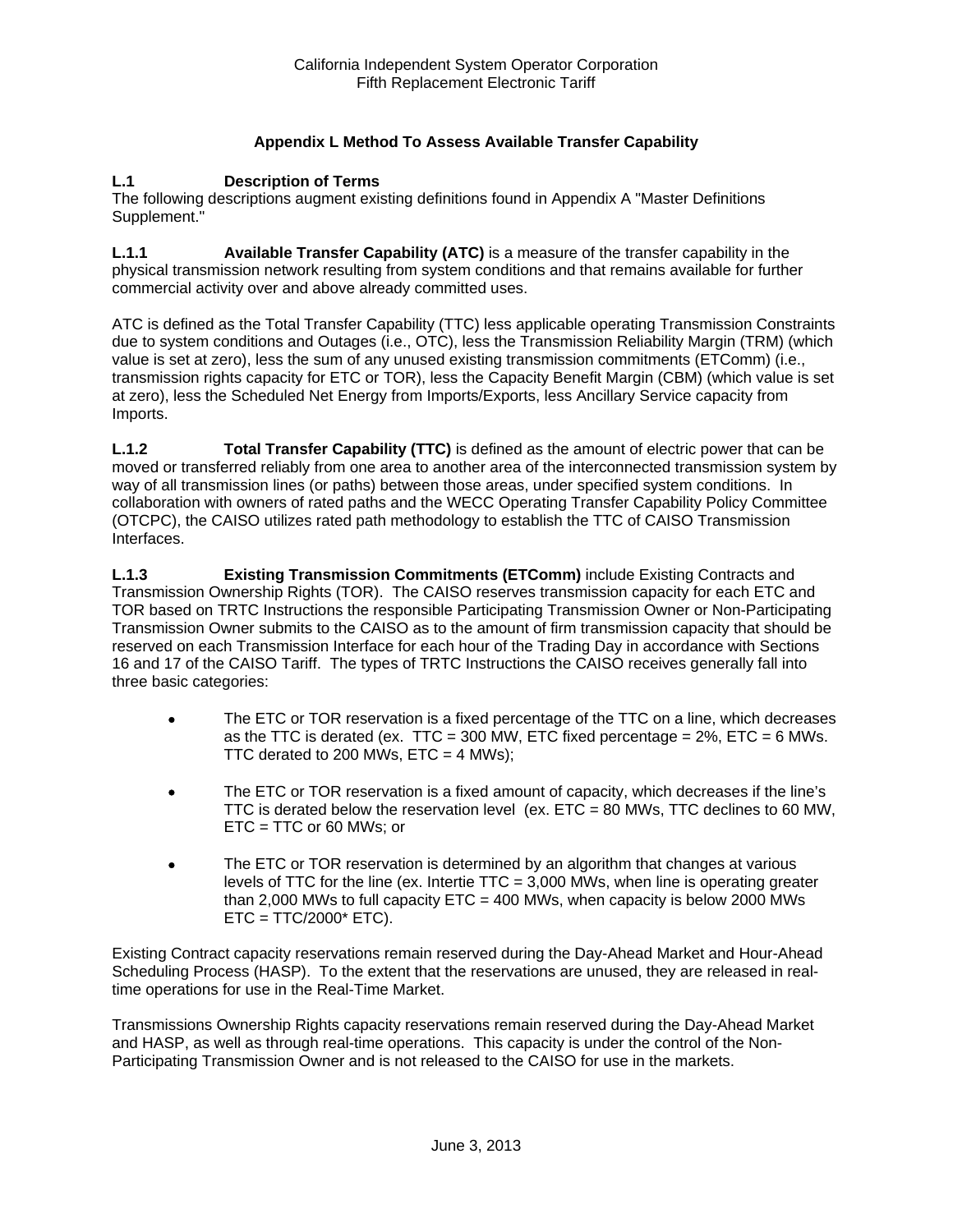**L.1.4 ETC Reservations Calculator (ETCC)**. The ETCC calculates the amount of firm transmission capacity reserved (in MW) for each ETC or TOR on each Transmission Interface for each hour of the Trading Day.

- **CAISO Updates to ETCC Reservations Table.** The CAISO updates the ETC and TOR reservations table (if required) prior to running the Day-Ahead Market and HASP. The amount of transmission capacity reservation for ETC and TOR rights is determined based on the TTC of each Transmission Interface and in accordance with the curtailment procedures stipulated in the existing agreements and provided to the CAISO by the responsible Participating Transmission Owner or Non-Participating Transmission Owner.
- **Market Notification.** ETC and TOR allocation (MW) information is published for all Scheduling Coordinators which have ETC or TOR scheduling responsibility in advance of the Day-Ahead Market and HASP. This information is posted on the Open Access Same-Time Information System (OASIS).
- For further information, see CAISO Operating Procedure M-423, Scheduling of Existing Transmission Contract and Transmission Ownership Rights, which is publicly available on the CAISO Website.

**L.1.5 Transmission Reliability Margin (TRM)** is an amount of transmission transfer capability reserved at a CAISO Intertie point that is necessary to provide reasonable assurance that the interconnected transmission network will be secure. TRM accounts for the inherent uncertainty in system conditions and the need for operating flexibility to ensure reliable system operation as system conditions change.

The CAISO uses TRM at Intertie points to account for the following NERC-approved components of uncertainty:

- Forecast uncertainty in transmission system topology, including forced or unplanned outages or maintenance outages.
- Allowances for parallel path (loop flow) impacts, including unscheduled loop flow.
- Allowances for simultaneous path interactions.

The CAISO establishes hourly TRM values for each of the applicable components of uncertainty prior to the Market Close of the HASP. The CAISO does not use TRM (i.e., TRM values for Intertie points are set at zero) during the beyond day-ahead and pre-schedule (i.e., planning) time frame indentified in R.1.3.3 of NERC Reliability Standard MOD-008-1. A positive TRM value for a given hour is set only if one or more of the conditions set forth below exists for a particular Intertie point. Where none of these conditions exist, the TRM value for a given hour is set at zero.

The methodology the CAISO uses to establish each component of uncertainty is as follows:

The CAISO uses the transmission system topology component of uncertainty to address a potential ATC path limit reduction at an Intertie resulting from an emerging event, such as an approaching wildfire, that is expected to cause a derate of one or more transmission facilities comprising the ATC path. When the CAISO, based on existing circumstances, forecasts that such a derate is expected to occur, the CAISO may establish a TRM value for the affected ATC path in an amount up to, but no greater than, the amount of the expected derate.

The CAISO uses the parallel path component of uncertainty to address the impact of unscheduled flow (USF) over an ATC path that is expected, in the absence of the TRM, to result in curtailment of Intertie Schedules in Real Time as a result of the requirements established in WECC's applicable USF mitigation policies and procedures (WECC USF Policy). When the CAISO forecasts, based on currently observed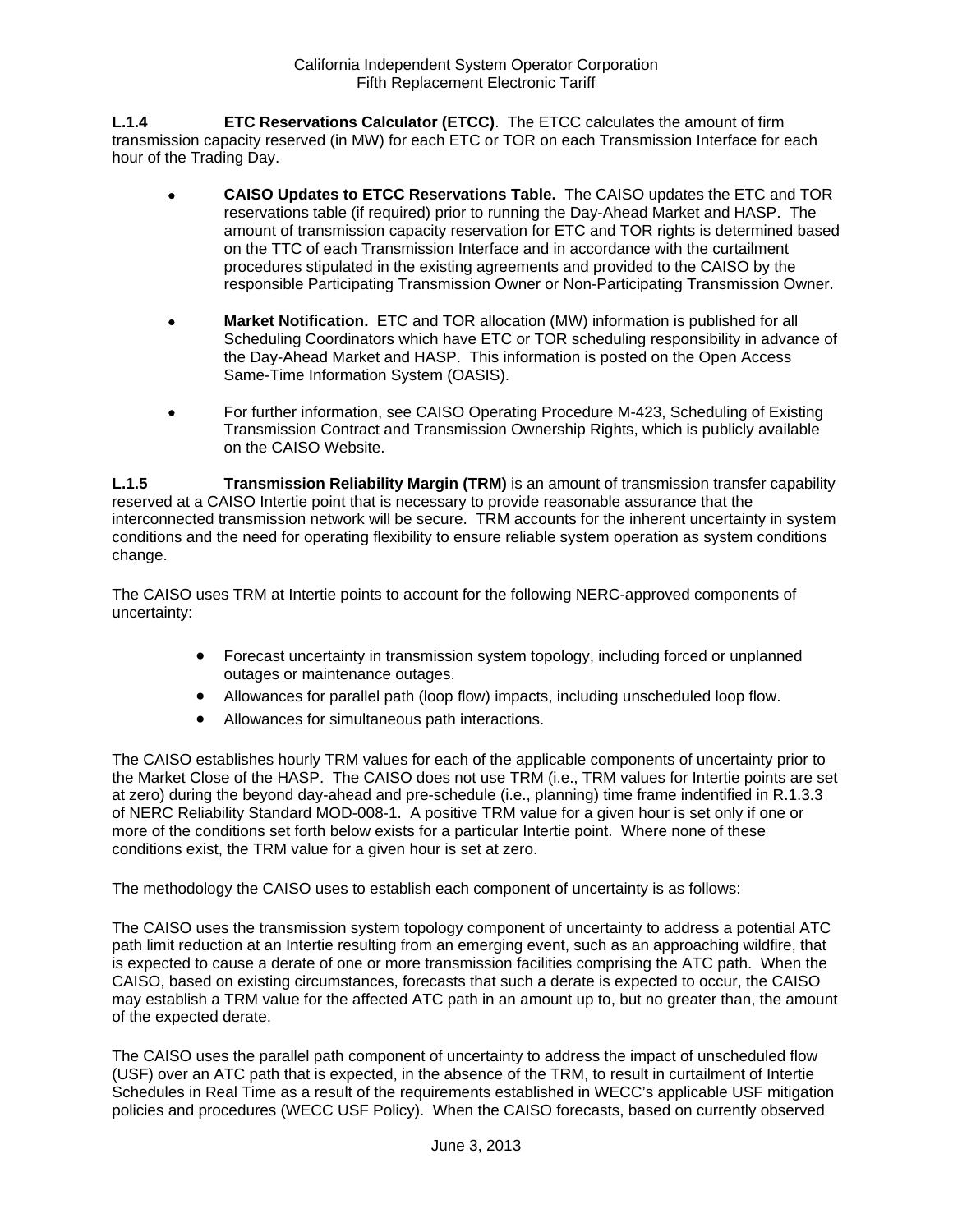USF conditions and projected scheduled flow for an upcoming Operating Hour(s), that in the absence of a TRM, scheduled flow will need to be curtailed in Real Time under the applicable WECC USF Policy, the CAISO may establish a TRM for the ATC path for the applicable hour(s) in an amount up to, but no greater than, the forecasted amount that is expected to be curtailed in Real Time pursuant to the WECC USF Policy.

The CAISO uses the simultaneous path interactions component of uncertainty to address the impact that transmission flows on an ATC path located outside the CAISO's Balancing Authority Area may have on the transmission transfer capability of an ATC path located at an Intertie. In the event of such path interactions, the CAISO uses a TRM value to prevent the risk of a system operating limit violation in Real Time for the CAISO ATC path. The amount of the TRM value may be set at a level up to, but not greater than, the forecasted impact on the CAISO ATC path's capacity imposed by expected flow on the non-CAISO ATC path.

The CAISO uses the following databases or information systems, or their successors, in connection with establishing TRM values: SLIC, Existing Transmission Contract Calculator (ETCC), PI, EMS, and CAS.

**L.1.6 Capacity Benefit Margin (CBM)** is that amount of transmission transfer capability reserved for Load Serving Entities (LSEs) to ensure access to Generation from interconnected systems to meet generation reliability requirements. In the Day-Ahead Market, CBM may be used to provide reliable delivery of Energy to CAISO Balancing Authority Area Loads and to meet CAISO responsibility for resource reliability requirements in Real-Time. The purpose of this DAM implementation is to avoid Real-Time Schedule curtailments and firm Load interruptions that would otherwise be necessary. CBM may be used to reestablish Operating Reserves. CBM is not available for non-firm transmission in the CAISO Balancing Authority Area. CBM may be used only after:

- all non-firm sales have been terminated,
- direct-control Load management has been implemented,
- customer interruptible Demands have been interrupted,
- if the LSE calling for its use is experiencing a Generation deficiency and its transmission service provider is also experiencing Transmission Constraints relative to imports of Energy on its transmission system.

The level of CBM for each Transmission Interface is determined by the amount of estimated capacity needed to serve firm Load and provide Operating Reserves based on historical, scheduled, and/or forecast data using the following equation to set the maximum CBM:

CBM = (Demand + Reserves) - Resources

Where:

- Demand = forecasted area Demand
- Reserves = reserve requirements
- Resources = internal area resources plus resources available on other Transmission Interfaces

The CAISO does not use CBMs. The CBM value is set at zero.

## **L.2 ATC Algorithm**

The ATC algorithm is a calculation used to determine the transfer capability remaining in the physical transmission network and available for further commercial activity over and above already committed uses. The CAISO posts the ATC values in megawatts (MW) to OASIS in conjunction with the closing events for the Day-Ahead Market and HASP Real-Time Market process.

The following OASIS ATC algorithms are used to implement the CAISO ATC calculation for the ATC rated path (Transmission Interface):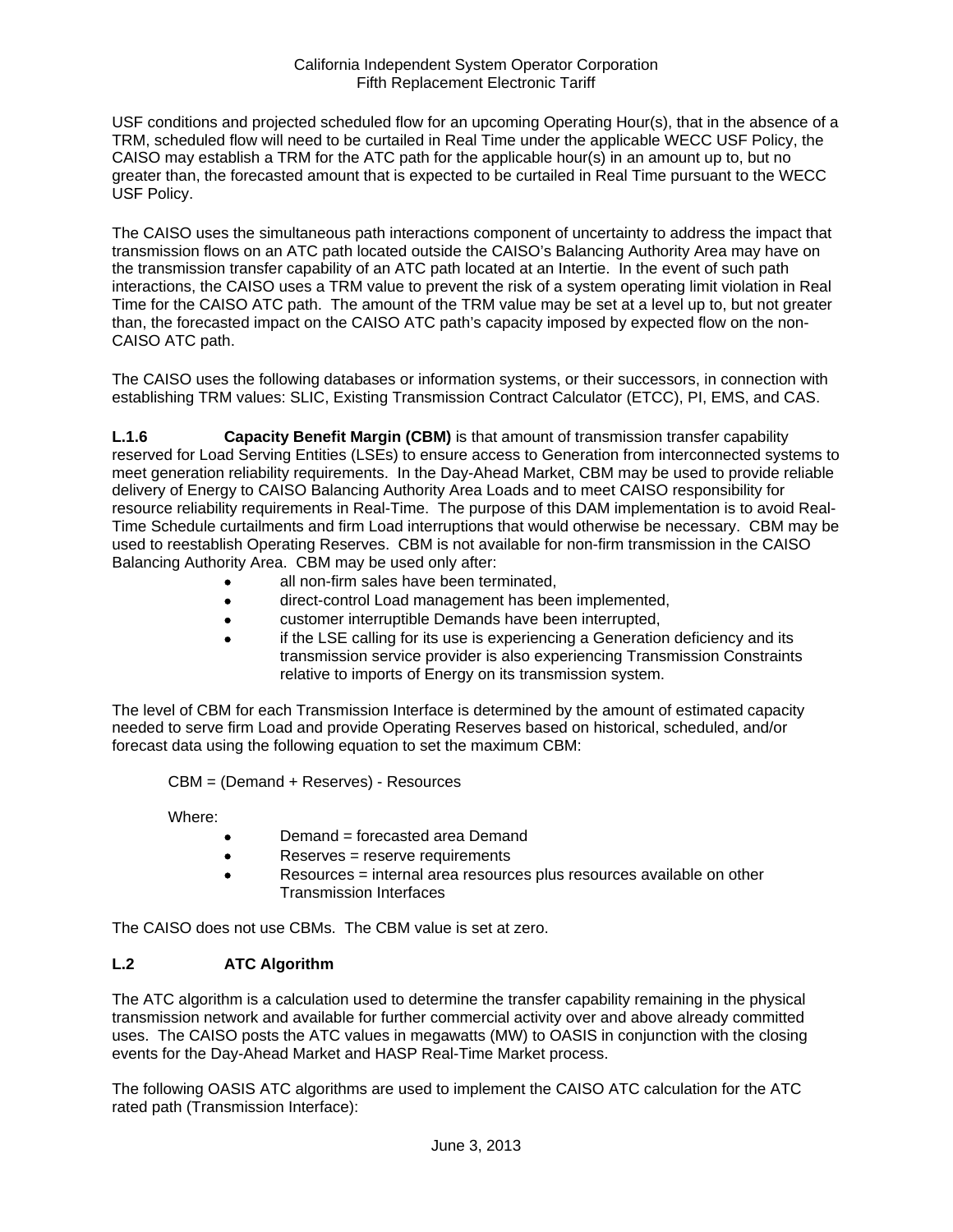ATC Calculation For Imports:

ATC = TTC – CBM – TRM - AS from Imports- Net Energy Flow - Hourly Unused TR Capacity.

ATC Calculation For Exports:

ATC = TTC – CBM – TRM – Net Energy Flow - Hourly Unused TR Capacity.

ATC Calculation For Internal Paths 15 and 26: ATC = TTC – CBM – TRM – Net Energy Flow

The specific data points used in the ATC calculation are each described in the following table.

| <b>ATC</b>                                                               | <b>ATC MW</b>        | Available Transfer Capability, in MW, per<br>Transmission Interface and path direction.                                                                                       |
|--------------------------------------------------------------------------|----------------------|-------------------------------------------------------------------------------------------------------------------------------------------------------------------------------|
| Hourly Unused TR<br>Capacity                                             | USAGE_MW             | The sum of any unscheduled existing transmission<br>commitments (scheduled transmission rights<br>capacity for ETC or TOR), in MW, per path<br>direction.                     |
| <b>Scheduled Net Energy</b><br>from Imports/Exports<br>(Net Energy Flow) | <b>ENE IMPORT MW</b> | Total hourly net Energy flow for a specified<br>Transmission Interface.                                                                                                       |
| AS from Imports                                                          | <b>AS IMPORT MW</b>  | Ancillary Services scheduled, in MW, as imports<br>over a specified Transmission Interface.                                                                                   |
| <b>TTC</b>                                                               | <b>TTC MW</b>        | Hourly Total Transfer Capability of a specified<br>Transmission Interface, per path direction, with<br>consideration given to known Constraints and<br>operating limitations. |
| <b>CBM</b>                                                               | <b>CBM MW</b>        | Hourly Capacity Benefit Margin, in MW, for a<br>specified Transmission Interface, per Path<br>Direction.                                                                      |
| <b>TRM</b>                                                               | TRM MW               | Hourly Transmission Reliability Margin, in MW, for a<br>specified Transmission Interface, per path direction.                                                                 |

Actual ATC mathematical algorithms and other ATC calculational information are located in the CAISO's ATC Implementation Document (ATCID) posted on OASIS.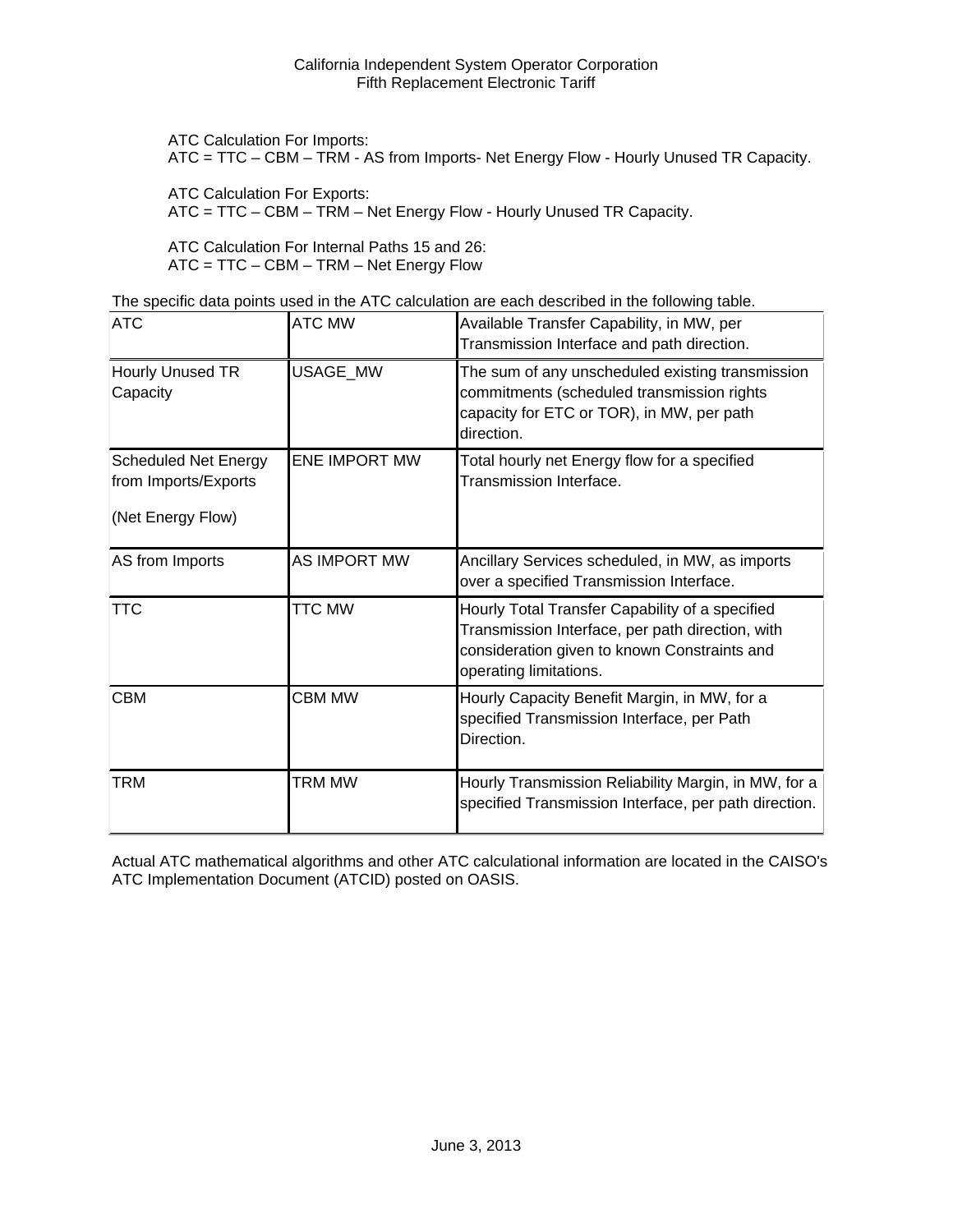# **L.3 ATC Process Flowchart**



**Available Transmission Capability**

**\*ETCC – Existing Transmission Contract Calculator (1) – WECC rated path methodology (2) ‐ See TRMID posted on OASIS**

# **L.4 TTC Determination**

All transfer capabilities are developed to ensure that power flows are within their respective operating limits, both pre-Contingency and post-Contingency. Operating limits are developed based on thermal, voltage and stability concerns according to industry reliability criteria (WECC/NERC) for transmission paths. The process for developing TTC also requires the inclusion or exclusion of operating Transmission Constraints based on system conditions being studied.

**L.4.1** Transfer capabilities for studied configurations may be used as a maximum transfer capability for similar conditions without conducting additional studies. Increased transfer capability for similar conditions must be supported by conducting appropriate studies.

**L.4.1.2** At the CAISO, studies for all major inter-area paths' (mostly 500 kV) TTC are governed by the California Operating Studies Subcommittee (OSS) as one of four sub-regional study groups of the WECC OTCPC (i.e., for California sub-region), which provides detailed criteria and methodology. For transmission system elements below 500 kV the methodology for calculating these flow limits is detailed in Section L.4.3 and is applicable to the operating horizon.

**L.4.2** Transfer capability may be limited by the physical and electrical characteristics of the systems including any one or more of the following:

- **Thermal Limits** Thermal limits establish the maximum amount of electric current that a transmission line or electrical facility can conduct over a specified time-period as established by the Transmission Owner.
- **Voltage Limits** System voltages and changes in voltages must be maintained within the range of acceptable minimum and maximum limits to avoid a widespread collapse of system voltage.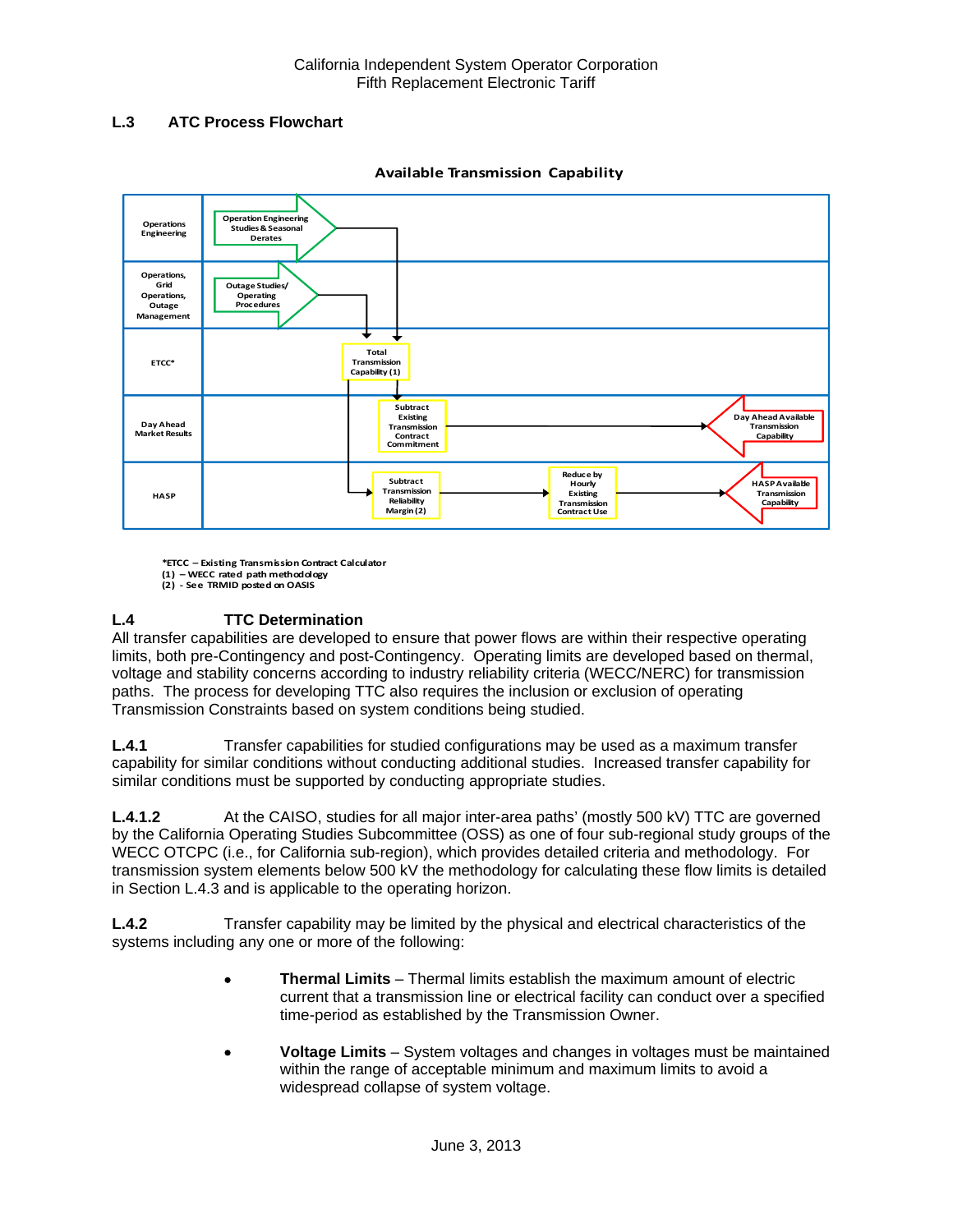**Stability Limits** – The transmission network must be capable of surviving disturbances through the transient and dynamic time-periods (from milliseconds to several minutes, respectively) following the disturbance so as to avoid generator instability or uncontrolled, widespread interruption of electric supply to customers.

**L.4.3 Determination of transfer capability** is based on computer simulations of the operation of the interconnected transmission network under a specific set of assumed operating conditions. Each simulation represents a single "snapshot" of the operation of the interconnected network based on the projections of many factors. As such, they are viewed as reasonable indicators of network performance and may ultimately be used to determine Available Transfer Capability. The study is meant to capture the worst operating scenario based on the RTE experience and good engineering judgment.

**L.4.3.1 System Limits** – The transfer capability of the transmission network may be limited by the physical and electrical characteristics of the systems including thermal, voltage, and stability consideration. Once the critical Contingencies are identified, their impact on the network must be evaluated to determine the most restrictive of those limitations. Therefore, the TTC becomes:

 $TTC =$  lesser of {Thermal Limit, Voltage Limit, Stability Limit} following N-1<sub>worst</sub>

# **L.5 Developing a Power Flow Base-Case**

**L.5.1 Base-cases** will be selected to model reality to the greatest extent possible including attributes like area Generation, area Load, Intertie flows, etc. At other times (e.g., studying longer range horizons), it is prudent to stress a base-case by making one or more attributes (Load, Generation, line flows, path flows, etc.) of that base-case more extreme than would otherwise be expected.

# **L.5.2 Power Flow Base-Cases Separated By Geographic Region**

The standard RTE base-cases are split into geographical regions within the CAISO Controlled Grid.

## **L.5.3 Power Flow Base-Cases Selection Methodology**

The RTE determines the studied geographical area of the procedure. This determines the study basecases from the Bay Area, Fresno Area, North Area, SCE Area, or SDG&E Area.

The transfer capability studies may require studying a series of base-cases including both peak and offpeak operation conditions.

## **L.5.4 Update a Power Flow Base-Case**

After the RTE has obtained one or more base-case studies, the base-case will be updated to represent the current grid conditions during the applicable season. The following will be considered to update the base-cases:

- Recent transmission network changes and updates
- Overlapping scheduled and Forced Outages
- Area Load level
- Major path flows
- Generation level
- Voltage levels
- Operating requirements

## **L.5.4.1 Outage Consideration**

Unless detailed otherwise, the RTE considers modeling Outages of:

- **•** Transmission lines, 500 kV
- Transformers, 500/230 kV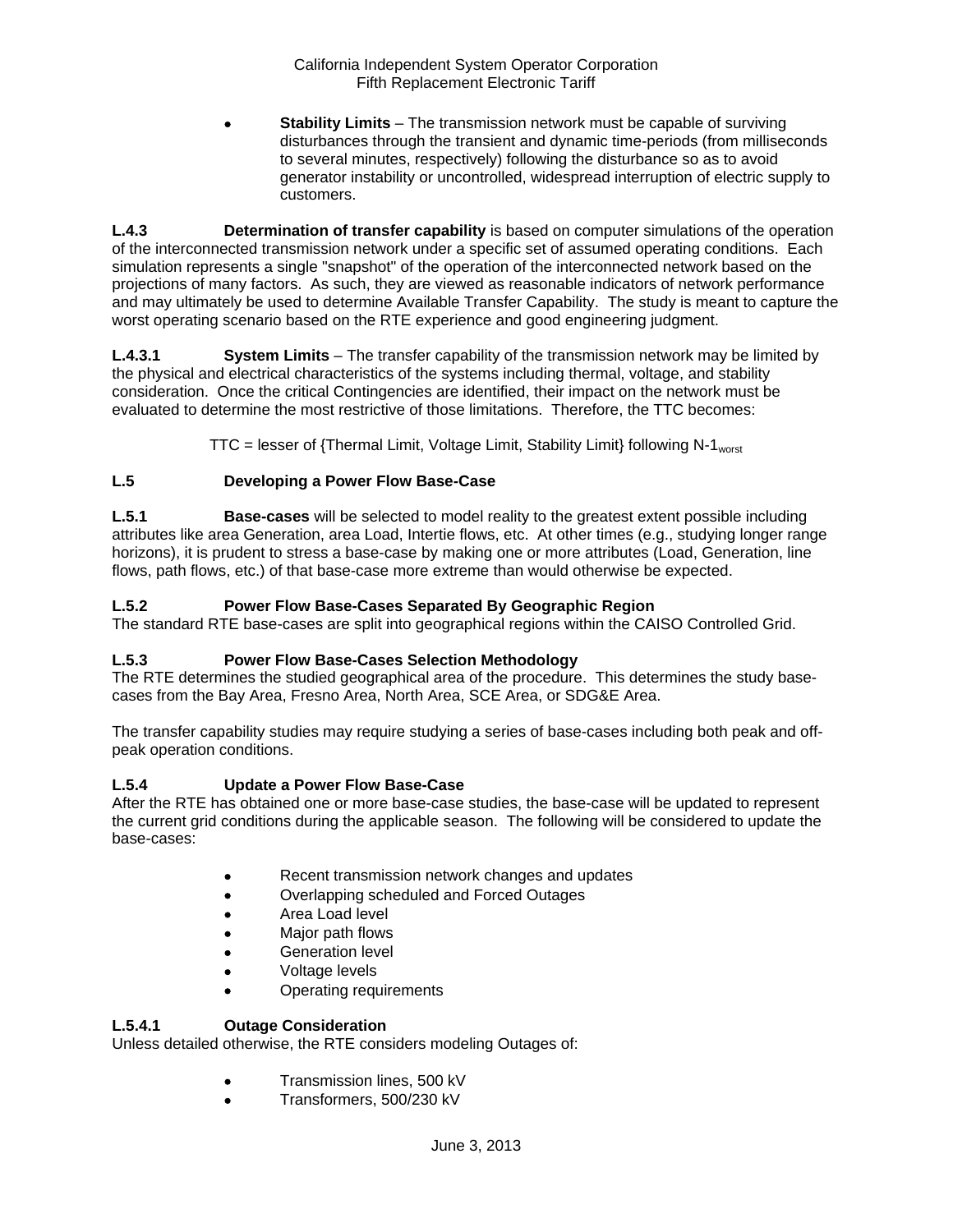- Large Generating Units
- Generating Units within the studied area
- Transmission elements within the studied area

At the judgment of the RTE, only the necessary Outages will be modeled to avoid an unnecessarily burdensome and large number of base-cases.

## **L.5.4.2 Area Load Level**

Base-case Demand levels should be appropriate to the current studied system conditions and customer Demand levels under study and may be representative of peak, off-peak or shoulder, or light Demand conditions. The RTE estimates the area Load levels to be utilized in the peak, partial-peak and/or offpeak base-cases. The RTE will utilize the current CAISO Load forecasting program (e.g., ALFS), ProcessBook (PI) or other competent method to estimate Load level for the studied area. Once the RTE has determined the correct Load levels to be utilized, the RTE may scale the scale the base-case Loads to the area studied, as appropriate.

## **L.5.4.3 Modify Path Flows**

The scheduled electric power transfers considered representative of the base system conditions under analysis and agreed upon by the parties involved will be used for modeling. As needed, the RTE may estimate select path flows depending on the studied area. In the event that it is not possible to estimate path flows, the RTE will make safe assumptions about the path flows. A safe assumption is more extreme or less extreme (as conservative to the situation) than would otherwise be expected. If path flow forecasting is necessary, if possible the RTE will trend path flows on previous similar days.

## **L.5.4.4 Generation Level**

Utility and non-utility Generating Units will be updated to keep the swing Generating Unit at a reasonable level. The actual unit-by-unit Dispatch in the studied area is more vital than in the un-studied areas. The RTE will examine past performance of select Generating Units to estimate the Generation levels, focusing on the Generating Units within the studied area. In the judgment of the RTE, large Generating Units outside the studied area will also be considered.

## **L.5.4.5 Voltage Levels**

Studies will maintain appropriate voltage levels, based on operation procedures for critical buses for the studied base-cases. The RTE will verify that bus voltage for critical busses in within tolerance. If a bus voltage is outside the tolerance band, the RTE will model the use of voltage control devices (e.g., synchronous condensers, shunt capacitors, shunt reactors, series capacitors, generators).

#### **L.6 Contingency Analysis**

The RTE will perform Contingency analysis studies in an effort to determine the limiting conditions, especially for scheduled Outages, including pre- and post-Contingency power flow analysis modeling preand post-Contingency conditions and measuring the respective line flows, and bus voltages.

Other studies like reactive margin and stability may be performed as deemed appropriate.

## **L.6.1 Operating Criteria and Study Standards**

Using standards derived from NERC and WECC Reliability Standards and historical operating experience, the RTE will perform Contingency analysis with the following operating criteria:

#### **Pre-Contingency**

- All pre-Contingency line flows shall be at or below their normal ratings.
- All pre-Contingency bus voltages shall be within a pre-determined operating range.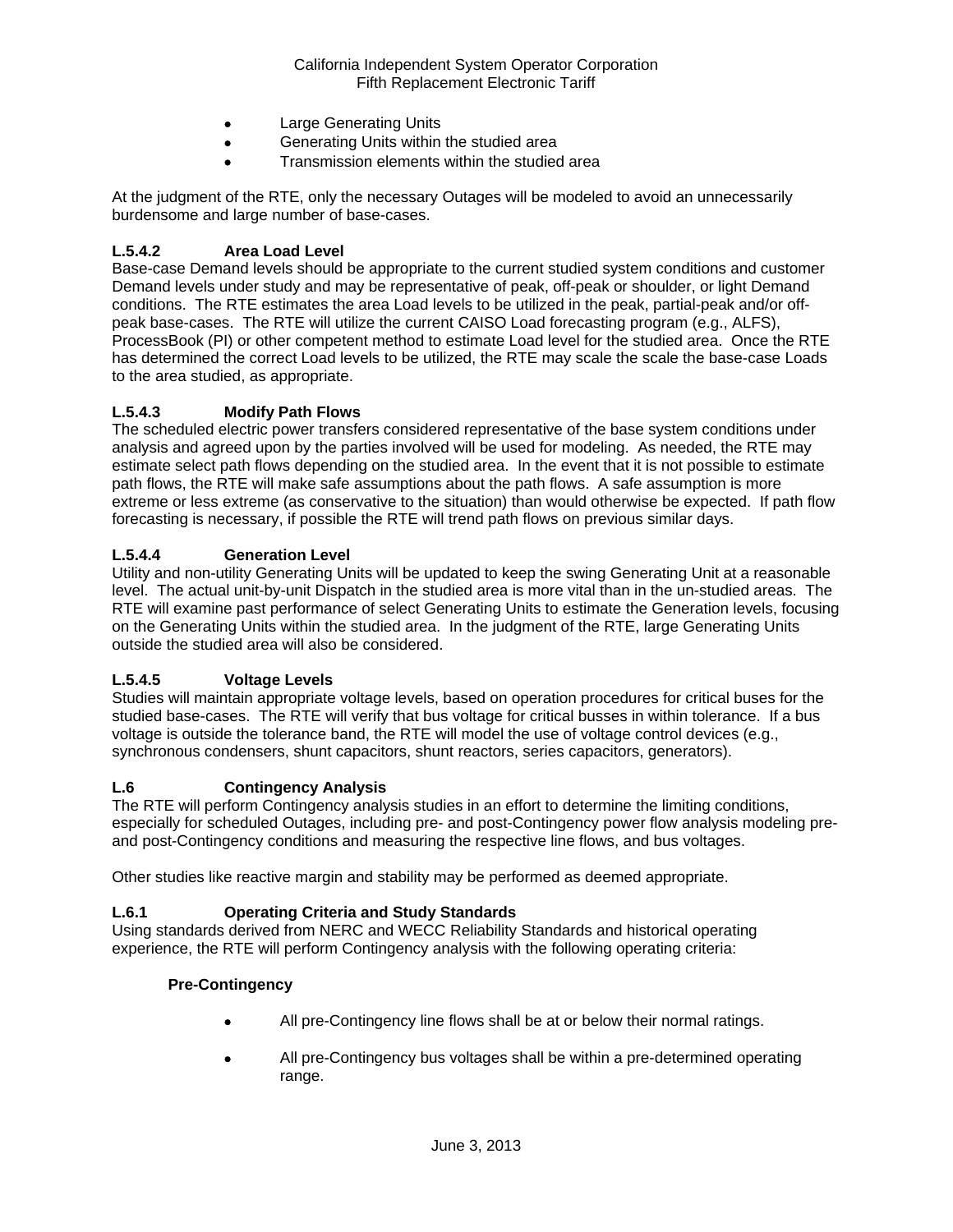## **Post-Contingency**

- All post-Contingency line flows shall be at or below their emergency ratings.
- All post-Contingency bus voltages shall be within a pre-determined operating range.

## **The RTE models the following Contingencies:**

- Generating Unit Outages (including combined cycle Generating Unit Outages which are considered single Contingencies).
- Line Outages
- Line Outages combined with one Generating Unit Outage
- Transformer Outages
- Synchronous condenser Outages
- Shunt capacitor or capacitor bank Outages
- Series capacitor Outages
- Static VAR compensator Outages
- Bus Outages bus Outages can be considered for the following ongoing Outage conditions.
	- o For a circuit breaker bypass-and-clear Outage, bus Contingencies shall be taken on both bus segments that the bypassed circuit breaker connects to.
	- o For a bus segment Outage, the remaining parallel bus segment shall be considered as a single Contingency.
	- o Credible overlapping Contingencies Overlapping Contingencies typically include transmission lines connected to a common tower or close proximity in the same right-of-way.

# **L.6.2 Manual Contingency Analysis**

If manual Contingency analysis is used, the RTE will perform pre-Contingency steady-state power flow analysis and determines if pre-Contingency operating criteria is violated. If pre-Contingency operating criteria cannot be preserved, the RTE records the lines and buses that are not adhering to the criteria. If manual post-Contingency analysis is used the RTE obtains one or more Contingencies in each of the base cases. For each Contingency resulting in a violation or potential violation in the operating criteria above, the RTE records the critical post-Contingency facility loadings and bus voltages.

# **L.6.3 Contingency Analysis Utilizing a Contingency Processor**

For a large area, the RTE may utilize a Contingency processor.

## **L.6.4 Determination of Crucial Limitations**

After performing Contingency analysis studies, the RTE analyzes the recorded information to determine limitations. The limitations are conditions where the pre-Contingency and/or post-Contingency operating criteria cannot be conserved and may include a manageable overload on the facilities, low post